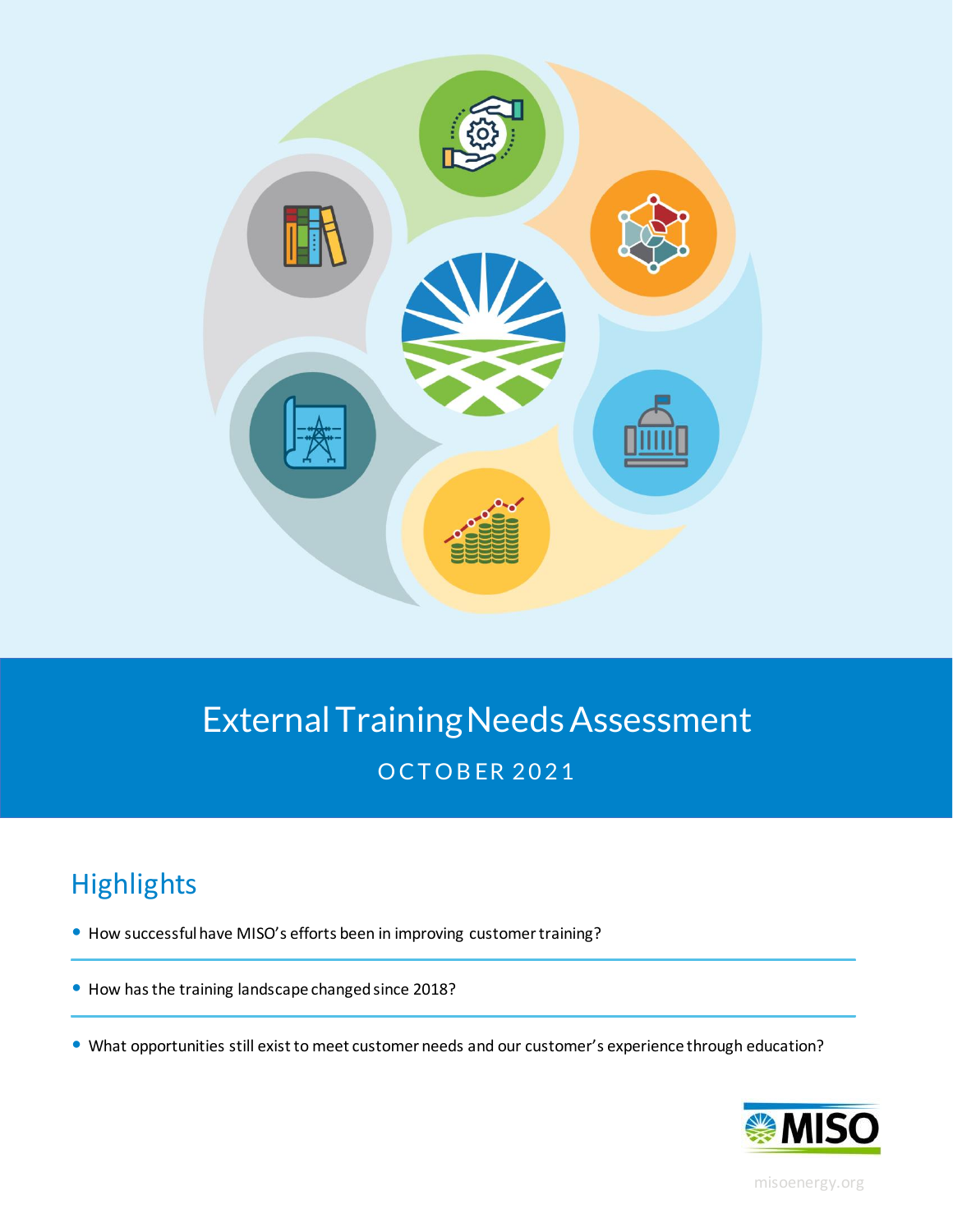

## **Table of Contents**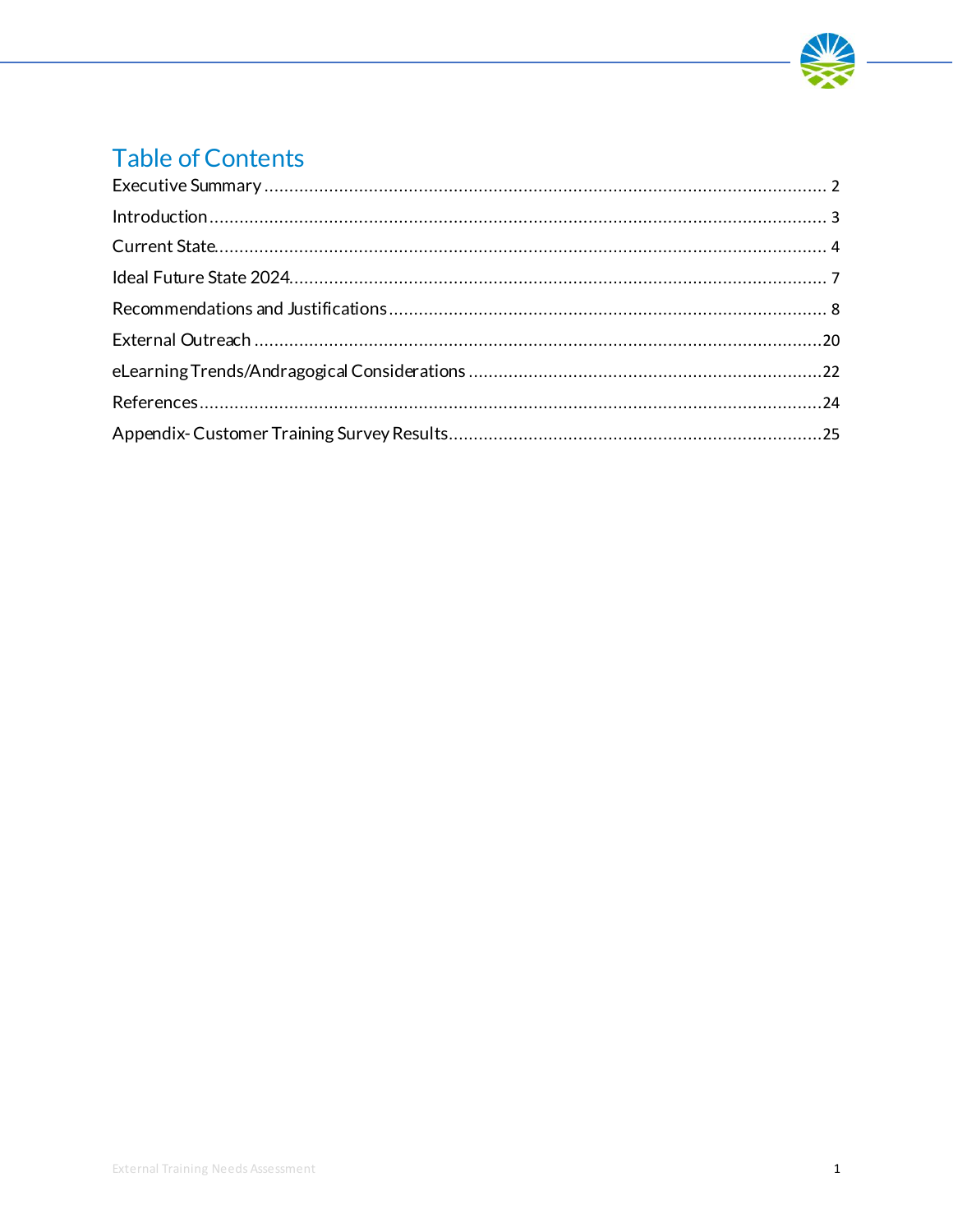

## <span id="page-2-0"></span>Executive Summary

### Overview of External Training Needs Assessment

The 2021 External Training Needs Assessment found that the external training program has improved in customer satisfaction and access since the first needs assessment in 2018. There are still opportunities to enhance the learner experience, to add requested learning offerings and to expand external training data capabilities. Additionally, the training landscape has drastically changed since 2018 and new methods around work and training have impacted customer expectations.

#### Recommendations

#### Near-Term

- Journey map customer process accessing training
- Create a roadmap of prioritized course development
- Create and implement external training communication plan
- RCEP Continuing Education Hours Pilot
- Design and develop Subject Matter Expert Instructor Certification to certify subject matter experts to facilitate advanced courses
- Continue implementing interactive activities, realistic scenarios and knowledge tests in online courses,following adult learning and motivation best practices

#### Mid-Term

- Formalize external training request process for MISO initiatives and projects
- Redesign customer learning center for usability and design
- Build curriculums based on clusters of training modules and relevant learning paths
- Continue to evolve annual course review and maintenance process

#### Far-Term

- Increase Learner Management System (LMS) capability
- Determine resources and processes needed to offer and administer North American Electric Reliability Corporation (NERC) Continuing Education Hours (CEHs)
- Add accessibility features to current and future courses

### **Ongoing**

• Continued Assessments/Improvements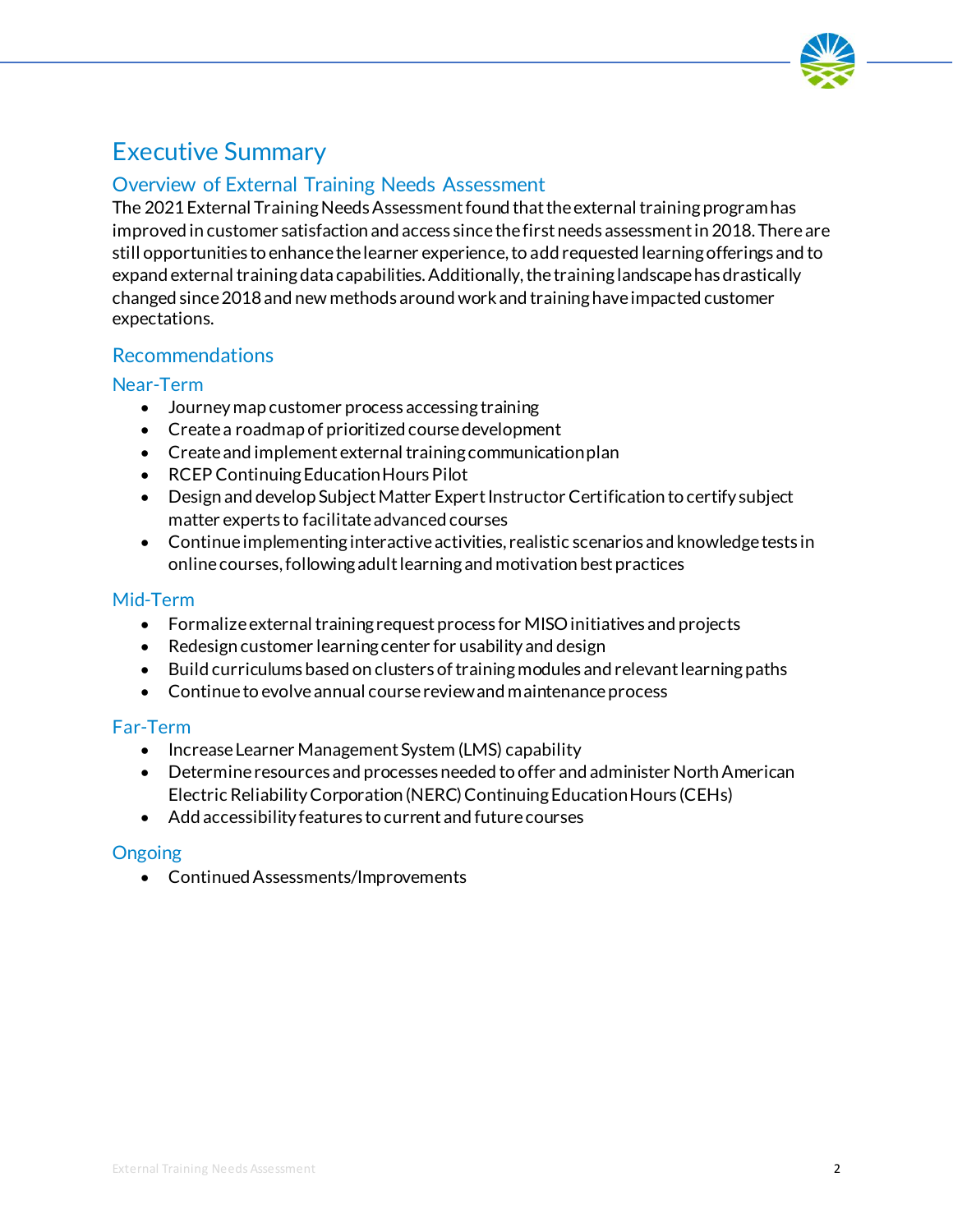

## <span id="page-3-0"></span>**Introduction**

### Purpose of External Training Needs Assessment

For more than 20 years, MISO has been known for its reliable delivery of low-cost energy through efficient, innovative operations and planning. MISO has a wide variety of customers and stakeholders who look to MISO to keep them informed on industry topics. MISO's external training program continues to grow in importance as business evolves. In 2018, the External Training Needs Assessment was created to inform the development of prioritized recommendations to MISO management on near-term, mid-term and long-term enhancements to transform the training program and better meet customer needs. The full 2018 External Training Needs Assessment can be viewe[d here.](https://cdn.misoenergy.org/Customer%20Training%20Needs%20Assessment404324.pdf)

From 2018-2021, the External Training team has implemented the needs assessment recommendations. These changes include: transitioning the training to the Customer Learning Center, reorganizing modules based on topic and developing new eLearning materials including foundational Level 100 modules and online guides (MUI 2.0, Help Center and Generation Interconnection). Three years later, this assessment strives to answer the questions:

- How successful have MISO's efforts been in improving customer training?
- How has the training landscape changed since 2018?
- What opportunities still exist to meet customer needs and our customer's experience through education?

The 2021 External Training Needs Assessment is a comprehensive review of the current state of and future opportunities for the training MISO offers to its external customers. This assessment uses research, data collection and internal/external customer feedback to suggest prioritized recommendations on near-term, mid-term and long-term enhancements. The goal is to continue developing MISO as an industry leader in the quality and effectiveness of training MISO provides to its external customers.

### MISO External Training – Learner Base

Effective training design comes from understanding the learner. This is a particular challenge for MISO because of its wide variety of stakeholders. There are currently 119 member companies and 494 market-participant companies. MISO's Customer Relationship Management System currently shows 6,421 unique contacts and 1,363 businesses. There are also 39 MISO applications being tracked with 7,669 users set up for these apps. Roles of stakeholders who could use customer training include Transmission Owners, Operators, Market Participants, Members, members of educational institutions, engineers, or Entity leaders. Learners likely have different levels of experience in the energy industry and different goals for seeking training. MISO will continue to collect and verify data to better understand the learner. Targeting a variety of topics and levels of expertise will help ensure MISO is creating training for all stakeholders.

### Process/Methods

Planning for External Training Needs Assessment began in Quarter 1 of 2021. An initial project outline **(Appendix A)** and a presentation on the need for a comprehensive External Training Needs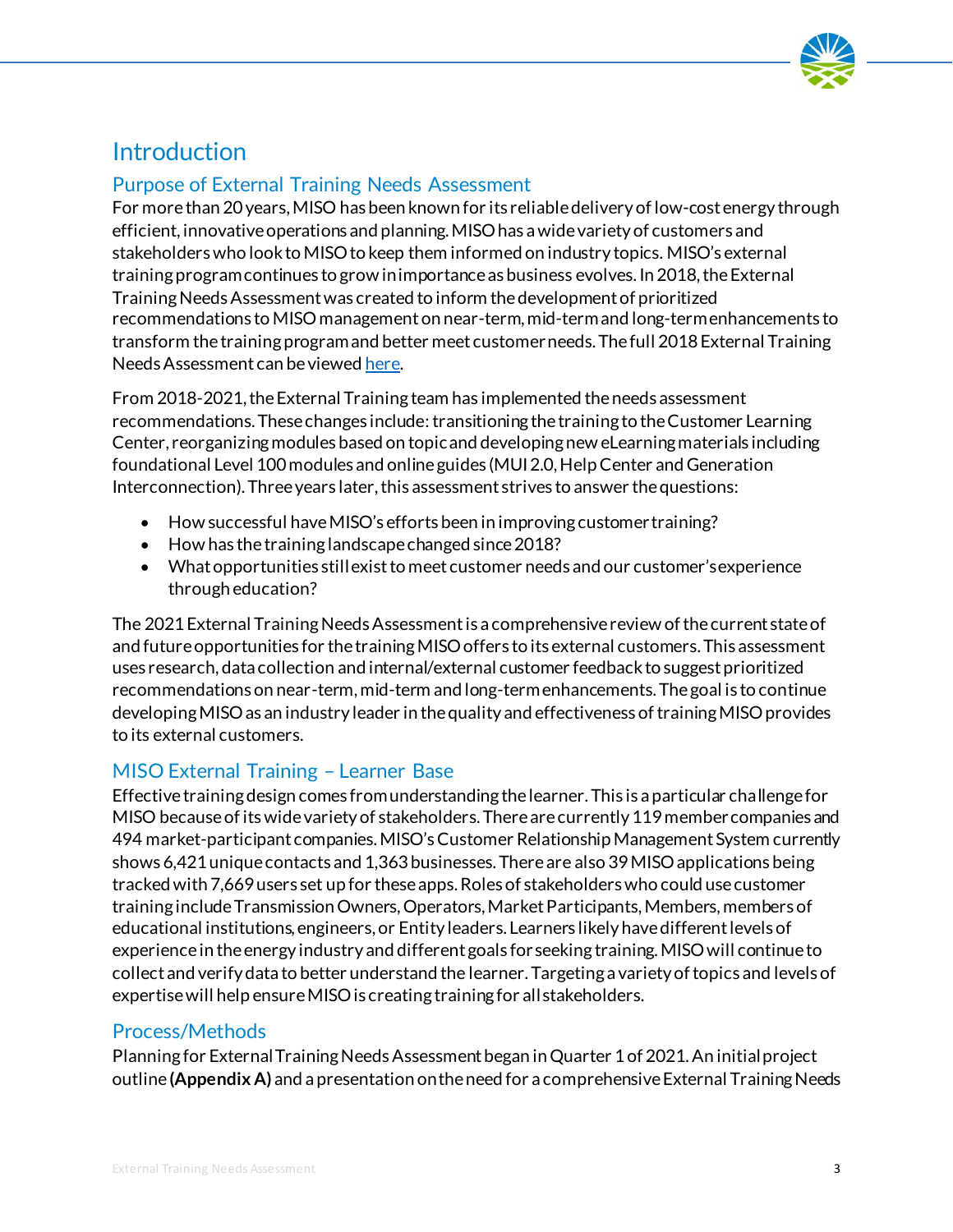

Assessment weredeveloped. This analysis was created with an agile-style methodology that focuses on rapid iteration and frequent evaluation (Torrance Learning, n. d.).

## <span id="page-4-0"></span>Current State

More than 50 percent of the courses scheduled for redesign in the 2018 External Training Needs Assessment are complete. Additional trainings for projects and process changes also have been developed based on internal and external needs. These efforts have led to an increase in external training utilization and an increase in customer satisfaction.

| Category                                                                          | Modules Completed 2019-2021                                                                                                                                                                                                                                                                                                                                                                                                                                                                                                                                                               |  |  |
|-----------------------------------------------------------------------------------|-------------------------------------------------------------------------------------------------------------------------------------------------------------------------------------------------------------------------------------------------------------------------------------------------------------------------------------------------------------------------------------------------------------------------------------------------------------------------------------------------------------------------------------------------------------------------------------------|--|--|
| <b>Markets</b>                                                                    | L100 Energy and Operating Reserves Markets<br>$\circ$<br>L200 Energy and Operating Reserves Markets<br>$\circ$<br>L100 Auction Revenue Rights (ARR) and Financial<br>$\circ$<br><b>Transmission Rights (FTR)</b><br>L200 ARR/FTR<br>$\circ$<br>L100 Market Participant and Asset Registration<br>$\circ$<br>L100 Transmission Settlements<br>$\circ$<br>Market User Interface 2.0 Quick Start Guide<br>$\circ$<br>Knowledge Articles<br>٠<br>Short-Term Reserve:<br>$\circ$<br>Short-Term Reserve: Registration Fast Facts<br>٠<br>Short-Term Reserve: MUI API<br>Knowledge Articles<br>٠ |  |  |
| <b>Modeling</b>                                                                   | L100 Network and Commercial Model<br>$\Omega$                                                                                                                                                                                                                                                                                                                                                                                                                                                                                                                                             |  |  |
| <b>Operations</b>                                                                 | L100 Real Time Operations<br>$\circ$<br>Control Area Video Series:<br>$\circ$<br>Control Area (Public)<br>Frequency and Balancing (Public)<br>٠<br>Amps, Watts and Volts (Public)<br>Ramp<br>٠                                                                                                                                                                                                                                                                                                                                                                                            |  |  |
| <b>Transmission and</b><br><b>Generation Planning</b><br>and Resource<br>Adequacy | L100 Generation Interconnection<br>$\circ$<br>L100 MISO Planning Portal<br>$\circ$<br>Demand Side Resource Interface (DSRI) Online Guide<br>$\circ$<br><b>Generator Interconnection Agreement Training (2021)</b><br>$\circ$<br>Update)<br>Generator Interconnection Application Process Online User<br>$\circ$<br>Guide (2021 Update)<br>Generator Interconnection Online User Guide for<br>$\circ$<br>Transmission Owner Reviewers (2021 Update)<br>Generator Interconnection Pre-Queue Review (Internal<br>$\circ$<br>Only Training) (2021 Update)                                     |  |  |

### Modules Completed 2019-2021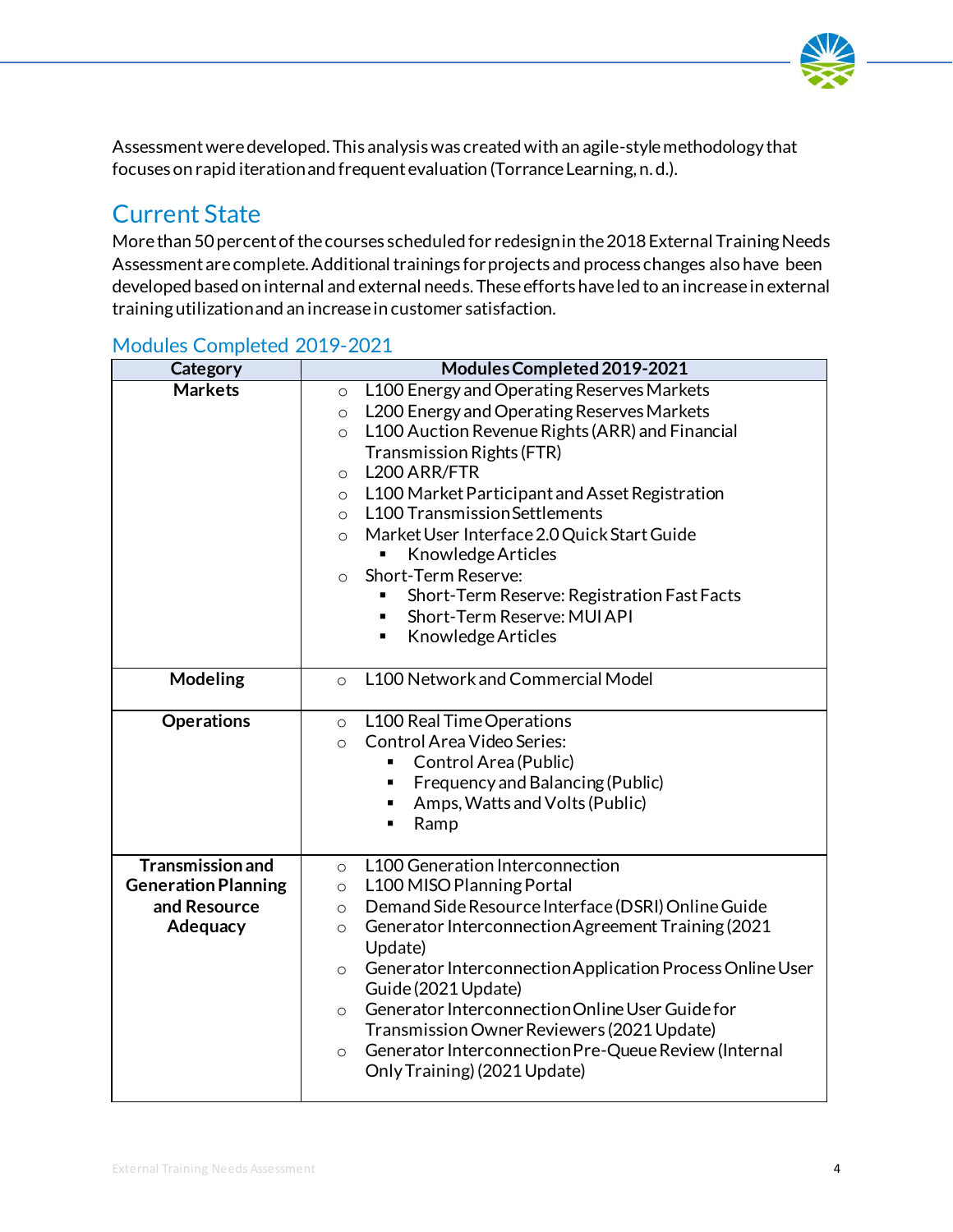| <b>Stakeholder</b><br>Governance | L100 Stakeholder Process Tutorials<br>L100 Intro to Stakeholder Participation<br>$\circ$<br>L200 Intro to Stakeholder Governance<br>$\bigcap$<br>L200 Advisory Committee Member Training<br>$\circ$<br>L200 ADR Committee Member Training 2021<br>$\circ$ |
|----------------------------------|-----------------------------------------------------------------------------------------------------------------------------------------------------------------------------------------------------------------------------------------------------------|
| <b>General Curriculum</b>        | MISO Help Center Online Guide<br>$\circ$<br>Other promotional videos and online tools<br>$\circ$                                                                                                                                                          |

### Modules Coming Soon- 2021/2022

| Category                   | <b>Modules Coming Soon</b>                                       |
|----------------------------|------------------------------------------------------------------|
| <b>Markets</b>             | L200 ARR and FTR Transmission Service Examples<br>$\circ$        |
|                            | L100 Transmission Pricing Attachment O<br>$\circ$                |
|                            | <b>L100 Market Settlements</b><br>$\Omega$                       |
|                            | <b>L200 Market Settlements</b><br>$\bigcirc$                     |
|                            | L200 Network and Commercial Model<br>$\circ$                     |
|                            | L300 Commercial Model Asset Registration<br>$\circ$              |
|                            | Electric Storage Resources (ESR)<br>$\circ$                      |
|                            |                                                                  |
| <b>Modeling</b>            | Model Manager Online User Guide<br>$\circ$                       |
|                            | L300 Transmission Planning Modeling<br>$\circ$                   |
|                            |                                                                  |
| <b>Operations</b>          | L200 Physical Scheduling<br>$\Omega$                             |
|                            |                                                                  |
| <b>Transmission &amp;</b>  | L100 Resource Adequacy<br>$\circ$                                |
| <b>Generation Planning</b> | Storage as a Transmission Only Asset Training<br>$\circ$         |
| and Resource               | <b>L200 Transmission Settlements</b><br>$\circ$                  |
| Adequacy                   | Dynamic Auction Creation (Resource Adequacy and Need)<br>$\circ$ |
|                            |                                                                  |
| <b>Stakeholder</b>         | L200 Entity Leadership<br>$\circ$                                |
| Governance                 |                                                                  |
| <b>General Curriculum</b>  | L100 Foundational Overview of MISO and MISO Markets<br>$\circ$   |
|                            | L100 Introduction to MISO and Markets<br>$\circ$                 |
|                            | L200 Day in the Life of a Market Participant<br>$\circ$          |
|                            |                                                                  |

### Training Utilization

The chart below demonstrates the increasing number of learners accessing the MISO external training courses. This is partially due to the improved and increased trainings offered as part of the work done from 2018-2021. There is also opportunity to increase utilization with the recommended communication plan.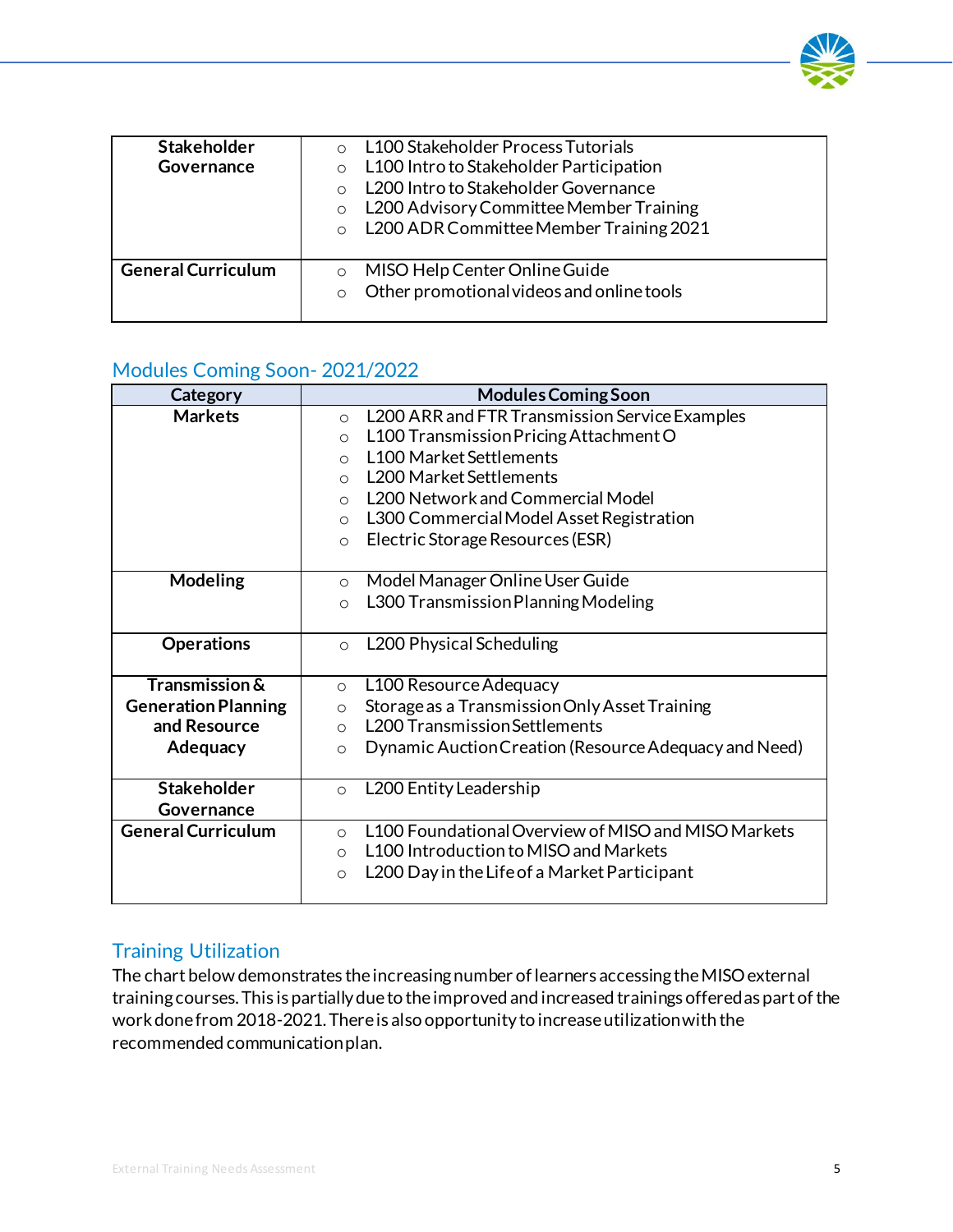

#### Survey Findings

#### **Users seem more satisfied with MISO training offerings than they were in 2018.**

- 17% increase from respondents that somewhat agree, agree, or strongly agree with "I am satisfied with the customer training currently provided by MISO"
- Increase in mean of responses from 4.33 to 4.92 (Likert Scale from 1-7 with 1 meaning Strongly Disagree and 7 meaning Strongly Agree)
- 55% of respondents somewhat agree, agree, or strongly agree with "In the last three years, I have noticed an improvement in the effectiveness and availability of training from MISO"
- Considerably fewer comments about out-of-date material or being completely unaware of customer training
- Overall tone of comments much more positive

### Recommended Module Topics from Survey Respondents

An asterisk represents a topic where a course is currently in the process of being competed. A number in parenthesis recommends the number of respondents requesting that topic.

| Category       | Topics Recommended 2021 Training Needs Survey                          |  |  |
|----------------|------------------------------------------------------------------------|--|--|
| <b>Markets</b> | Locational Marginal Pricing (LMP), Capacity Markets, Energy<br>$\circ$ |  |  |
|                | Markets, Grid Operations                                               |  |  |
|                | o Credit Exposure, Calculations/Reports, Collateral                    |  |  |
|                | Management                                                             |  |  |
|                | Transmission Settlements* (4)<br>$\circ$                               |  |  |
|                | Market Basics* (3)                                                     |  |  |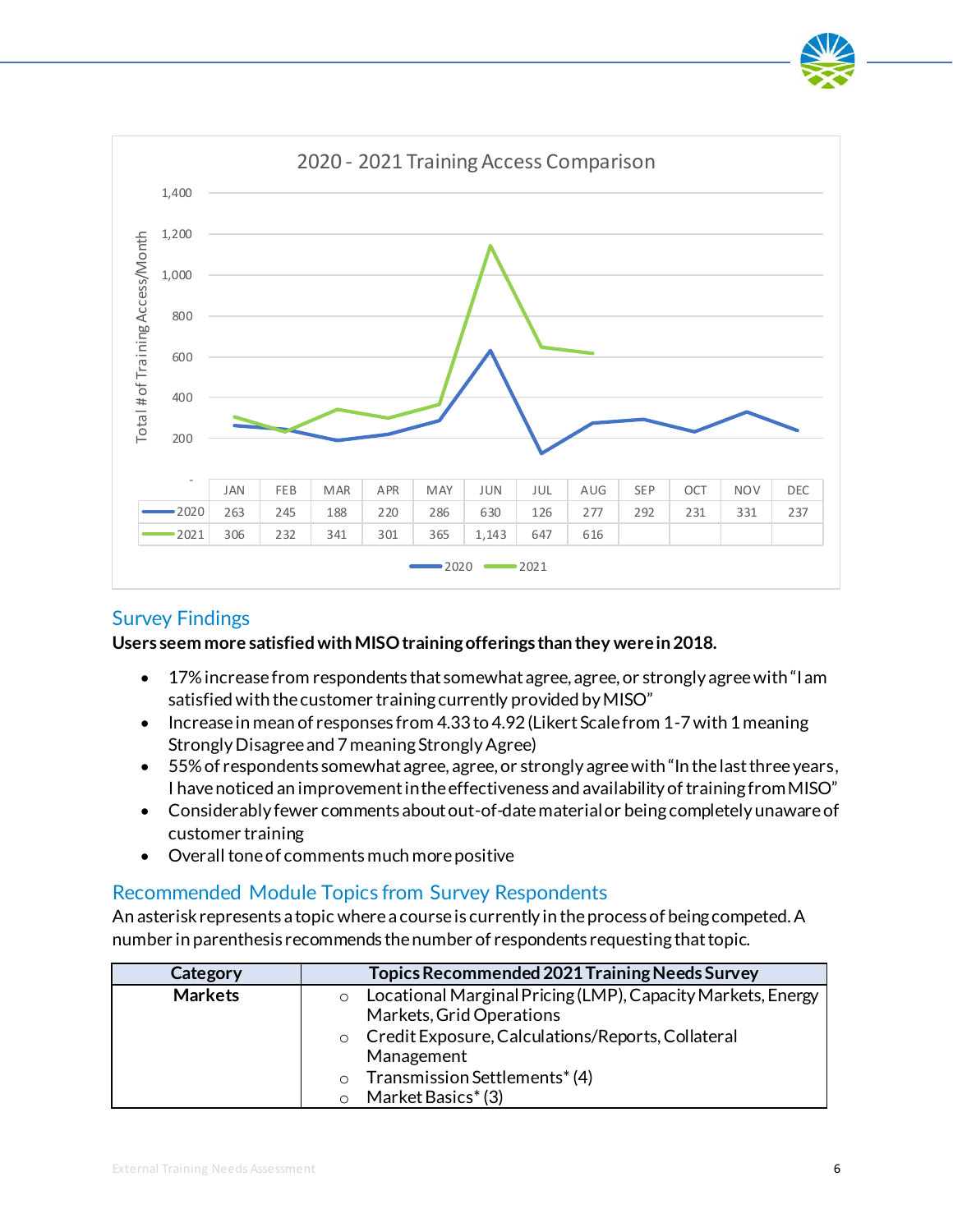

|                            | <b>Financial Schedules</b><br>$\circ$                              |
|----------------------------|--------------------------------------------------------------------|
|                            | New Market Participant<br>$\circ$                                  |
|                            | Settlements<br>$\circ$                                             |
|                            | <b>Demand Response Tools</b><br>$\circ$                            |
|                            | Distributed Energy Resources (DER)<br>$\circ$                      |
|                            | <b>Reserve Source Point</b><br>$\circ$                             |
| <b>Modeling</b>            | Promod<br>$\circ$                                                  |
|                            | PowerFlow<br>$\circ$                                               |
|                            | Transmission Congestion and Constraints<br>$\circ$                 |
|                            | Quarterly Operating Limits Process and Modeling<br>$\circ$         |
|                            | <b>Modeling Methods</b><br>$\circ$                                 |
|                            | Model Manager*<br>$\circ$                                          |
|                            | MISO Commercial Model<br>$\circ$                                   |
| <b>Operations</b>          | Event Reporting(2)<br>$\circ$                                      |
|                            | <b>Cold Weather Events</b><br>$\circ$                              |
|                            | Renewables Operations (2)<br>$\circ$                               |
|                            | Energy Management System<br>$\circ$                                |
|                            | Aggregators, Microgrids, Distribution Companies<br>$\circ$         |
|                            | System Operating Limit Mitigation<br>$\circ$                       |
|                            | Real-Time Dispatch Info<br>$\circ$                                 |
|                            | Voltage Ampere Reactive (VAR) (Voltage Control)<br>$\circ$         |
|                            | Generator Operator (GOP) vs Transmission Operator (TOP)<br>$\circ$ |
|                            | <b>VAR Expectations</b>                                            |
|                            | Day Ahead and Real Time Ops*<br>$\circ$                            |
|                            | Load Forecasting, Dispatchable Intermittent Resources<br>$\circ$   |
| <b>Transmission &amp;</b>  | (DIR) Forecasting<br>MISO Study Schedule and Process (2)           |
| <b>Generation Planning</b> | $\circ$<br>Renewables Planning(2)<br>$\circ$                       |
| and Resource               | Module E Capacity Tracking Tool (MECT) (2)<br>$\circ$              |
| Adequacy                   | Resource Adequacy* (2)<br>$\circ$                                  |
|                            | <b>Transmission Planning</b><br>$\circ$                            |
|                            | Generator Interconnection* (5)<br>$\circ$                          |
|                            | Load Modifying Resources (LMR)<br>$\circ$                          |
|                            | Capacity Shortages<br>$\circ$                                      |
| <b>Stakeholder</b>         | Process Changes<br>$\circ$                                         |
| Governance                 | New to the Industry (2)<br>$\circ$                                 |
| <b>General Curriculum</b>  | New Business Practices Manual (BPM) Generator and<br>$\circ$       |
|                            | Transmission, Local Balancing Authority (LBA) Operations           |
|                            | Cybersecurity<br>O                                                 |
|                            | <b>BPM</b> and Tariff<br>$\circ$                                   |
|                            | <b>Tariff Administration</b><br>$\circ$                            |
|                            | Load Serving Entity (LSE) Regulatory Requirements<br>$\circ$       |

### <span id="page-7-0"></span>Ideal Future State 2024

MISO continues the efforts from 2018-2021 to provide accurate, engaging and accessible training modules that successfully serve the needs of its complex customer base. MISO expands its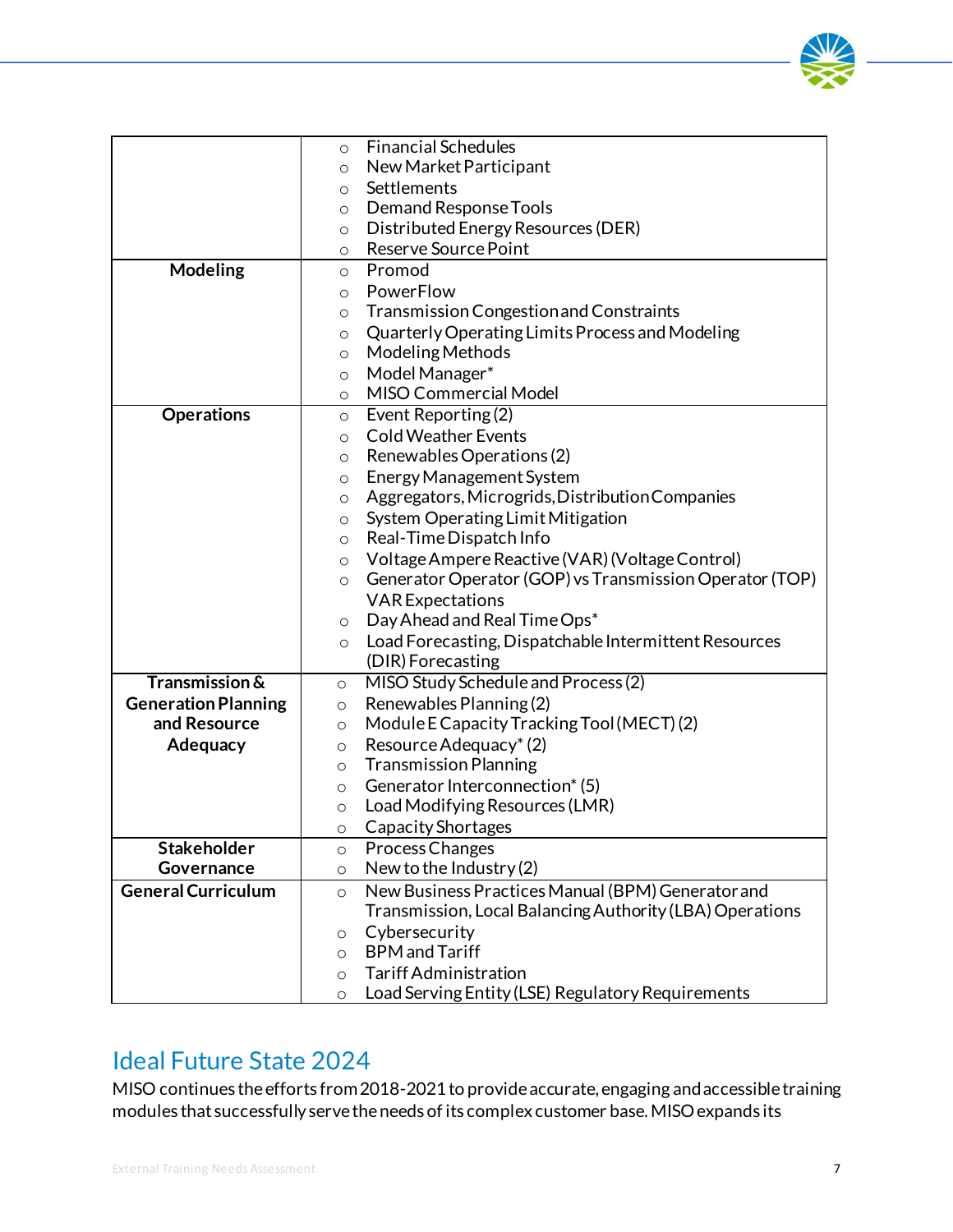

training offerings with a focus on the individual learner experience. To do this, MISO has a databased understanding of its customers and offers a large selection of trainings on topics that give customers the skills and knowledge necessary in their roles. Additionally, strong connections between various internal teams and External Training provide customer training supports the successful rollout of new projects and process changes. Finally, MISO has robust engagement and collaboration between Technical Training, Learning and Development and External Training, allowing for effective resource management and meeting all MISO internal and external training needs.

A positive, learner-centric approach allows users to easily navigate and use the LMS. There is direct communication between customers and MISO External Training team members to easily determine changing customer needs. MISO provides curriculums and suggestions to help learners determine which modules to take based on their interests and experience. Courses include interactive activities such as realistic scenarios and knowledge tests following adult learning and engagement best practices. In addition to self-paced, online introductory courses, MISO offers virtual and in-person instructor-led courses with Q&A sessions. The SME Instructor Certification course brings additional value to MISO by serving as a career-building opportunity and strengthening SMEs' ability to communicate with external parties. MISO's External Training Program maintains an ongoing focus on improvements and evaluation.

The next needs assessment will take place in 2024 to ensure that MISO's external training continues to meet customer needs and provides a premium External Training Program.

## <span id="page-8-0"></span>Recommendations and Justifications

#### Near-Term

- **Journey map customer process accessing training**
	- o Follow the journey map process to understand how customers typically access training at MISO
	- $\circ$  Understand customer actions, thoughts, feelings, pain points and motivators
	- o Conclude recommendations on customer communication, training module organization and LMS functionality

"I can't find what I need" was listed as a barrier to training access by 22 percent of respondents. Twenty-five percent of users either strongly disagree, disagree, somewhat disagree, or neither agree nor disagree with the statement, "I know where to access relevant training courses at MISO." During interviews, multiple customers explained they had trouble knowing where to go to get to training and need more direct communication on new courses and course updates. Additionally, there was negative feedback given on the usability of the LMS system. Journey mapping will gather data to help influence changes and recommendations to the customer communication process, course organization and LMS functions.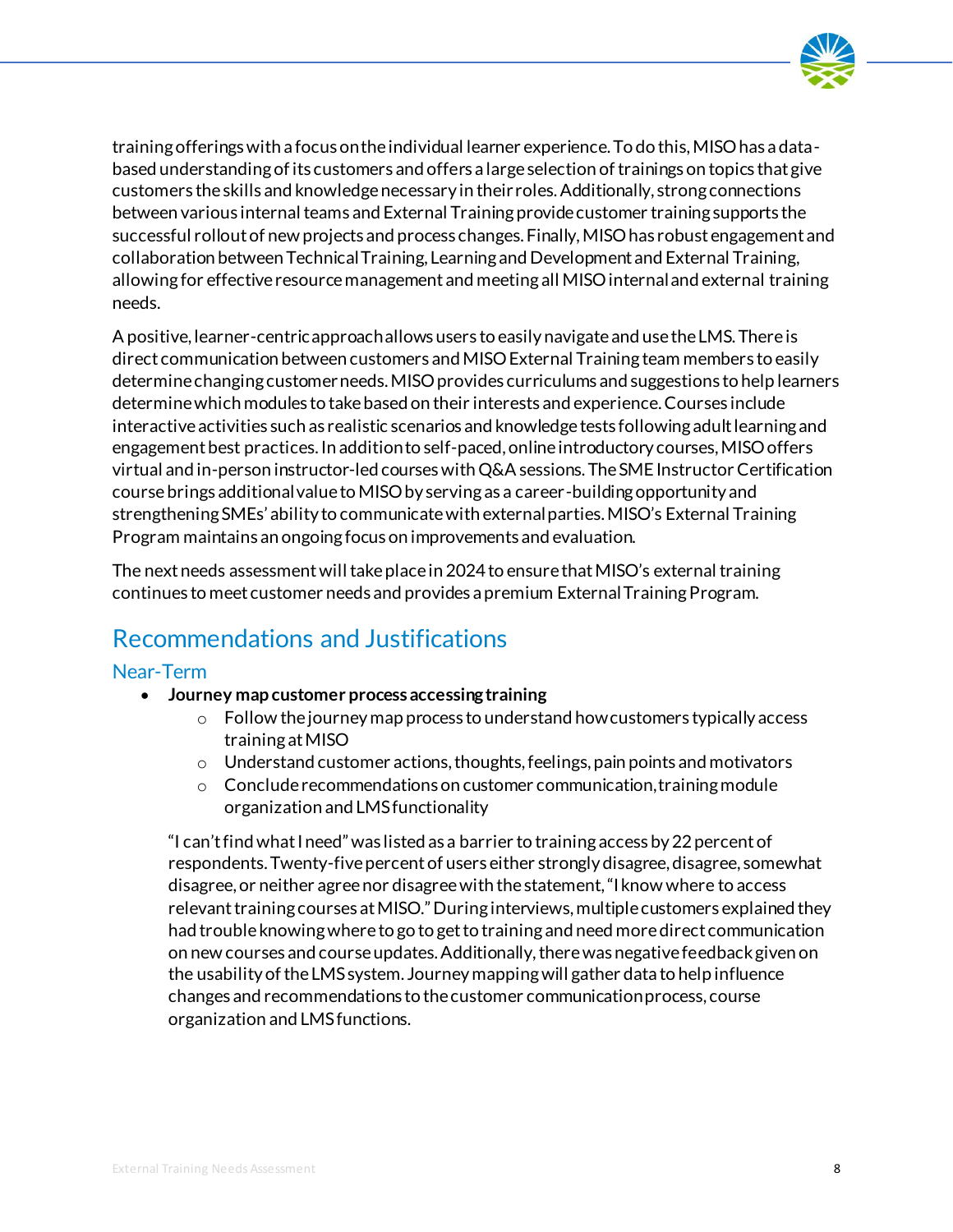



## **Q7 - I know where to access relevant training courses from MISO.**

| #              | Answer                     | %      | Count          |
|----------------|----------------------------|--------|----------------|
| 1              | Strongly disagree          | 1.68%  | $\overline{2}$ |
| $\overline{2}$ | <b>Disagree</b>            | 6.72%  | 8              |
| 3              | Somewhat disagree          | 9.24%  | 11             |
| $\overline{4}$ | Neither agree nor disagree | 7.56%  | 9              |
| 5              | Somewhat agree             | 26.89% | 32             |
| 6              | Agree                      | 42.86% | 51             |
| 7              | Strongly agree             | 5.04%  | 6              |
|                | Total                      | 100%   | 119            |

÷.

Y.

÷.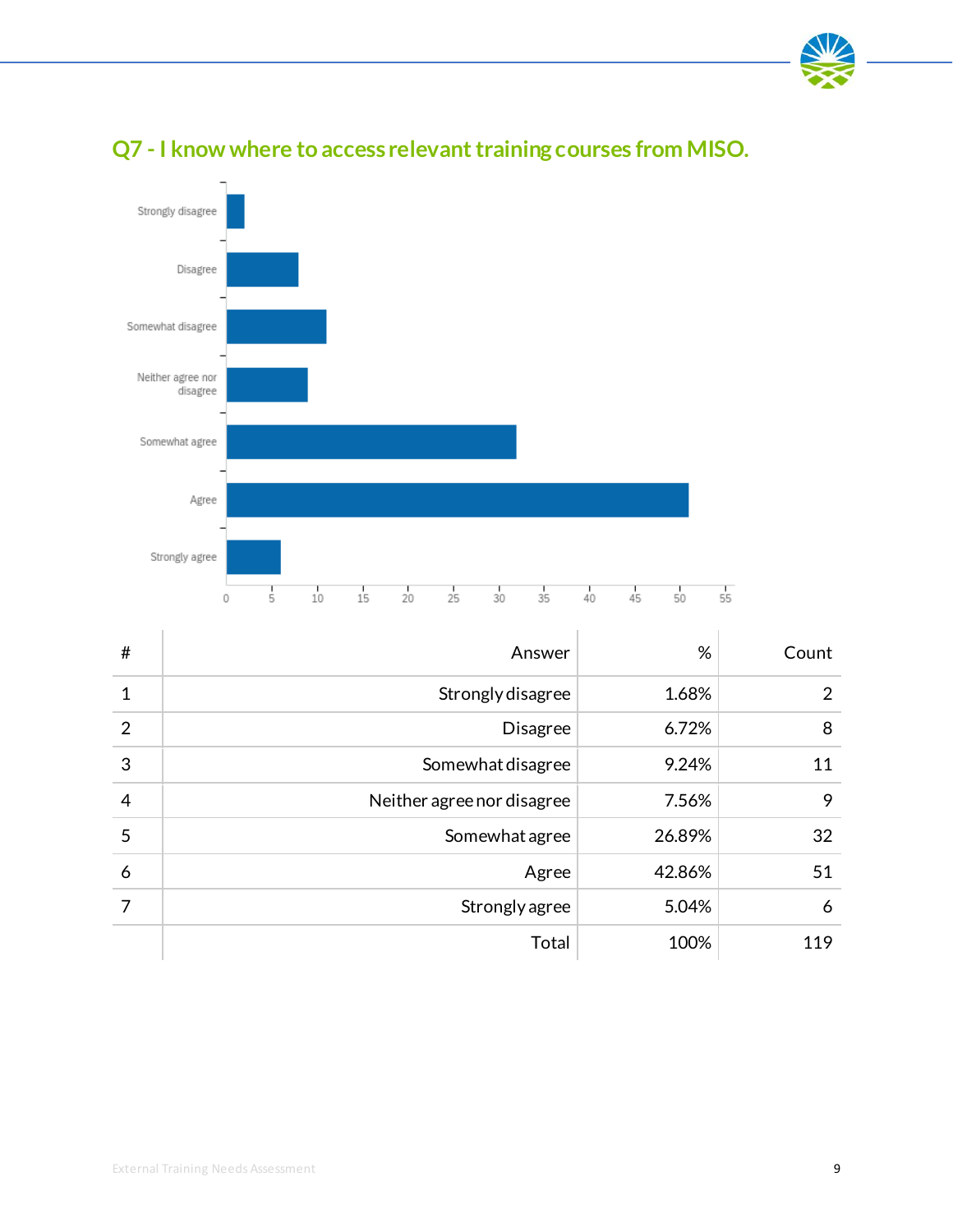

### **Q15 - What are your biggest barriers to accessing training? Check all that apply:**



| #              | Answer                                                     | %      | Count |
|----------------|------------------------------------------------------------|--------|-------|
|                | I can't travel for training                                | 23.39% | 40    |
| $\overline{2}$ | I can't find what I need                                   | 22.22% | 38    |
| 3              | I don't know what I need                                   | 19.30% | 33    |
| $\overline{4}$ | I don't have enough time to complete training              | 12.87% | 22    |
| 5              | I don't have the right tools/technology to access training | 2.34%  | 4     |
| 6              | I don't have any barriers                                  | 15.20% | 26    |
|                | Other (Please explain):                                    | 4.68%  | 8     |

#### • **Create a roadmap of prioritized course development**

o Review and align External Training vision strategy with training collaboration and MISO goals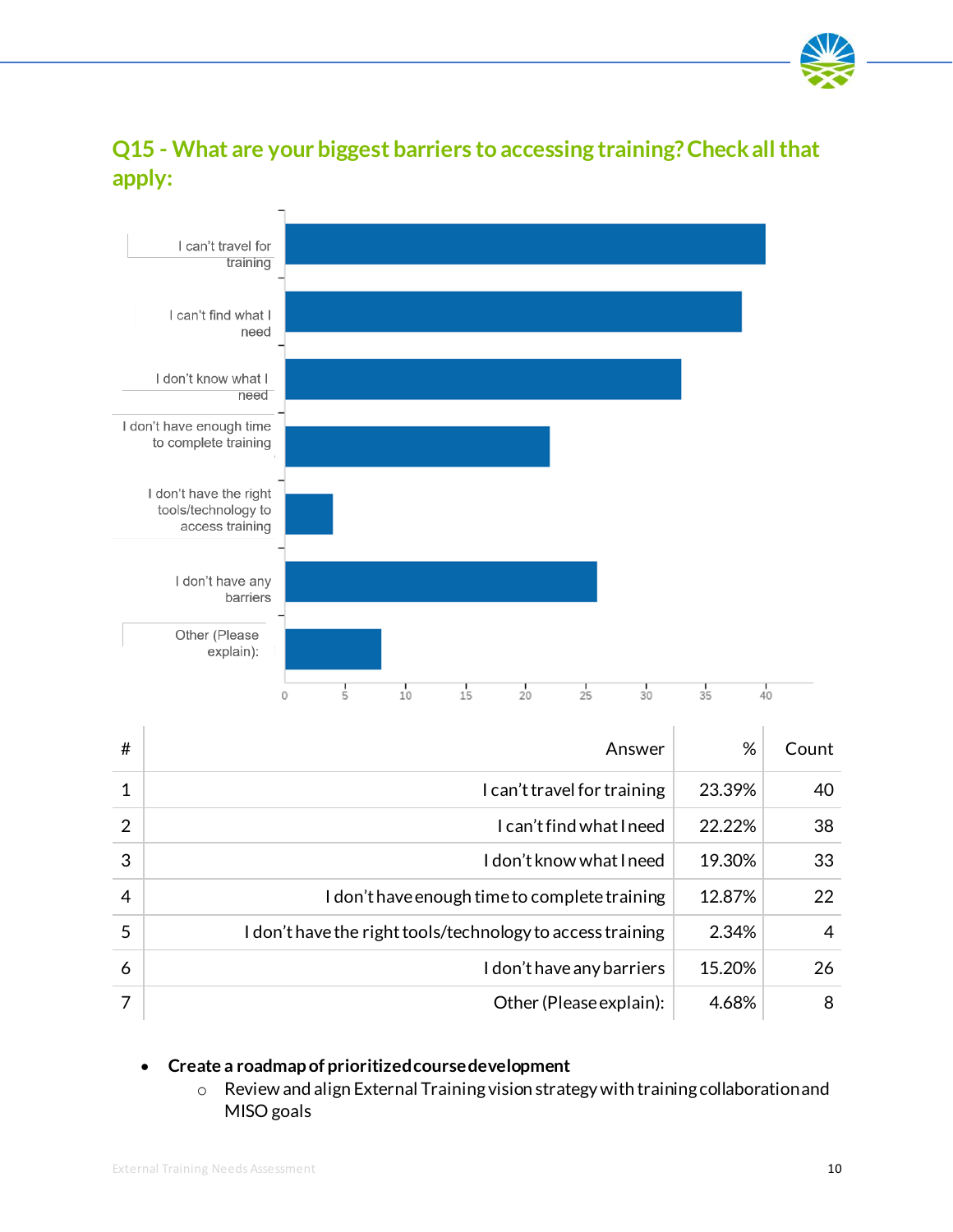

- $\circ$  Rank and prioritize training topics based on external requests, internal needs and available resources
- o Create the roadmap planning development of prioritized courses
- o Develop plan for advanced topics and virtual instructor-led courses following the scheduled implementation of SME Instructor Certification Program

When asked for new course topic suggestions, survey respondents requested more than 40 different topics. Eighty-one percent of respondents either somewhat agree, agree, or strongly agree with the statement, "MISO needs more online, self-service training options." MISO Subject Matter Experts also made recommendations on content to build on existing courses. Additionally, MISO project teams are planning multiple projects that will require customer training. Creating a roadmap based on priorities will develop an organized plan and help ensure effective use of resources. Courses will be prioritized based on several factors including urgency, frequency of request, alignment to MISO projects, journey maps, availability of SME, current usage and visibility.



### **Q2 - MISO needs more online, self-service training options.**

| # | Answer            | %     | Count |
|---|-------------------|-------|-------|
|   | Strongly disagree | 0.85% |       |
|   | <b>Disagree</b>   | 1.69% |       |
| ◠ | Somewhat disagree | 1.69% |       |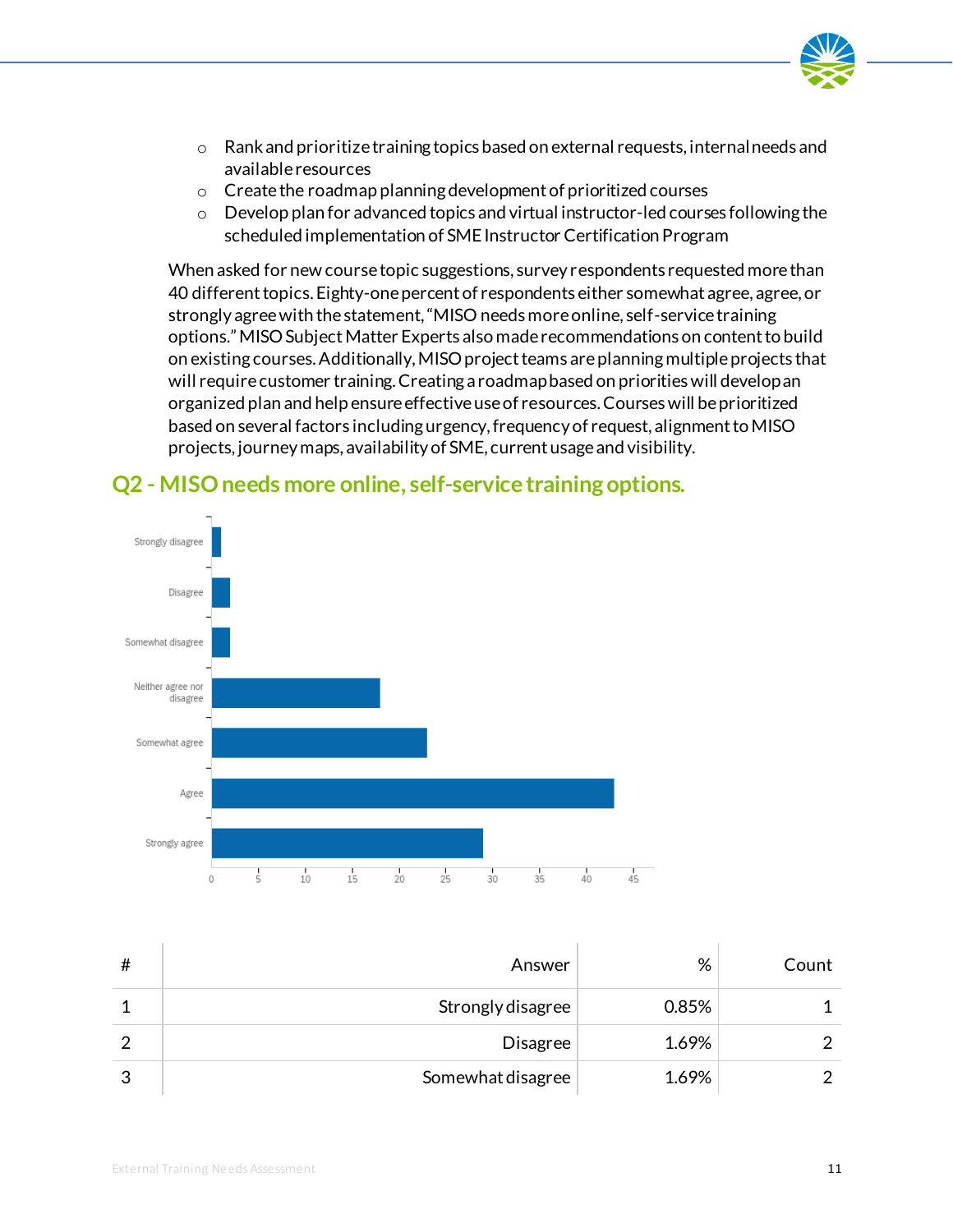

|   | Neither agree nor disagree | 15.25% | 18  |
|---|----------------------------|--------|-----|
|   | Somewhat agree             | 19.49% | 23  |
| 6 | Agree                      | 36.44% | 43  |
|   | Strongly agree             | 24.58% | 29  |
|   | Total                      | 100%   | 118 |

#### • **Create and implement external training communication plan**

- $\circ$  Investigate the use of the MISO training page as a dynamic communication vehicle including blogs, testimonials and engaging articles updated regularly
- o Create customer training newsletter that shares new modules, updates to trainings, calendar of training dates, and allows for customers to respond with questions or feedback
- $\circ$  Increase internal communication to grow the visibility of customer training
- o Promote customer training site twice a year at liaison meetings to notify new participants how to reach training resources
- o Create and publish guide of how training topic categories are related
- o Create course curriculum catalogue for external training

Communication was one of the topics most frequently mentioned in survey responses. Out of the 65 respondents who provided free response answers, 28 requested improved communication about updated training content and a clear outline of what is available. This also was echoed during customer interviews. Ideas for the communication plan involve a variety of outlets to increase customer training visibility both internally and externally. Communication improvements could include investigating the use of the MISO training page as a dynamic communication center, creating a customer training newsletter, sharing customer training news internally, promoting customer training at liaison meetings, publishing a guide of training topic interconnection and creating a course curriculum catalogue.

#### • **Registered Continuing Education Program (RCEP) Continuing Education Hours Pilot**

- o Update four pilot courses with required content for RCEP
- o Register courses with RCEP
- o Communicate availability to customers
- o Conduct data analysis and lessons learned
- o Consider additional courses for continuing education hours

In both the 2018 and 2021 surveys, the majority of respondents requested the ability to receive continuing education hours (CEH) from MISO's training courses. In 2021, 75 percent of respondents somewhat agree, agree, or strongly agree with the statement, "I would like to receive CEHs upon completion of training." This was also echoed in 11 out of the 65 free response answers. Registered Continuing Education Program (RCEP) provides professional engineering continuing education hours. MISO received its RCEP CEH provider designation in 2021 and plans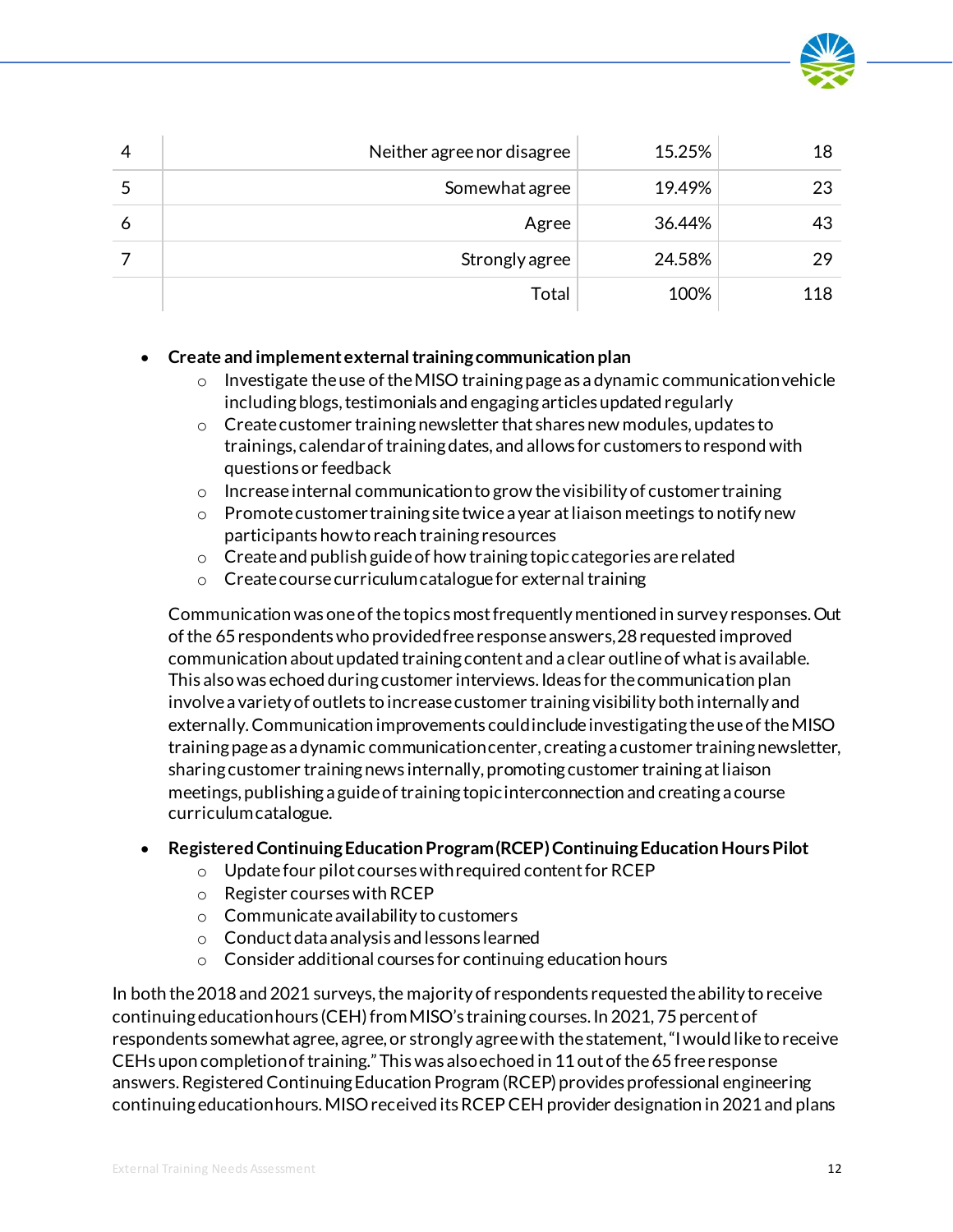

to pilot four RCEP-certified courses in 2021. This will help MISO determine the feasibility of providing additional continuing education credits to its learners.





| #              | Answer                     | %      | Count |
|----------------|----------------------------|--------|-------|
| $\mathbf{1}$   | Strongly disagree          | 0.00%  | 0     |
| $\overline{2}$ | <b>Disagree</b>            | 1.68%  | 2     |
| 3              | Somewhat disagree          | 0.84%  | 1     |
| $\overline{4}$ | Neither agree nor disagree | 22.69% | 27    |
| 5              | Somewhat agree             | 10.92% | 13    |
| 6              | Agree                      | 26.89% | 32    |
| 7              | Strongly agree             | 36.97% | 44    |
|                | Total                      | 100%   | 119   |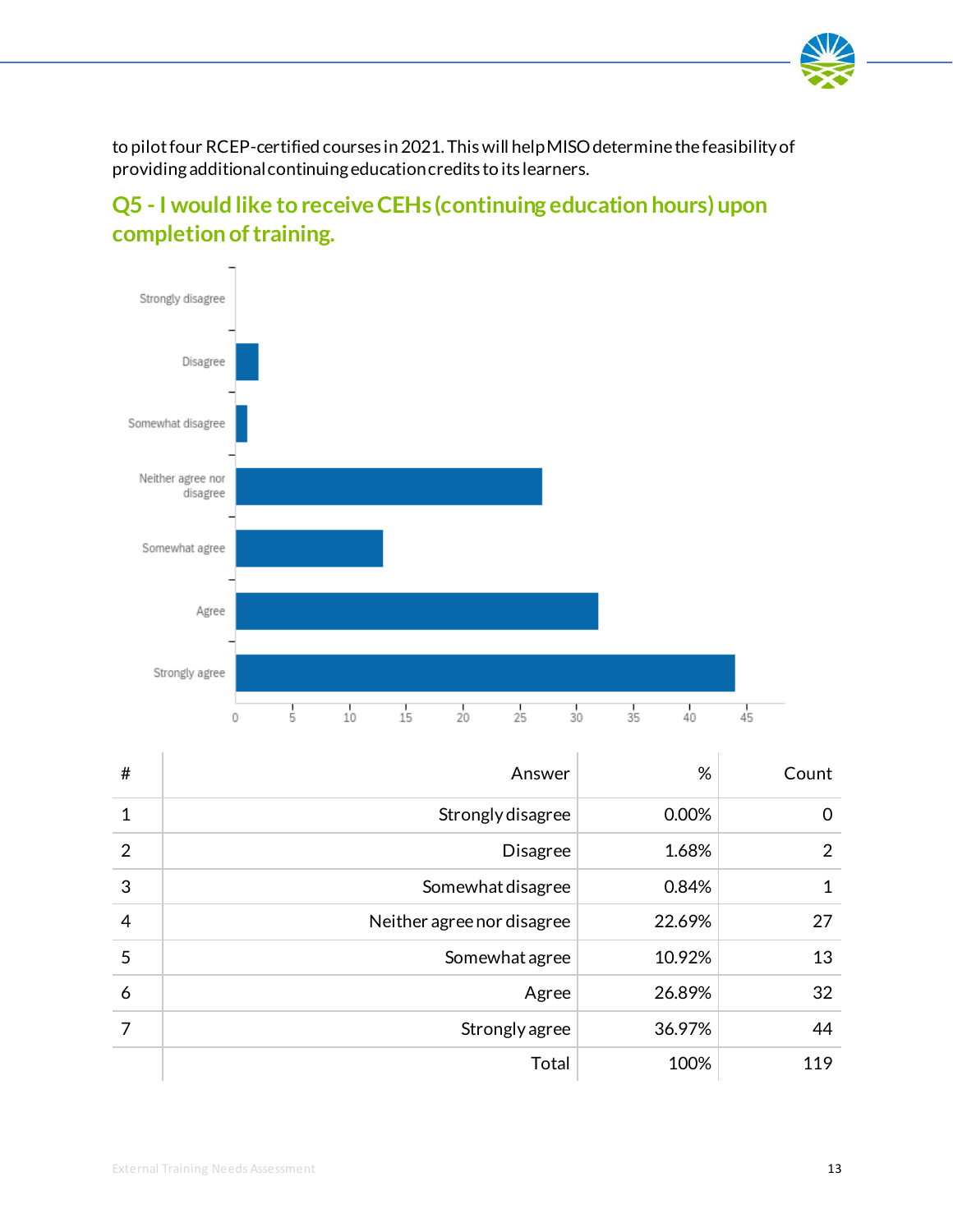

- **Design and develop SME Instructor Certification Program to certify subject matter experts to facilitate advanced courses**
	- $\circ$  Obtain stakeholder input on program; whom to target, requirements, constraints, available incentives, timeline
	- $\circ$  Design and develop a training course following an agile instructional design model and using best practices from Ludwig & Owen-Boger's (2018) book, *Effective SMEs: A Trainer's Guide for Helping Subject Matter Experts Facilitate Learning*
	- o Recruit initial volunteers to complete the program
	- o Schedule training and coaching meetings
	- o Coordinate with other training departments as needed

This was a recommendation from the 2018 assessment but was delayed due to COVID-19. In 2021, 89% of respondents prefer training on advanced or complex topics to include an instructor component (in-person and instructor led, virtual instructor led, or blended/hybrid).

SMEs are specialists in their associated topic. This knowledge does not also make them effective instructors: for this, a new skill set is required. Programs of a similar type are already implemented at California ISO and ISO-NE. A similar program at MISO for non-System Operator training would create a pool of SMEs who are able to:

- o Convey information to customers in a clear and concise manner
- o Provide in-person, instructor- or virtual-led trainings through the MISO Learning Management System on topics of greatest need/priority
- $\circ$  Record micro-training (short 2 10-minute videos) as content within MISO training courses or web pages
- $\circ$  Participate in online "Ask an Expert" segments or other social media initiatives
- o Provide recommendations and advise the instructional designer on the development of instructional materials
- o Communicate effectively with customers at meetings and MISO events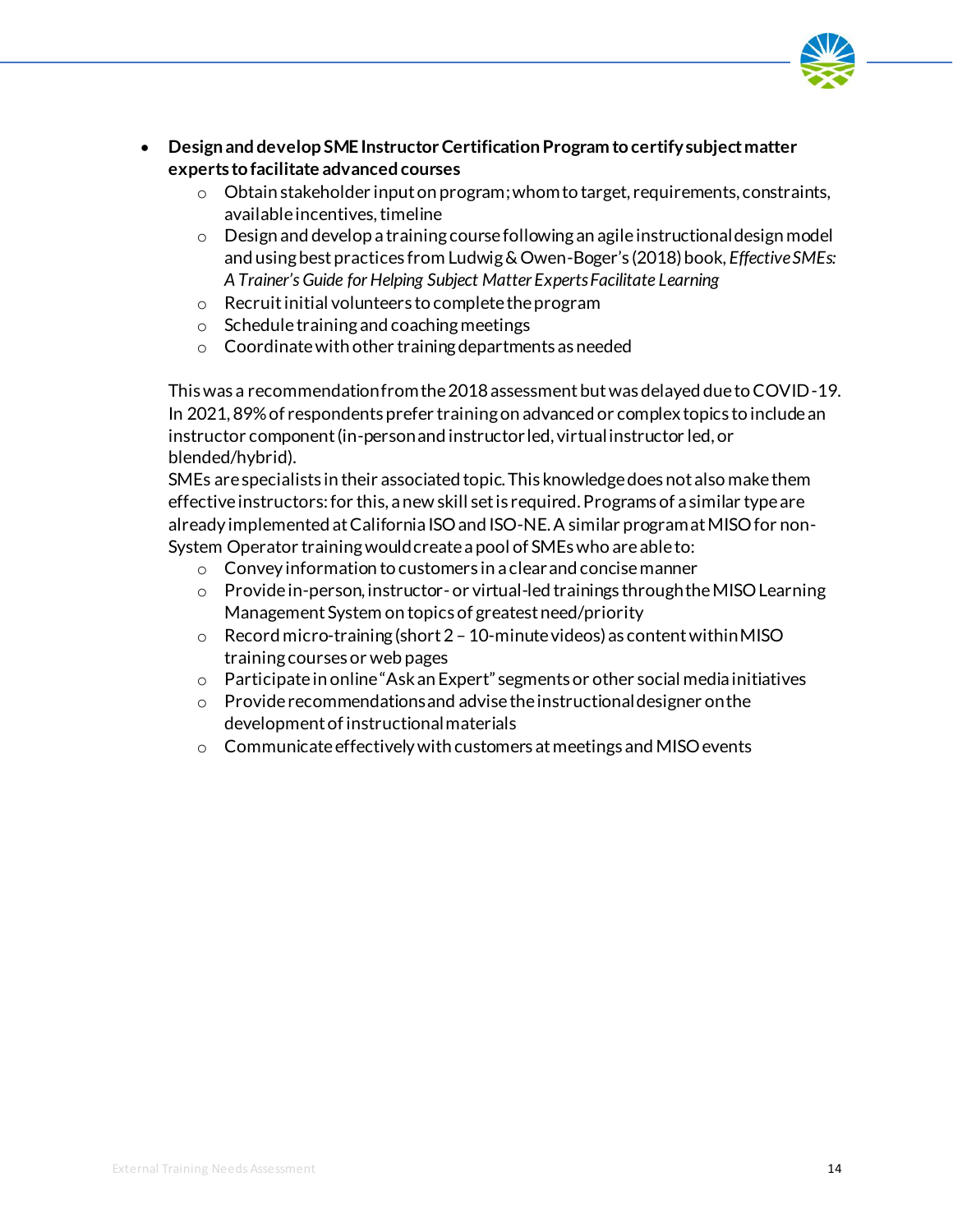



### **Q12 - For training on advanced or complex topics, I prefer training to be:**

| # | Answer                                                                             | %      | Count |
|---|------------------------------------------------------------------------------------|--------|-------|
|   | In person and instructor-led                                                       | 32.77% | 39    |
| 2 | Self-service and online (e-learning modules, videos and other online<br>materials) | 8.40%  | 10    |
| 4 | Virtual instructor-led training offered via WebEx or similar                       | 25.21% | 30    |
| 5 | Other (Please explain):                                                            | 2.52%  | 3     |
| 6 | Blended/Hybrid: e-learning and virtual/instructorled                               | 31.09% | 37    |
|   | Total                                                                              | 100%   | 119   |

- **Continue implementing interactive activities, realistic scenarios and knowledge tests in online courses following adult learning and motivation best practices.**
	- o Include engaging, high-quality graphics and videos to compliment instruction
	- o Incorporate realistic scenarios where the learner must make decisions, synthesize knowledge and apply concepts
	- o Evaluate learning and retention with knowledge checks
	- o Encourage post-training retention with downloadable resources and links for guides and materials
	- o Brainstorm how to add repeated exposure to increase knowledge retention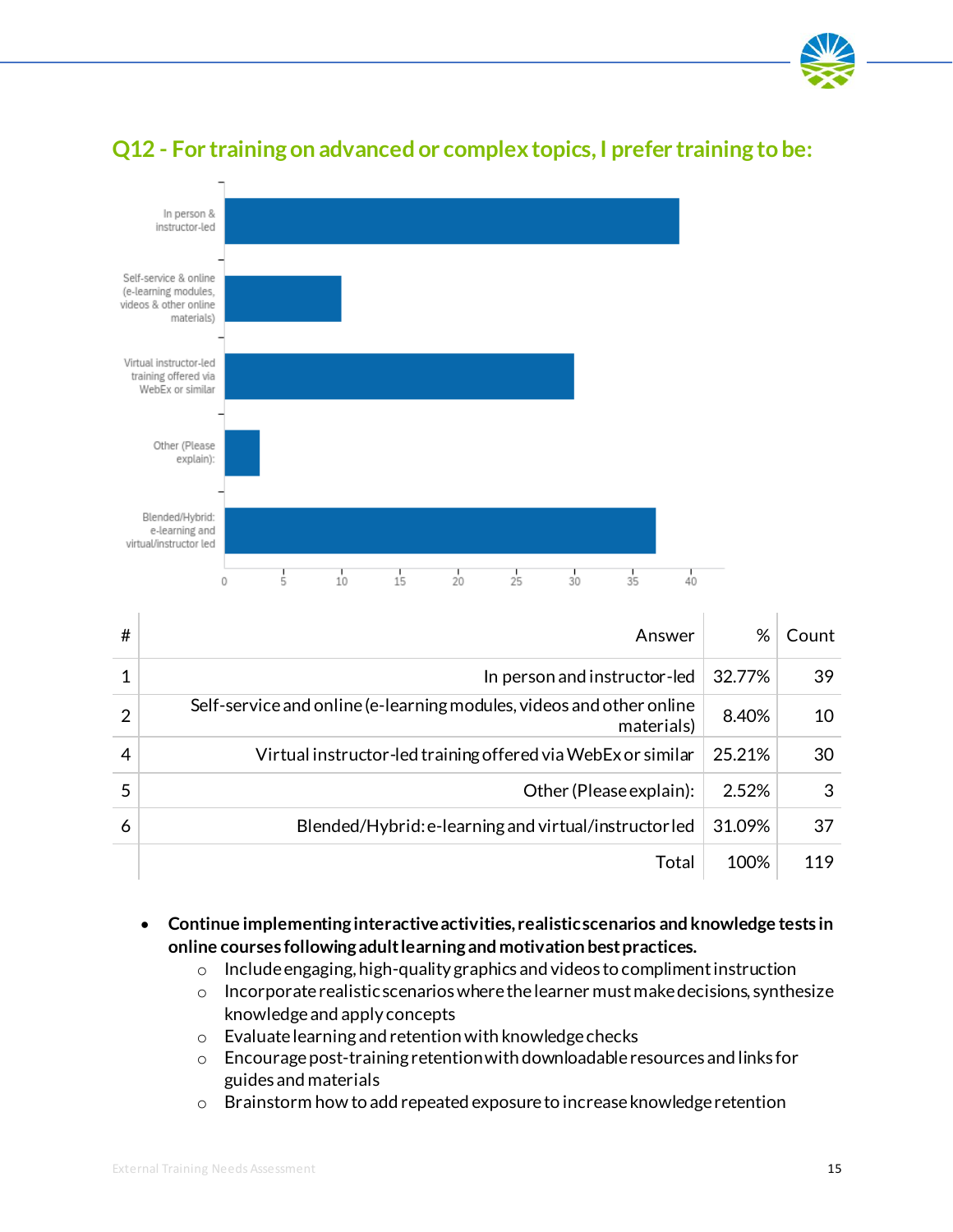

Survey feedback, interviews and adult eLearning best practices support incorporating user interaction, realistic problem-solving and evaluation activities into training modules. It is also evident that post-training materials and reinforcement activities are important to support knowledge retention. External Training should continue to provide downloadable resources and links for guides and materials, while also looking into how to actively reinforce knowledge and integrate training materials with day-to-day work. This is challenging due to the varied nature of the learner but could add value and efficiency if executed correctly.

#### Mid-Term

- **Formalize external training request process for MISO initiatives and projects** 
	- $\circ$  Meet with project management teams to brainstorm process for scheduling external training needs when submitting a project proposal
	- o Develop necessary activities and materials to gather information on type of training needed, timeline, revision requirements and SME availability
	- o Communicate and implement process

In 2019-2021 the External Training team completed several modules to assist with project and process change roll outs. This resulted in clear communication to customers and various internal and external benefits. Involving External Training during the planning phase of the project allows for the development of the best training solution and the ability to plan effective resource allocation. Including external training requirements in project proposals will ensure clear definition on training needs, timeline and required ongoing updates as soon as possible. ISO NE follows a similar process and has found it helps with effective planning and resource allocation.

#### • **Redesign customer learning center for usability and design**

- o Modernize design
- o Explore personalized learning paths
- o Include usability enhancements based on journey map findings

Both the survey and interviews revealed customer challenges around navigating the customer learning center to select training courses. In addition to increasing communication and journey mapping the customer training process, redesigning the customer learning center will improve the customer experience. Changes will include updating the center interface to a modern aesthetic, ensuring cohesive MISO branding and colors, implementing user experience best practices, removing any unnecessary options or links, checking for accessibility options and troubleshooting the Google Analytics dashboard to increase reporting capacity.

#### • **Build curriculums based on clusters of training modules and relevant learning paths**

 $\circ$  Determine customer profiles of who might be likely to access our trainings and what they would be interested in; ideas include: new Market Participant, MISO employee, engineer, operator, governance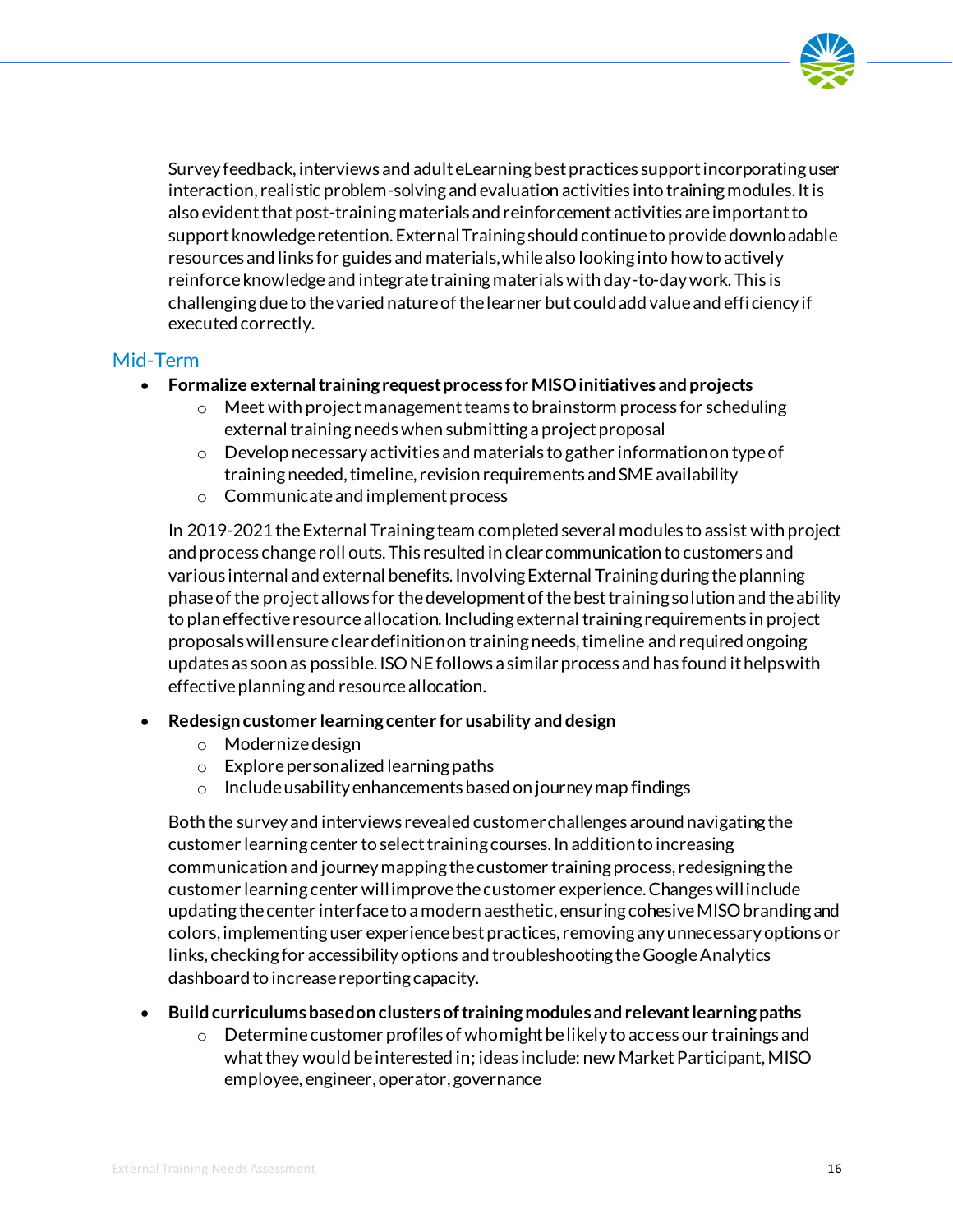

- $\circ$  Choose method of displaying curriculums based on available technology and journey mapping findings
- o Build self-assessment and course recommendation tool
- o Implement and advertise training curriculums

One of the trends found during the 2021 Customer Needs Assessment research was increased personalization of learning options. Learners are seeking customized learning paths that recommend courses to meet the learners' interests and training progress. These "Netflix-style" suggestions are becoming more possible with increased data and technology options for training courses and LMS platforms. They also arenecessary for the current environment of rapid change, autonomous work schedules and upskilling/reskilling needs (CompTIA, 2021). The need for this is also supported by findings in the 2021 Customer Needs Assessment Survey as 19% of respondents selected "I don't know what I need" as a barrier to access training. This is an increase of 9% from the 2018 survey, potentially indicating a change in how learners expect to find new courses. Finally, based on the new theory around self-directed learning, custom learning paths also could increase engagement in learners and support information retention.



### **Q15 - What are your biggest barriers to accessing training? Check all that apply:**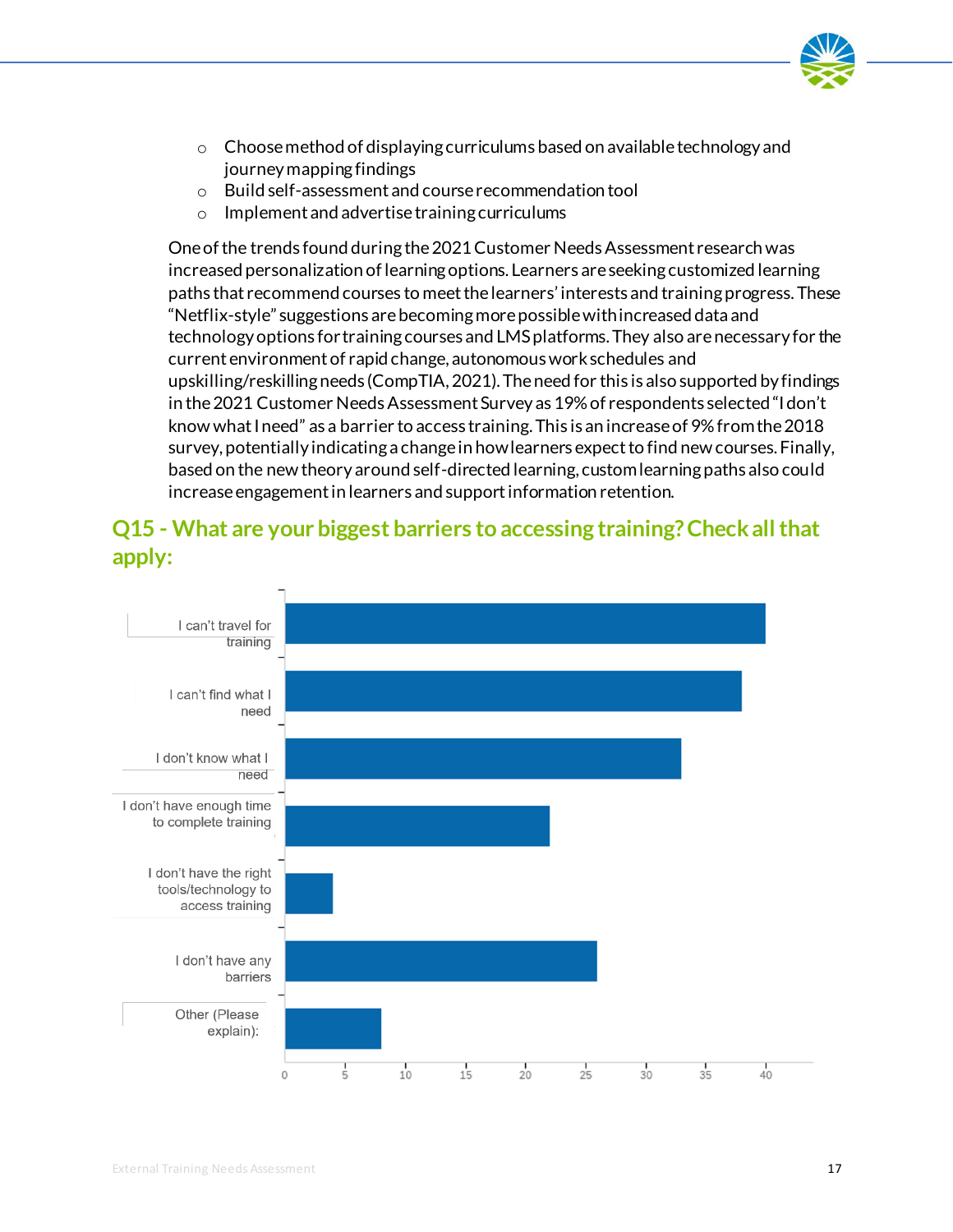

| #              | Answer                                                     | %      | Count |
|----------------|------------------------------------------------------------|--------|-------|
| 1              | I can't travel for training                                | 23.39% | 40    |
| $\overline{2}$ | I can't find what I need                                   | 22.22% | 38    |
| 3              | I don't know what I need                                   | 19.30% | 33    |
| $\overline{4}$ | I don't have enough time to complete training              | 12.87% | 22    |
| 5              | I don't have the right tools/technology to access training | 2.34%  | 4     |
| 6              | I don't have any barriers                                  | 15.20% | 26    |
| 7              | Other (Please explain):                                    | 4.68%  | 8     |

#### • **Continue to evolve annual course review and maintenance process**

- o Review new resources and technologies to determine opportunities for automation
- $\circ$  Update master plan of courses, update requirements, content owners and training owners

As echoed by the other RTO/ISOs, course maintenance is one of the biggest challenges for a training program with a variety of course options and content that changes over time. MISO's current manual process of reviewing and updating courses will have to evolve as the course selection grows. New technology and resources will be considered to develop an effective process to ensure ongoing accurate content.

#### Far-Term

- **Increase Learner Management System (LMS) capability**
	- o Implement single sign-on
	- o Improve user experience based on journey mapping findings
	- o Show personalized learning path: recommended courses, available courses and completed courses for each individual user
	- o Access detailed reporting of user interactions and activities
	- o Increase internal continuing education on LMS functions and customizability

Beyond the immediate plans to redesign the current Customer Learning Center, larger changes to the LMS are recommended to meet customer experience needs. Desired improvements include implementing a single sign-on, increasing data and reporting options, awarding badges and certifications and continuing development of personal learning paths showing completed and recommended courses. An analysis of current LMS capabilities and other LMS technologies will determine the best use of resources. Additionally, continuing education on the LMS technology will allow instructional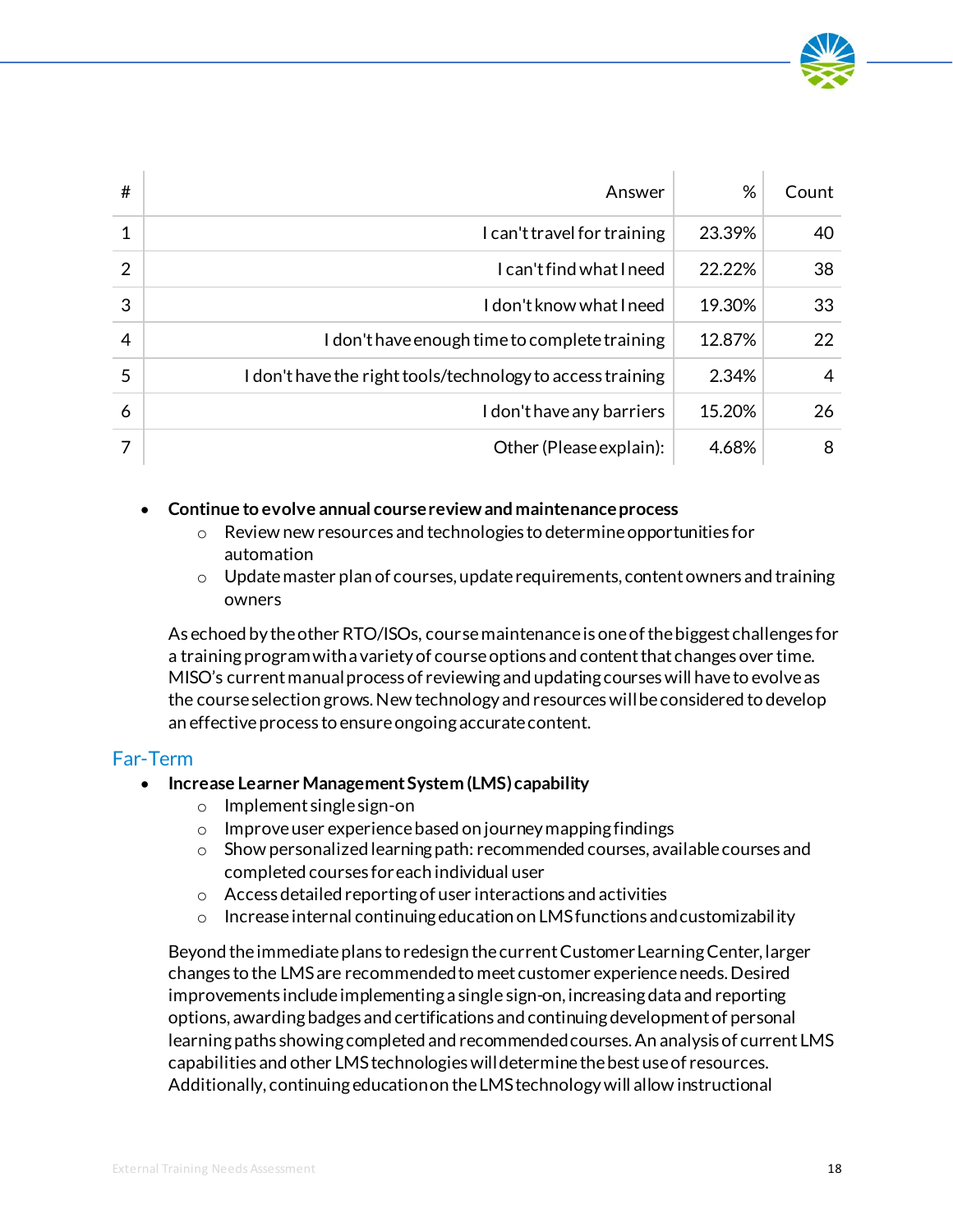

designers to maximize use of resources. External Training will collaborate on this effort with MISO Human Resources and Learning & Development as necessary.

- **Determine resources and processes needed to offer and administer North American Electric Reliability Corporation (NERC) Continuing Education Hours (CEHs)**
	- o Understand existing technical training NERC CEH options
	- o Review NERC manual to understand requirements
	- o Discuss requirements and best practices with other RTO/ISOs
	- $\circ$  Conduct analysis of needs, available resources and barriers to provide NERC CEH hours for current and/or future courses

One item consistently requested in both the 2018 and 2021 assessments is NERC CEH credit from courses. Many operators wish to maintain NERC accreditation even after moving to different roles and both PJM and SPP offer NERC CEHs to external customers. Course approval for NERC CEHs and managing the administrative aspect of NERC CEHs is a complex, resource-intensive process. More investigation into the feasibility of offering NERC CEHs is necessary.

#### • **Add accessibility features to current and future courses**

- o Review internal and external guides on accessibility features
- o Conduct analysis of current versus ideal state of courses
- o Determine updates needed for current courses
- o Plan for how to update current courses
- o Create process to ensure accessibility in future courses

Section 508 of the Rehabilitation Act of 1973 was updated in 2017 requiring Federal agencies to meet information technology standards allowing accessibility for those with visual, hearing, speech, fine motor control, or strength impairments (U.S. General Services Administration, 2020). Many organizations are gaining understanding and awareness of how to incorporate these standards into their eLearning courses. Authoring tools and LMS technologies are starting to provide options assisting with these requirements (Rogers, 2018). Determining how to improve MISO's customer training accessibility will involve understanding accessibility standards, assessing gaps in current training, implementing new accessibility features and building a process to incorporate these going forward. This endeavor may require acquiring new technologies or skills.

### **Ongoing**

- **Continued Assessments/Improvements**
	- $\circ$  Ongoing assessment and prioritization of existing/emerging training needs
	- o Continue Association of Talent Development membership and ISO-RTO Council participation
	- $\circ$  Continuing education around adult eLearning trends, best practices and emerging technologies
	- o Attend industry learning conferences and seminars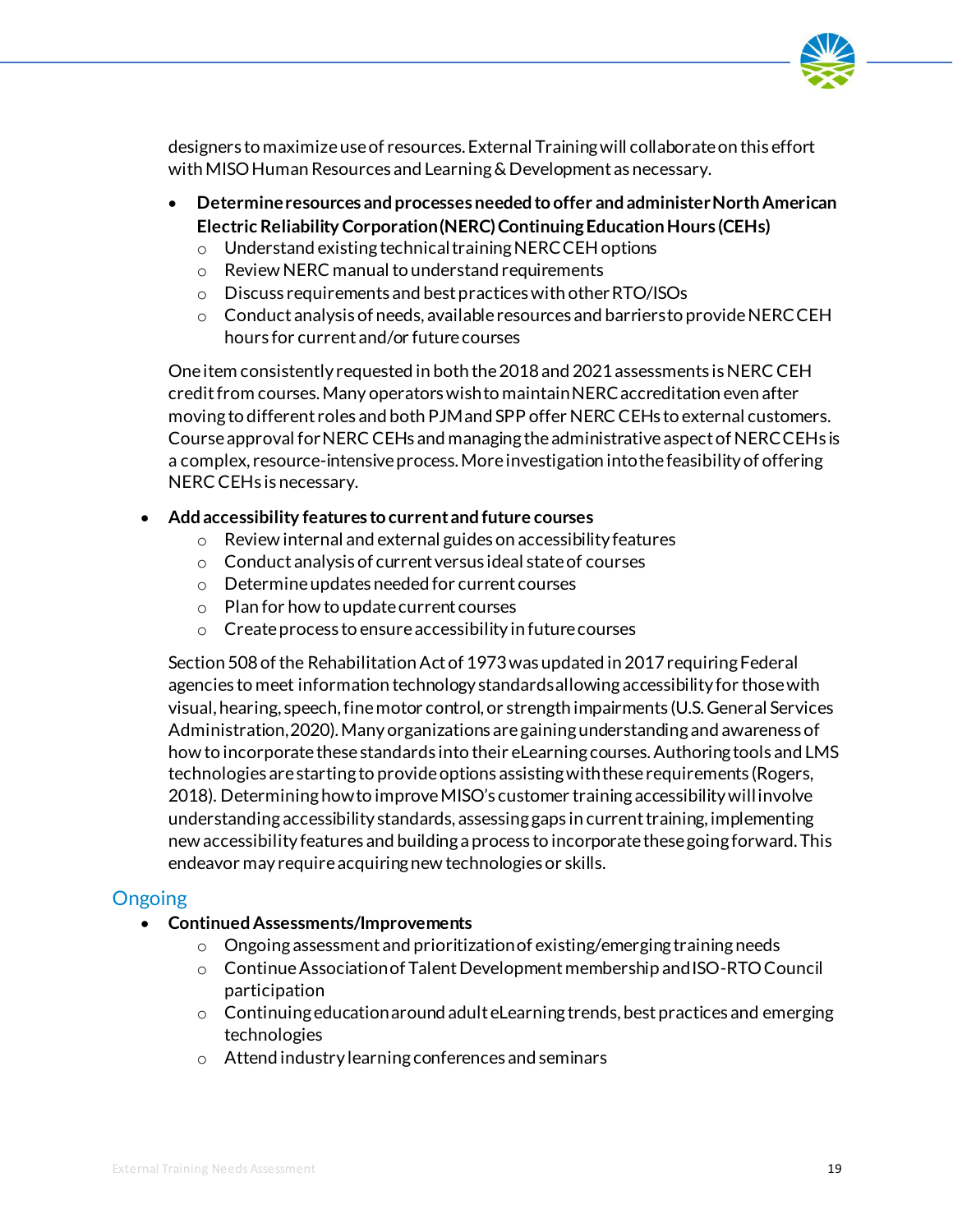

The MISO External Training Program will continue to assess and prioritize existing training needs. It is also important for instructional designers to continuously learn adult eLearning trends, best practices and emerging technologies. This will be done through research, attending learning conferences and seminars, Association of Talent Development membership and ISO-RTO Council participation.

## <span id="page-20-0"></span>External Outreach

### Other RTOs/ISOs

Meetingwith other RTOs/ISOs was extremely beneficial to learn training best practices and see different types of programs and activities implemented. Many of the recommendations given in this report are in effect at other RTOs/ISOs, including a subject matter certification program, formalized project training process, course management plans and offering NERC CEHs. It is also useful to understand the organizational structure of other RTOs/ISOs and what their experiences have been with different technologies.

#### **ISONE**

ISO NE has three training groups with a high level of communication between them. ISO NE uses the same LMS that MISO currently uses and has a dedicated employee to make updates to it. ISO NE offers a large inventory of trainings, including multi-day introductory classes and over 15 instructor-led webinars.ISO NE also has a training program to teach SMEs how to facilitate courses.

ISO NE has an online training page that does not require an account to log in. It has a list of upcoming live courses (none currently offered) and E-learning opportunities that are scheduled, virtual webinars, webinar recordings and videos. The user can filter by date, document type and topic. There is also a training material section with PDFs and presentations.

### **CAISO**

CAISO has three training groups who operate independently. Currently almost all Customer Readiness trainings are instructor-led and were switched over to virtualduring COVID-19. SMEs usually do not facilitate training but can participate in question calls.

The CAISO Learning Center can be reached without an account and lists six learning tracks: Markets and Operations, Western Energy Imbalance Market, Settlements and Metering, Congestion Revenue Rights, Scheduling Coordinator and Reference. There is also a list for new modules and computer-based training. There is a course listing of computer-based with over 30 modules. Thereis also a calendar with upcoming scheduled live training events.

### **IESO**

IESO has a technical training group that putsonline training into place and offers NERC CEHs There is a page on the IESO website for Marketplace Training where there are instructor-led courses, training materials (workbooks, training guides, presentations) and participant tool training.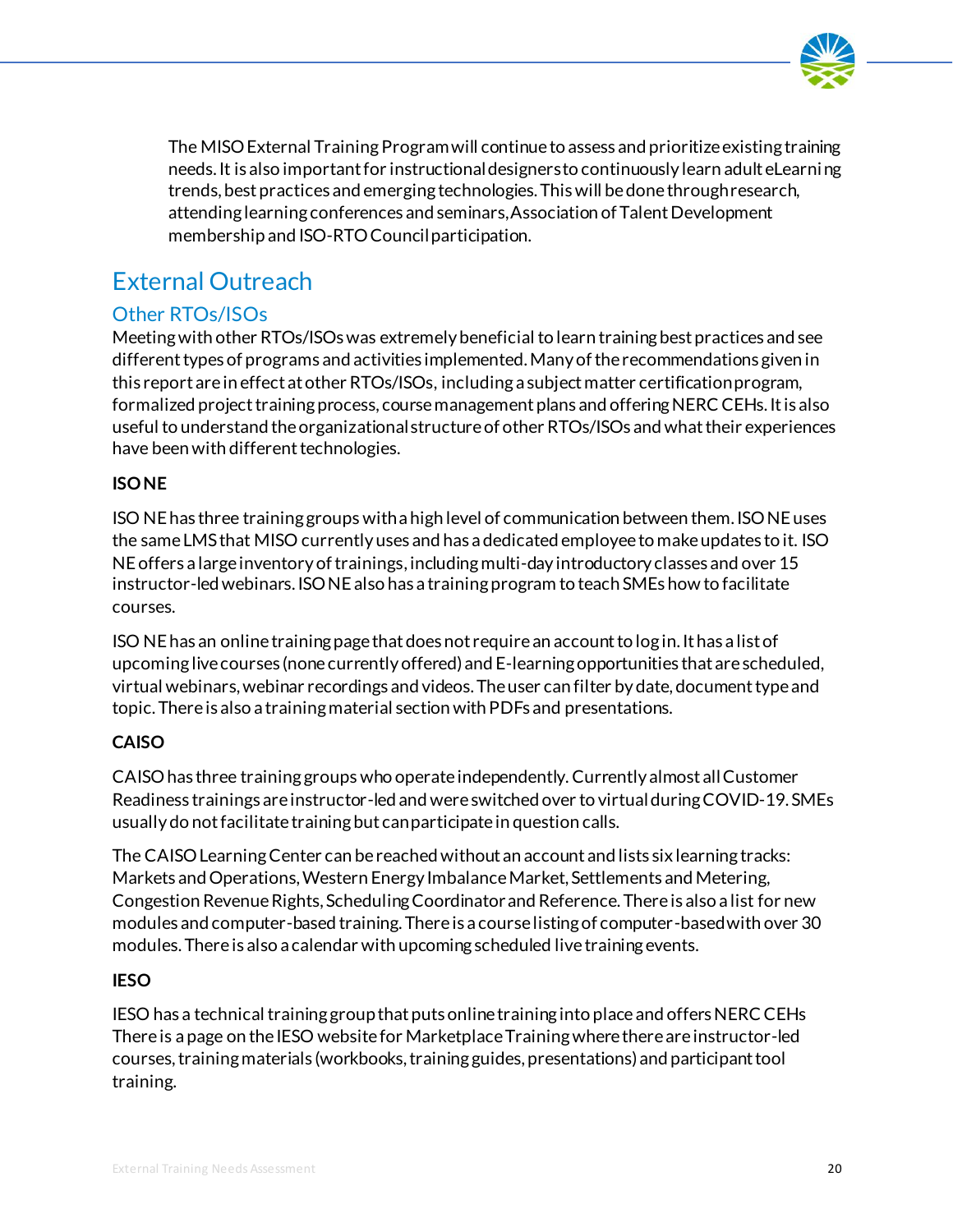

#### **PJM**

PJM has three training departments and within Statement Member Training are three different sections. PJM requires a certain level of training for members and provides NERC CEHs. There is a training liaison for each customer company and customers fill out an annual training needs survey. The PJM Learning Center can be accessed without an account (operators have a separate system with a required log in). The Learning Center has five sections: Electricity Basics, Who is PJM?, PJM Structure, Three Priorities and Energy Innovations. Each section features instructive articles with links to fact sheets and resources. The training site includes a complete course catalog that can be filtered by delivery method, target audience and NERC CEH approval. There are 127 total cour ses with 59 virtual, 36 online, 28 in-person, and fourhybrid. There is also a link to a training events calendar.

#### **SPP**

To get to the SPP Learning Center, users must create an account with their email, company and NERC certification number. SPP also uses the same LMS as MISO. The SPP Learning Center highlights both suggested and popular courses. There are currently 82 online classes, 12 events, 15 curriculums, 15 reference material files and three short videos. Examples of curriculums includeControl Performance Standards, Integrated Market Overview, Operator Awareness, Overview of Z2 Crediting Process, Reserve Sharing System and Untangling the Knots: The Impact of the 2021 Winter Storm Event on Marketplace Processes and Settlements.

#### **Survey**

The Training Needs Survey was created to reach a large number of customers, provide qualitative data on customer satisfaction and compare results to the 2018 Training Needs Survey data. The survey was created using Qualtrics and consisted of 12 quantitative questions and five qualitative questions. Eight questions were similar to questions from the 2018 survey. New questions asked about the effect of COVID-19 on training needs, if users noticed an improvement in training in the past three years and whether respondents were interested in blended/hybrid learning. The survey was published on May 28, 2021 and stayed open until June 11, 2021. The survey was promoted on the MISO ALL mailing list, MISO home page and the LMS. The survey received 119 individual responses, which is similar to the 113 responses in 2018. See **Appendix B**for the full survey, **Appendix C**for the complete data report and **pages6-7**for the new training topic recommendations from the survey.

### Customer Interviews

MISO External Training met with customers from different companies and with different roles. They provided detailed information on what could improve MISO's external training. Even this small subset of the population demonstrated the variety of needs across customers. Profiles and overall recommendations of customers include:

• A customer who attends stakeholder meetings and has several years of experience in the energy industry. His main request was to have a way to search for quick answers and summaries without having to find and go through a training module or read the BPM. He also requested CEHs and thinks that alternating in-person and virtual instructor-led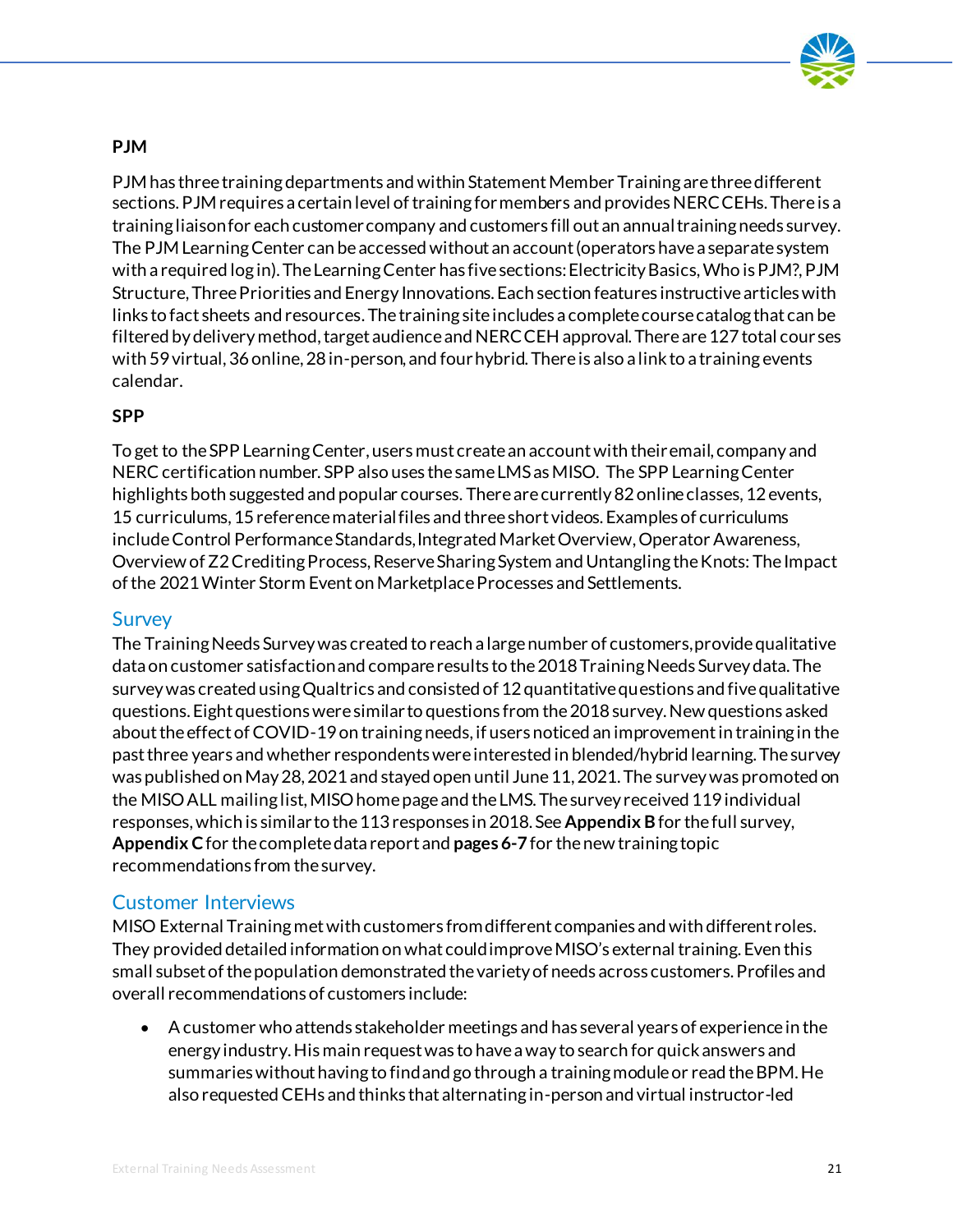

courses would be valuable. He said that resource adequacy, value of lost load and emerging topics would be beneficial.

- A customer who manages operators. His major request was offering NERC CEHs even for employees who are no longer operators. He stressed the importance of self-paced flexible learning, having shorter sessions, sending out slides ahead of time, having someone available to answer questions and ensuring equal participation in group work.
- Another customer serves in stakeholder governance and would prefer to learn more about that topic through MISO. He discussed the benefits of certifications and evaluations to demonstrate that learners are competent in a certain area. He also described the importance of communication that alerts and prompts learners when trainings are available. He finds instructor-led or blended courses beneficial to have someone walk you through the concepts.
- The fourth customer was a transmission planner who uses modeling software and would like to take more specific trainings around that software. He likes online learning and virtual meetings. He would like to have a contact person to whom he could ask questions.

## <span id="page-22-0"></span>eLearning Trends/Andragogical Considerations

### Personalized Learning

In the past, personalized learning has been a form of segmentation, but trends are now shifting towards individual learners developing custom paths based on personal goals (CompTIA, 2021). Self-determined learning is referred to as heutagogy and is considered the natural progression beyond principles of adult learning (andragogy), which, though more self-directed than pedagogy (learning for children), is still based around instructor-led teaching. This goes beyond the acquisition of skills to the learning experience and holistic development of the learner. Heutagogy supports flexibility, self-awareness, creativity, negotiationand questioning (Kenyon & Hase, 2000).

Organizations are looking to create continuous learning that aligns with a strategic initiative rather than just checking a box. This is partially due to a culture involving autonomy and rapid upskilling where a learner makes time when training is related to an upcoming opportunity (CompTIA, 2021). Distance learning supports heutagogy due to its use of technology, profile of a distance learner and learner autonomy (Kenyon & Hase, 2000).

Supportive technologies for personalized learning include:

- Adaptive technology that allows people to work at their own pace
- Learning record software that can track and create a variety of learning experiences
- Learning experience platforms that provide streaming channel style access to content
- Social learning platforms
- Platforms that allow for self service (CompTIA, 2021)

### Blended Learning

As seen in the 2021 Training Needs Survey, COVID-19 caused many people to witness the benefits and effectiveness of online learning. However, there must be a balance of delivery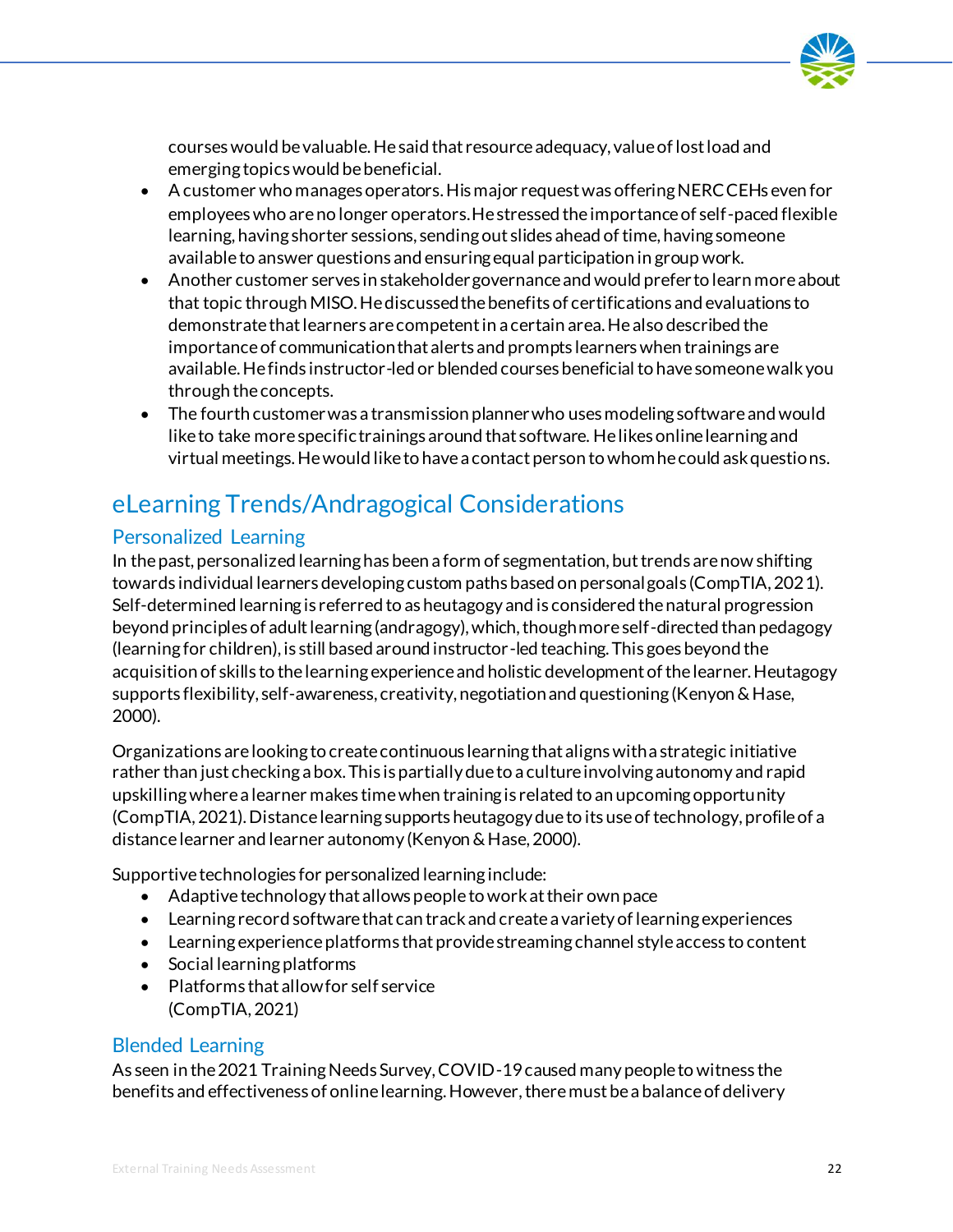

methods to create holistic learning. Many people realized that "constant Zooming can be draining and disengaging" (Dineen, 2020); however, lack of contact with instructor or peers can leave learners "looking for more contact, not more content," (CompTIA, 2021). Increasingly, corporate learning must be accessible throughout the day while work is being completed. Many learners seek to easily search for answers and knowledge within training to gain better skills and understanding of their work (Taylor & Schwartz, 2020).

#### **Microlearning**

Microlearning consists of small, concise learning modules around 3-7 minutes long. This aligns with the time that working memory is engaged and could improve focus, engagement and customization while decreasing development time and resource costs. A study found that most employees work on tasks for 11 minutes at a time and within those 11 minutes engage in quick tasks for about three minutes each. Thus, microlearning is a better fit for the behavior patterns during the workday (Sh!ft, 2021).

Strategies of effective microlearning include:

- A single, clear business objective that fits into everyday workflow
- Engaging enough for employees to want to do it regularly
- Follows neuroscience of learning -- spaced repetition, retrieval practice and confidencebased assessment
- Uses available data to track meaningful metrics from microlearning
- Compliments existing training and resources
- Considers when and where this info will be consumed, which devices will be used and what resources are available

Trends driving microlearning include the accelerated pace of business, renewed focus on brain science, use of technology and increase of employee and customer expectations (Axonify, 2021).

Chat bots are a tool that can help implement microlearning. Chat bots are known to help find information, complete tasks and decrease time to learn new systems. Chat bots are found to be more engaging than other reinforcement tools, improve retention and application, increase accountability and provide useful data (Oesch, 2018).

### Subject Matter Expert Instructor Certification

The book *Effective SMEs: A Trainer's Guide for Helping Subject Matter Experts Facilitate Learning* by Ludwig and Owen-Boger (2018) details the importance and best practices for coaching an SME in how to effectively deliver learning content. Ludwig and Owen-Boger explain SMEs must understand that the power, evaluation and application of learning are different in a business setting than the academic setting they have experienced in the past. Training succeeds when it consists of conversations where there is an exchange of information, attitudes and beliefs between facilitator and learner. SMEs must understand that trainers and learners are equals with a shared purpose and that learners must understand the business objective for their training. Course designers must allow SMEs to become comfortable with the design and have the freedom to make it their own during delivery.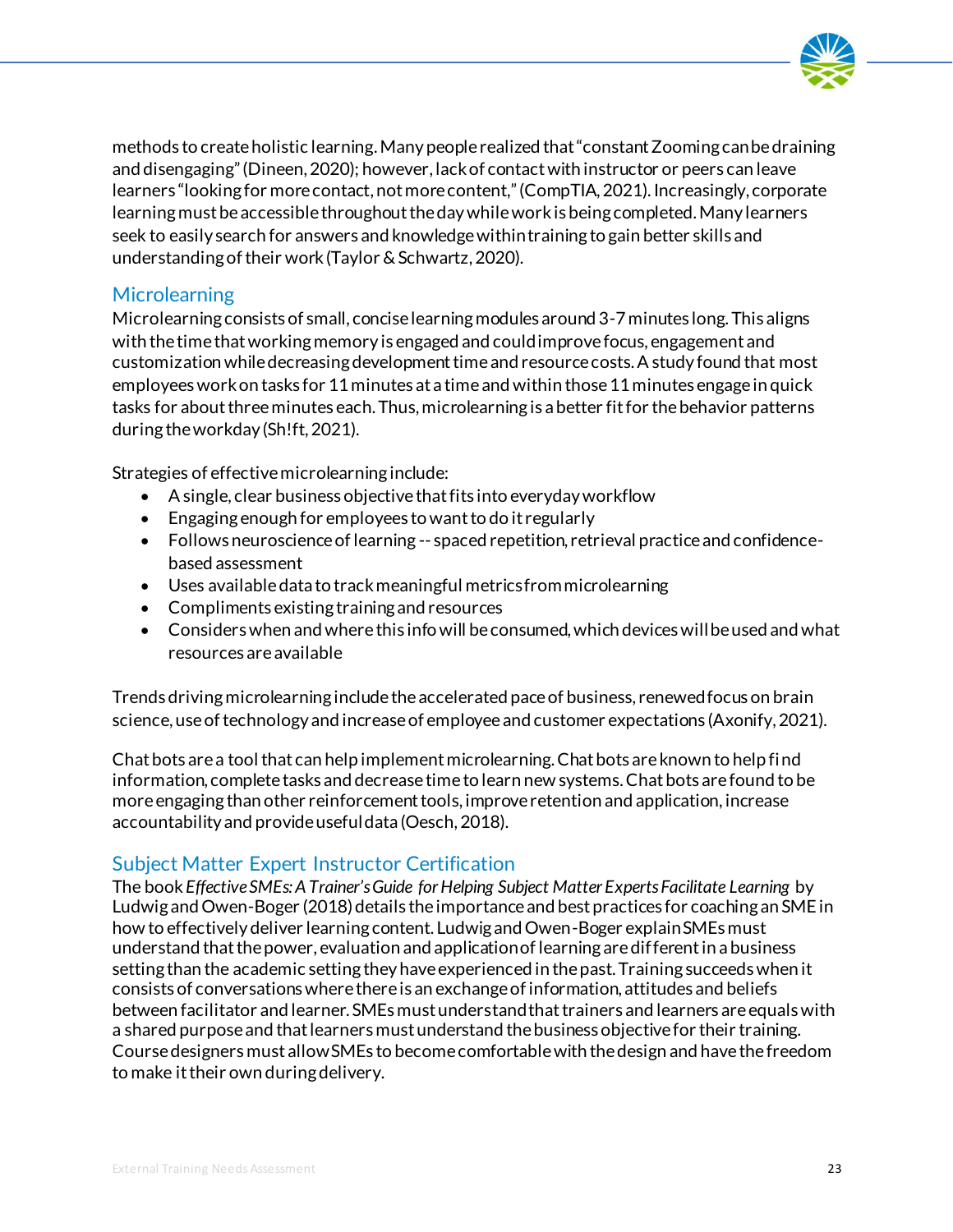

### <span id="page-24-0"></span>References

- Axonify (2021). *What is microlearning? Your ultimate guide for unlocking measurable value.* <https://axonify.com/microlearning/>
- CompTIA Inc. (2021). CompTIA workforce and learning trends 2021. [https://comptiacdn.azureedge.net/webcontent/docs/default-source/research](https://comptiacdn.azureedge.net/webcontent/docs/default-source/research-reports/comptia-workforce-and-learning-trends-2021.pdf?sfvrsn=ff890a85_2)[reports/comptia-workforce-and-learning-trends-2021.pdf?sfvrsn=ff890a85\\_2](https://comptiacdn.azureedge.net/webcontent/docs/default-source/research-reports/comptia-workforce-and-learning-trends-2021.pdf?sfvrsn=ff890a85_2)
- Dineen, S. (2020, December 23). *Five learning and development trends to watch for in 2021.* Forbes. [https://www.forbes.com/sites/forbeshumanresourcescouncil/2020/12/23/five-learning](https://www.forbes.com/sites/forbeshumanresourcescouncil/2020/12/23/five-learning-and-development-trends-to-watch-for-in-2021/?sh=4eae2a24d2f1)[and-development-trends-to-watch-for-in-2021/?sh=4eae2a24d2f1](https://www.forbes.com/sites/forbeshumanresourcescouncil/2020/12/23/five-learning-and-development-trends-to-watch-for-in-2021/?sh=4eae2a24d2f1)
- Ludwig, D. & Owen-Boger, G. (2018). *Effective SMEs: A trainer's guide for helping subject matter experts facilitate learning.* ATD Press.
- Kenyon, C. & Hase, S. (2000, March). Moving from andragogy to heutagogy in vocational education. *Research into Reality: Putting VET Research to Work. <https://files.eric.ed.gov/fulltext/ED456279.pdf>*
- Oesch, T. (2018, July 5). *Our "digital friends": Using chatbots in corporate training. Training Industry*. [https://trainingindustry.com/articles/learning-technologies/our-digital-friends-using](https://trainingindustry.com/articles/learning-technologies/our-digital-friends-using-chatbots-in-corporate-training/)[chatbots-in-corporate-training/](https://trainingindustry.com/articles/learning-technologies/our-digital-friends-using-chatbots-in-corporate-training/)
- Rogers, S. (2018, June 3). *eLearning accessibility: Best practices, tips, and tricks.*  <https://elearningindustry.com/elearning-accessibility-best-practices-tips-tricks>
- SH!FT. (2021, June 9). Numbers don't lie: Why microlearning is better for your learners (and you too)[. https://www.shiftelearning.com/blog/numbers-dont-lie-why-bite-sized-learning-is](https://www.shiftelearning.com/blog/numbers-dont-lie-why-bite-sized-learning-is-better-for-your-learners-and-you-too)[better-for-your-learners-and-you-too](https://www.shiftelearning.com/blog/numbers-dont-lie-why-bite-sized-learning-is-better-for-your-learners-and-you-too)
- Taylor, K. & Schwartz, M., E. (2020, December). Trends 2021: Planning for the future of learning. *Training Industry Magazine*[. https://trainingindustry.com/magazine/nov-dec-2020/trends-](https://trainingindustry.com/magazine/nov-dec-2020/trends-2021-planning-for-the-future-of-learning/)[2021-planning-for-the-future-of-learning/](https://trainingindustry.com/magazine/nov-dec-2020/trends-2021-planning-for-the-future-of-learning/)
- Torrance Learning. (n.d.) *LLAMA: Lot like agile management approach.*  <http://www.torrancelearning.com/llama/>
- U.S. General Services Administration. (2020, July). *IT accessibility laws and policies*. Section508.gov. <https://www.section508.gov/manage/laws-and-policies>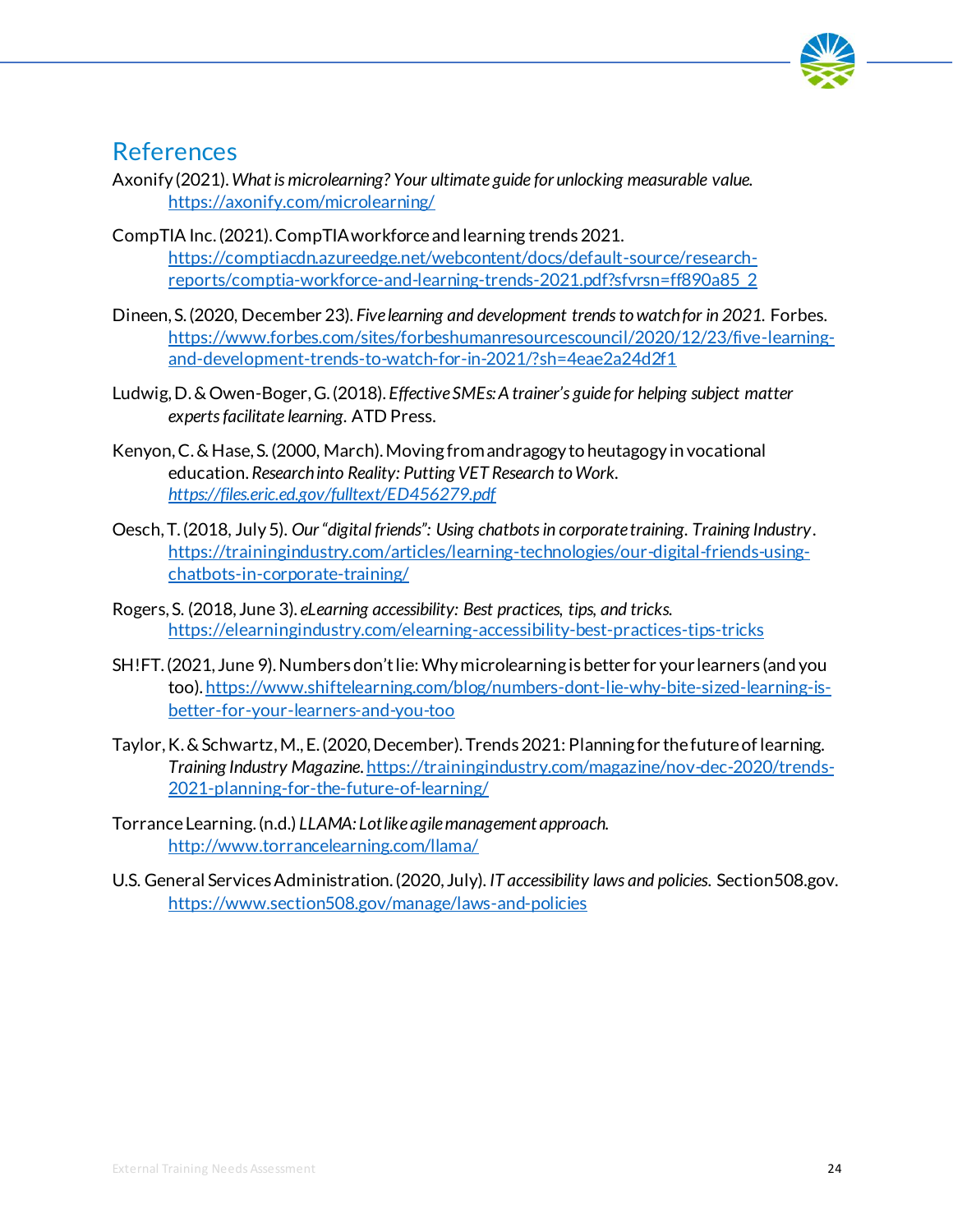

## <span id="page-25-0"></span>Appendix-Customer Training Survey Results

*2021 Training Needs Assessment* **July 15, 2021, 8:58 am EDT**





| #              | Answer                     | %      | Count          |
|----------------|----------------------------|--------|----------------|
| $\mathbf{1}$   | Strongly disagree          | 1.69%  | $\overline{2}$ |
| $\overline{2}$ | <b>Disagree</b>            | 4.24%  | 5              |
| 3              | Somewhat disagree          | 9.32%  | 11             |
| $\overline{4}$ | Neither agree nor disagree | 12.71% | 15             |
| 5              | Somewhat agree             | 24.58% | 29             |
| 6              | Agree                      | 36.44% | 43             |
| 7              | Strongly agree             | 11.02% | 13             |
|                | Total                      | 100%   | 118            |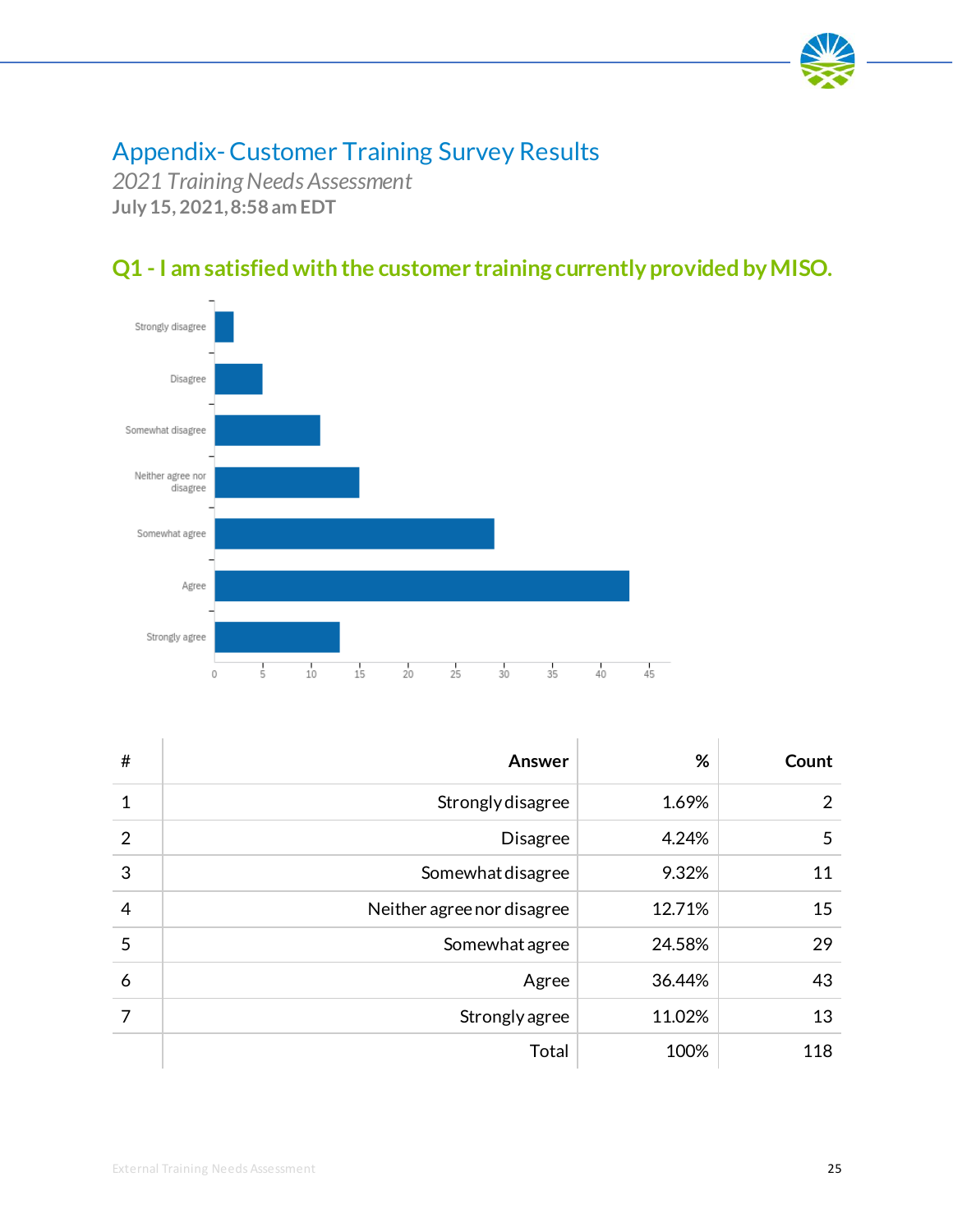



## **Q2 - MISO needs more online, self-service training options.**

| #              | Answer                     | %      | Count          |
|----------------|----------------------------|--------|----------------|
| 1              | Strongly disagree          | 0.85%  |                |
| $\overline{2}$ | <b>Disagree</b>            | 1.69%  | $\overline{2}$ |
| 3              | Somewhat disagree          | 1.69%  | $\overline{2}$ |
| $\overline{4}$ | Neither agree nor disagree | 15.25% | 18             |
| 5              | Somewhat agree             | 19.49% | 23             |
| 6              | Agree                      | 36.44% | 43             |
| 7              | Strongly agree             | 24.58% | 29             |
|                | Total                      | 100%   | 118            |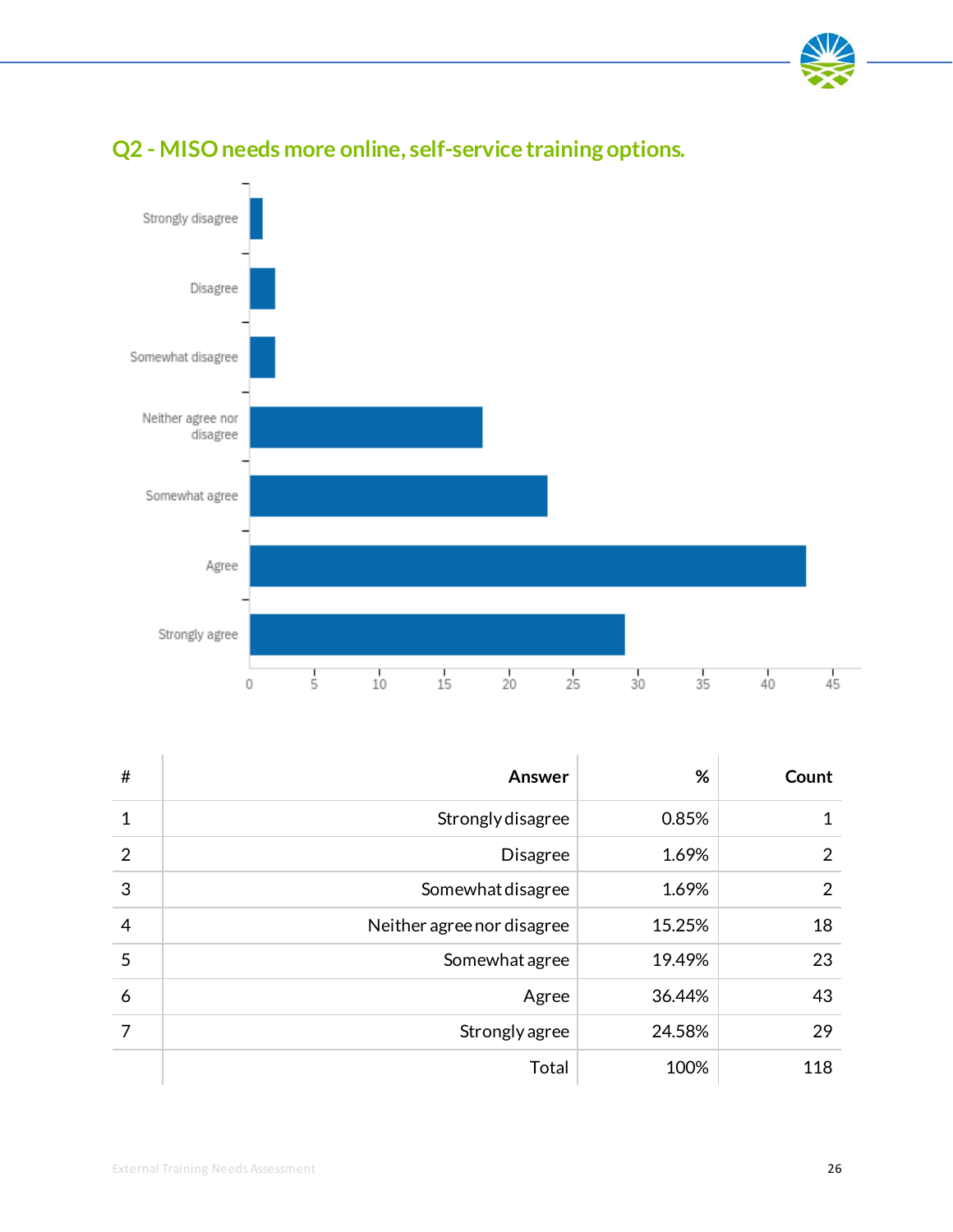



### **Q3 - MISO needs more in-person, instructor-led training.**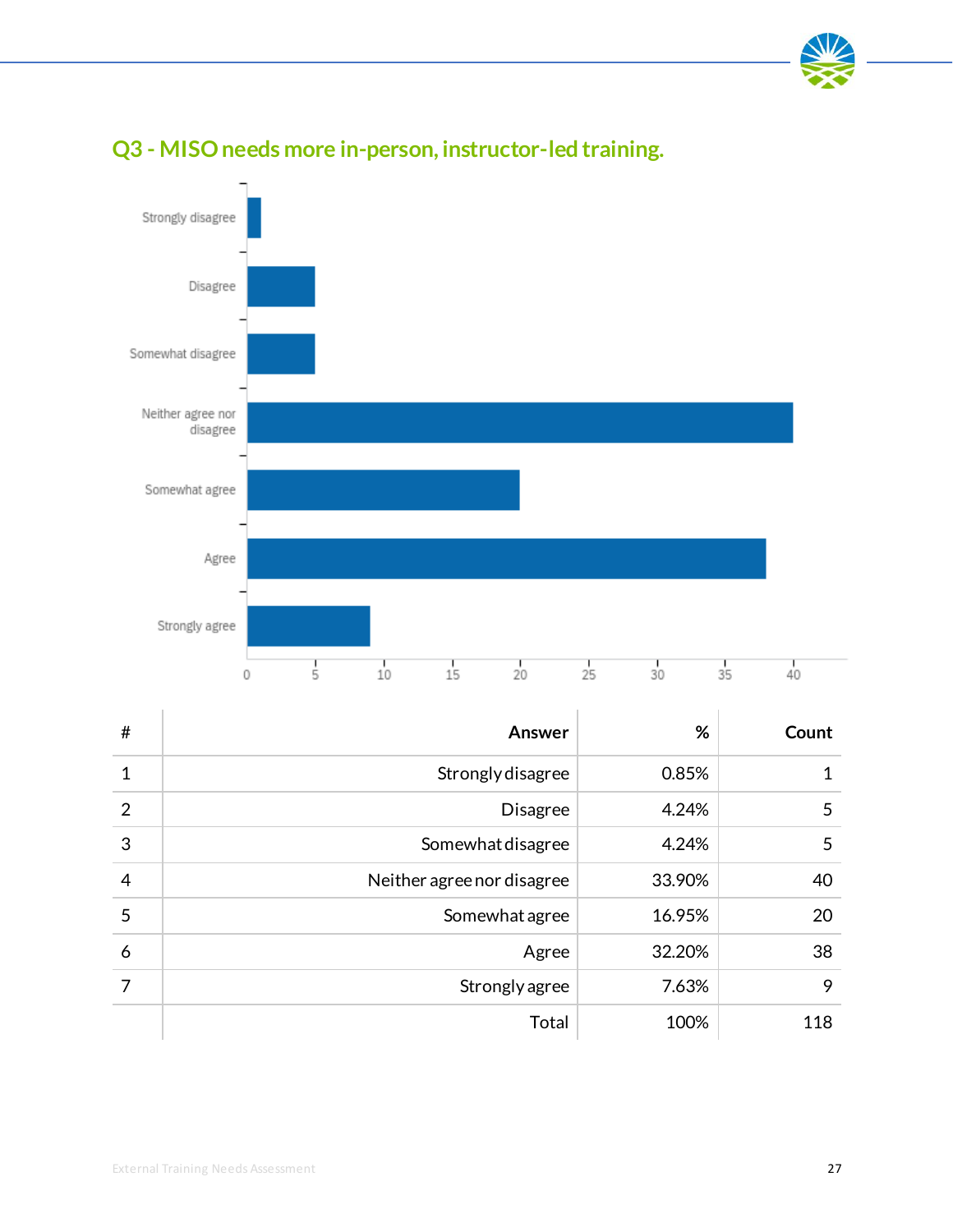

**Q4 - I would like to receive a certificate or badge upon completion of training.**



| #              | Answer                     | %      | Count |
|----------------|----------------------------|--------|-------|
| $\mathbf 1$    | Strongly disagree          | 5.17%  | 6     |
| $\overline{2}$ | <b>Disagree</b>            | 8.62%  | 10    |
| 3              | Somewhat disagree          | 6.03%  |       |
| $\overline{4}$ | Neither agree nor disagree | 31.03% | 36    |
| 5              | Somewhat agree             | 16.38% | 19    |
| 6              | Agree                      | 25.86% | 30    |
| 7              | Strongly agree             | 6.90%  | 8     |
|                | Total                      | 100%   | 116   |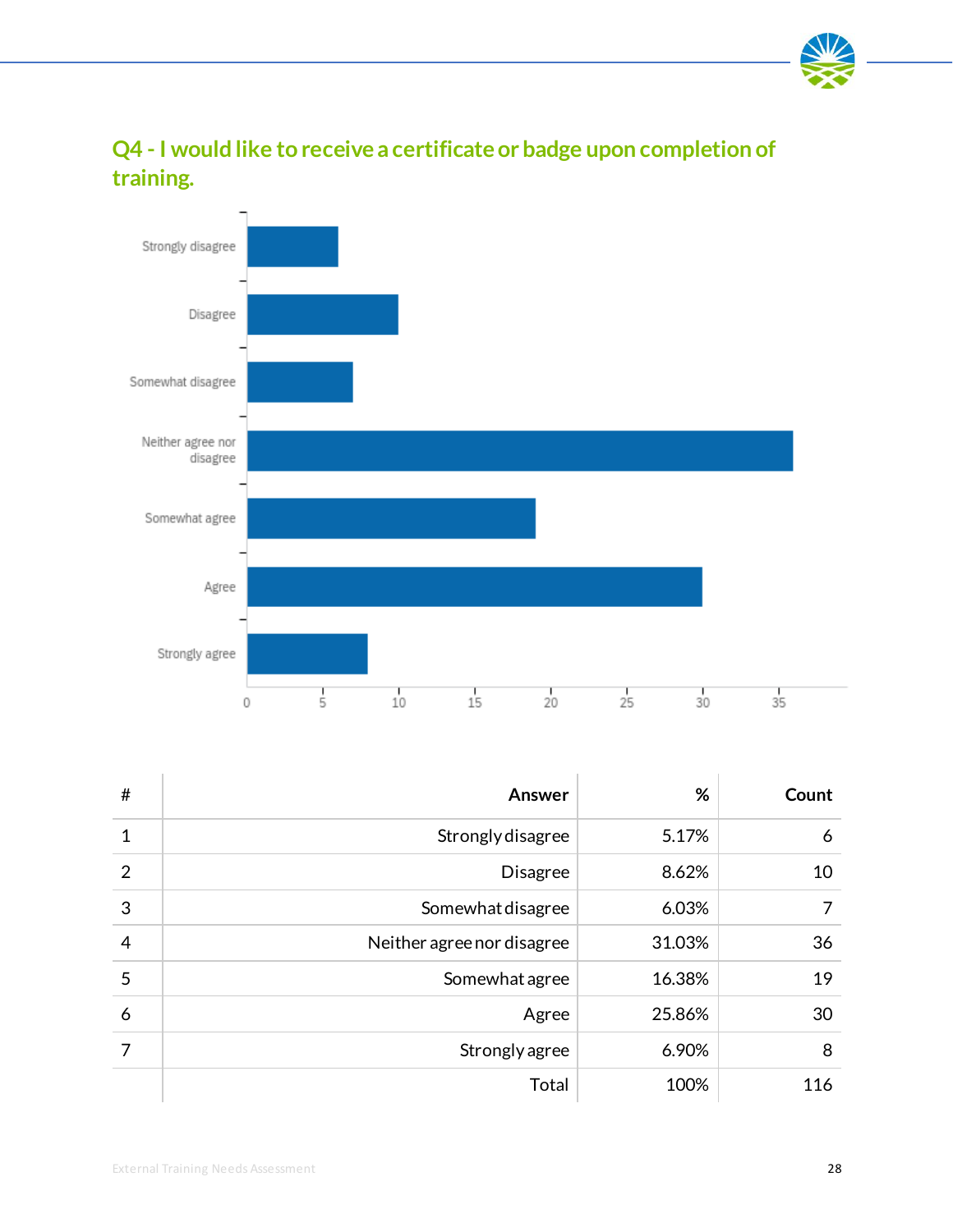



## **Q5 - I would like to receive CEHs (continuing education hours) upon completion of training.**

| #              | Answer                     | %      | Count |
|----------------|----------------------------|--------|-------|
| 1              | Strongly disagree          | 0.00%  | 0     |
| $\overline{2}$ | <b>Disagree</b>            | 1.68%  | 2     |
| 3              | Somewhat disagree          | 0.84%  |       |
| $\overline{4}$ | Neither agree nor disagree | 22.69% | 27    |
| 5              | Somewhat agree             | 10.92% | 13    |
| 6              | Agree                      | 26.89% | 32    |
| 7              | Strongly agree             | 36.97% | 44    |
|                | Total                      | 100%   | 119   |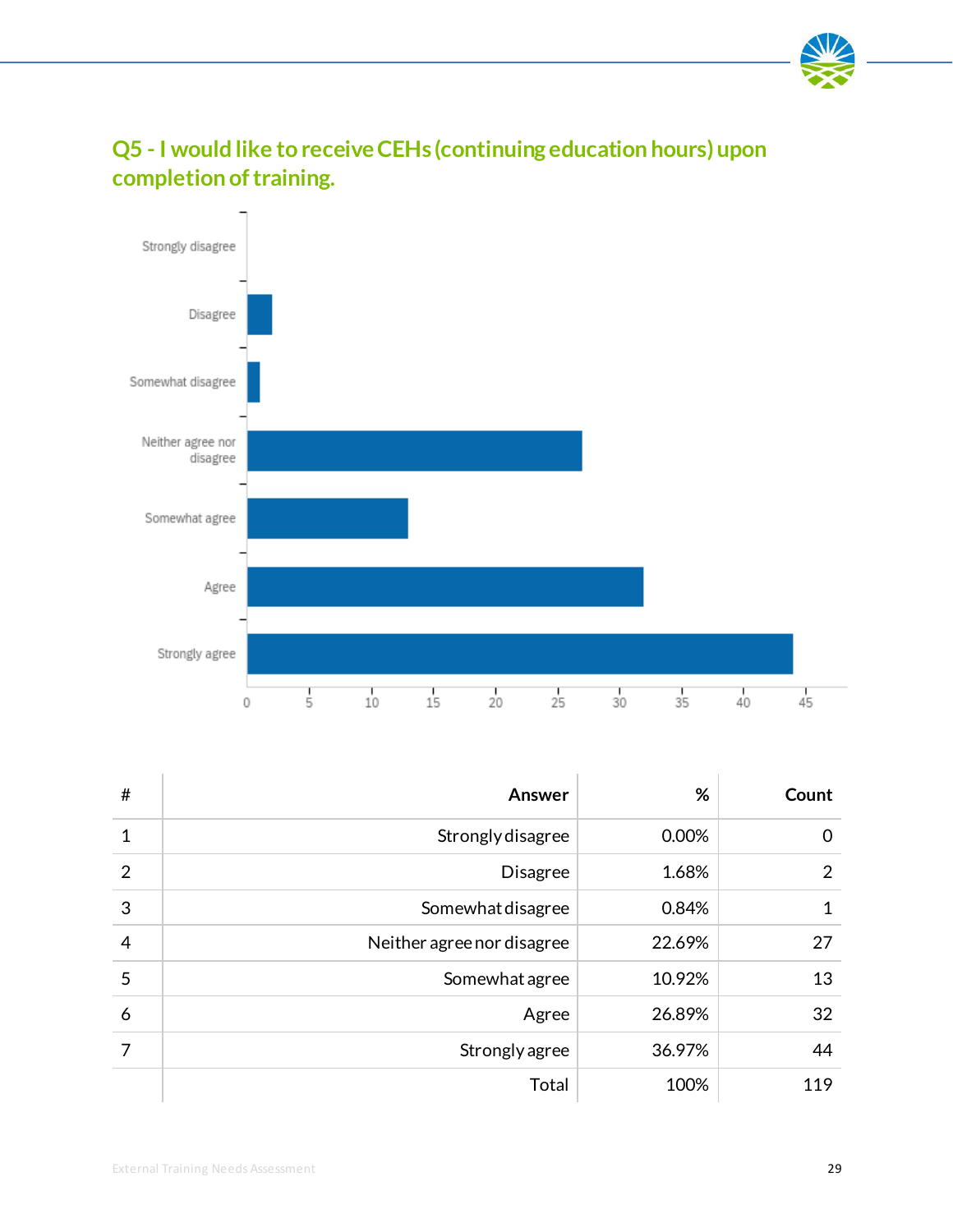

### **Q6 - What can MISO do to improve your experience using the training modules?**

Year to date training summary report (Once a month)

Making finding and logging in to the modules much easier

Send emails directly to members who want to be notified of certain trainings or document updates so they are aware they need to continue their training.

We are MP, so we can only really attend the Summer Capacity Drills. I think you do a two-day training. We can attend and see the simulations due to not being live data, otherwise it is not very much fun to attend and we can attend as GOP/MP.

Offer training from how MISO works to how MISO deals with capacity shortages etc.

Just continue to present training, MISO does a good job at this

Provide more focused training, in my case transmission line design, PSSE courses etc.

A minor point but worth mentioning... in the LMS Customer Training drop downs - using pastels in the banners and text is hard on these old eyes (aesthetically pleasing but hard to read late in the day)!

Clear outline of training available to me

Some training seems to go to fast. In the more complicated topics, maybe allow more time.

Perform an Outreach to Operating members for simple awareness.

Things to help retain / apply knowledge ... post training assessment, ongoing resources helpful

Nothing needed

Some Simulation examples

We need some instructor lead training for Settlements 101, 201 and 301 courses. It has been years and we have had turnover. AtMPs, new people need to get up to speed on the training and a dedicated class helps provide that structure to get the training done.

Do not use the LMS system with multiple passwords, certs, etc. Itis too complicated.

Be pro-active in sending out training material.

Respond to my emails looking for more guidance.

Search ability for what topic is needed for understanding

More customer-based training centered around BPM & Tariff

Would prefer training modules to be accessible from the website directly rather than logging into a separate system.... also allow the modules to be searchable from the main MISO website.

Make available training options more visible

MISO LMS could be more user friendly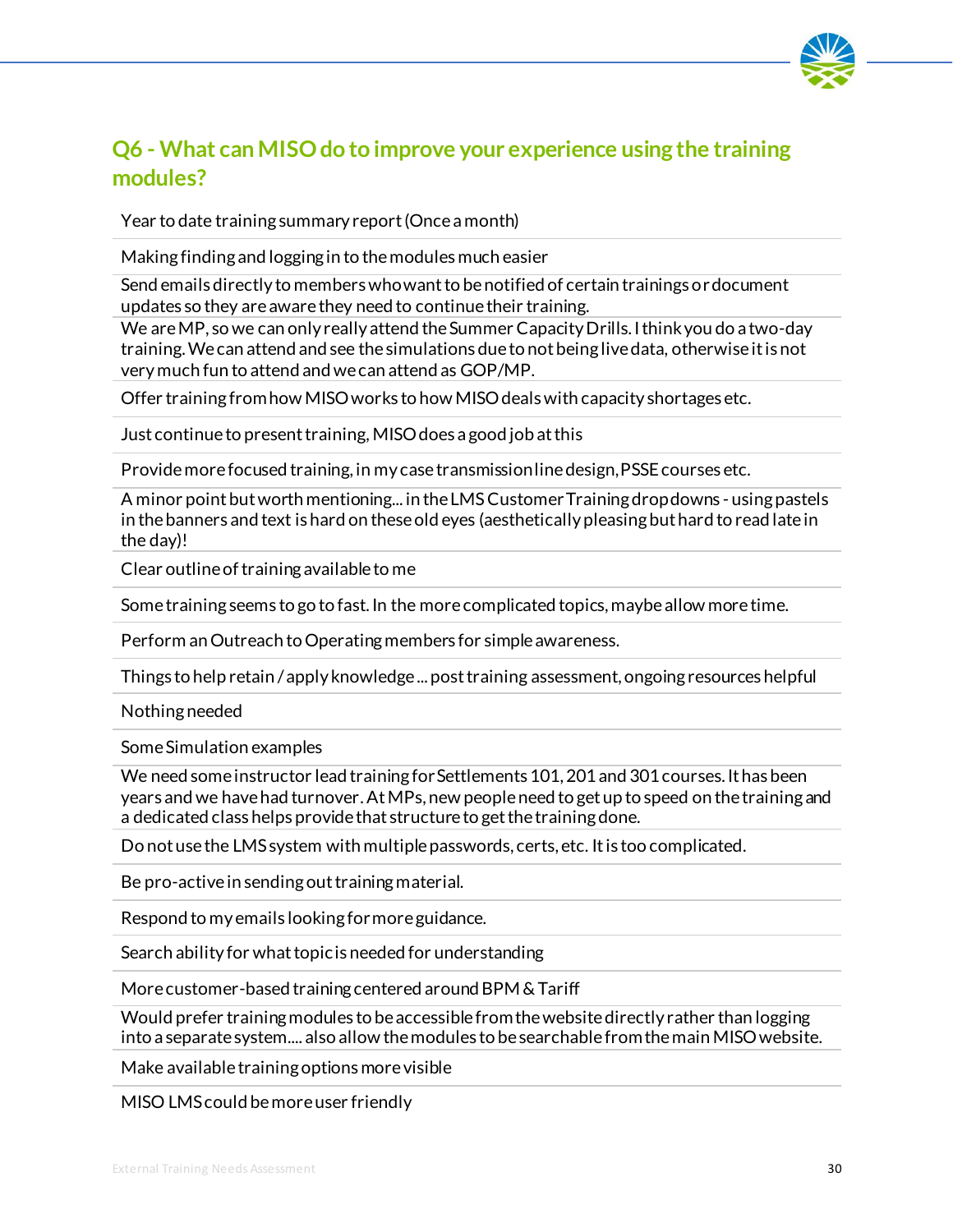

#### Add MISO procedures with NERC Standards so you can award NERC CEHs

Possibly improve what is available for new stakeholders, how to access and find... a lot seems to be on a need to know basis, but I probably have not explored as thoroughly as I could yet, either. I saw another RTO had an easier to find link for new stakeholders regarding rules and expectations for meetings and general information about the RTO. Didn't go through it, but if MISO has the same, it's not as easy to find vs. word of mouth on an as-needed basis/chance from others in my company.

Make training opportunities more user friendly on the miso website. I'm not even sure I can find them or get them to work. The last time I tried, I received an error.

Have one username and password that encompasses the normal MISO webpages AND the LMS

Copy what NWPP and SPP are doing regarding on-line CEH's

I think providing training for various tasks would be helpful using a screen share or screen shots. This would feel like on the job training walking you through a process. It would be good to have someone narrate the process and help avoid common mistakes or speak about items that aren't obvious; processes like Portal uses, MECT activities.

MISO should provide more training on new processes or changes coming to MISO. A majority of training offered by MISO is outdated based on current operations.

MISO currently does not have any course in the LMS that earns CEH. That will create interest among operators to use MISO LMS more.

LMS is a pain.

I think the improvements MISO is making are ongoing and I'm satisfied with the direction.

Provide NERC CEH's

Provide more examples and scenarios

Easier to find, more MISO-specific topics, better interface/graphics/videos

Better search features

Provide more material that has CEH awarded for the training online preferrable.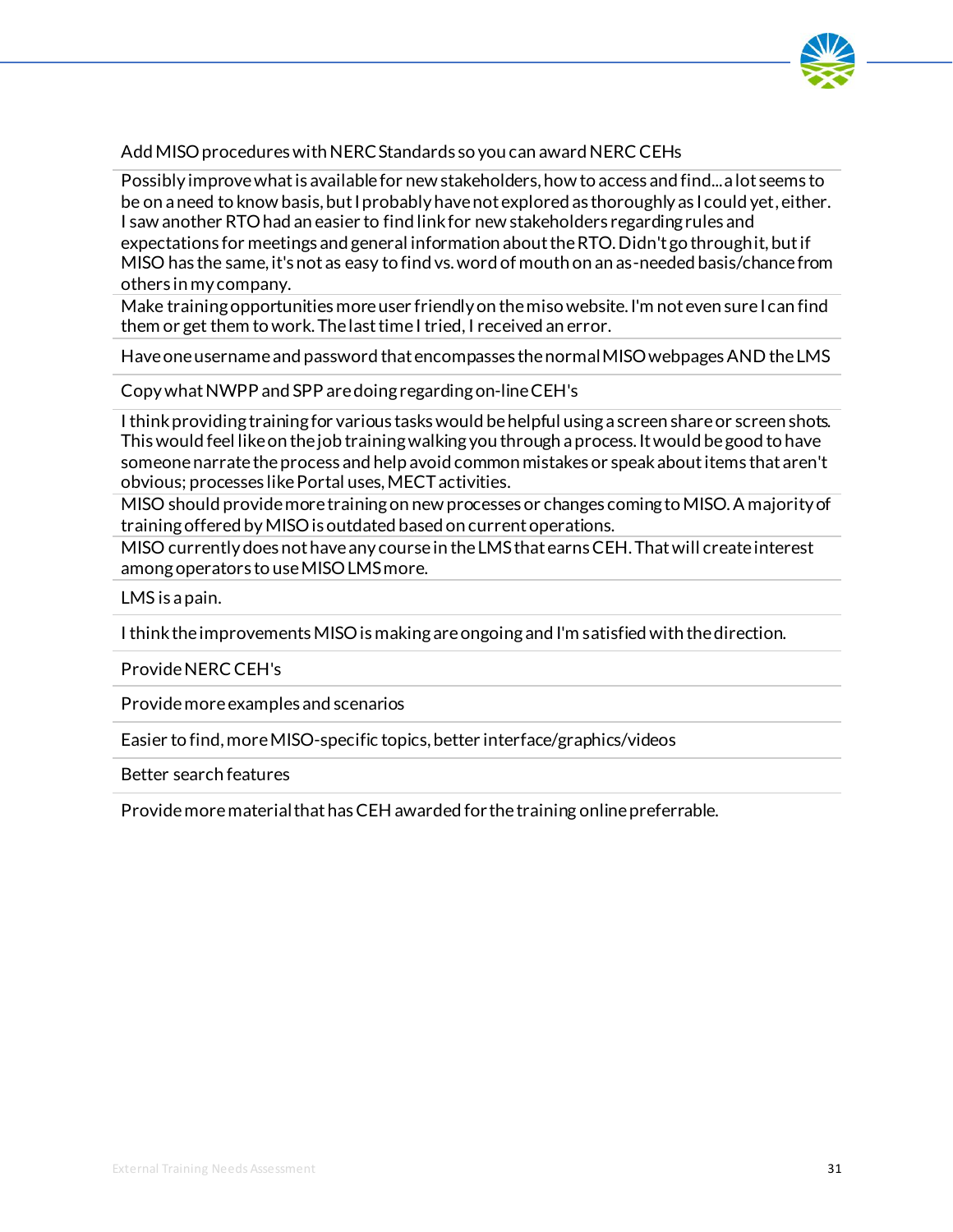



## **Q7 - I know where to access relevant training courses from MISO.**

| #              | Answer                     | %      | Count |
|----------------|----------------------------|--------|-------|
| 1              | Strongly disagree          | 1.68%  | 2     |
| $\overline{2}$ | <b>Disagree</b>            | 6.72%  | 8     |
| 3              | Somewhat disagree          | 9.24%  | 11    |
| $\overline{4}$ | Neither agree nor disagree | 7.56%  | 9     |
| 5              | Somewhat agree             | 26.89% | 32    |
| 6              | Agree                      | 42.86% | 51    |
| 7              | Strongly agree             | 5.04%  | 6     |
|                | Total                      | 100%   | 119   |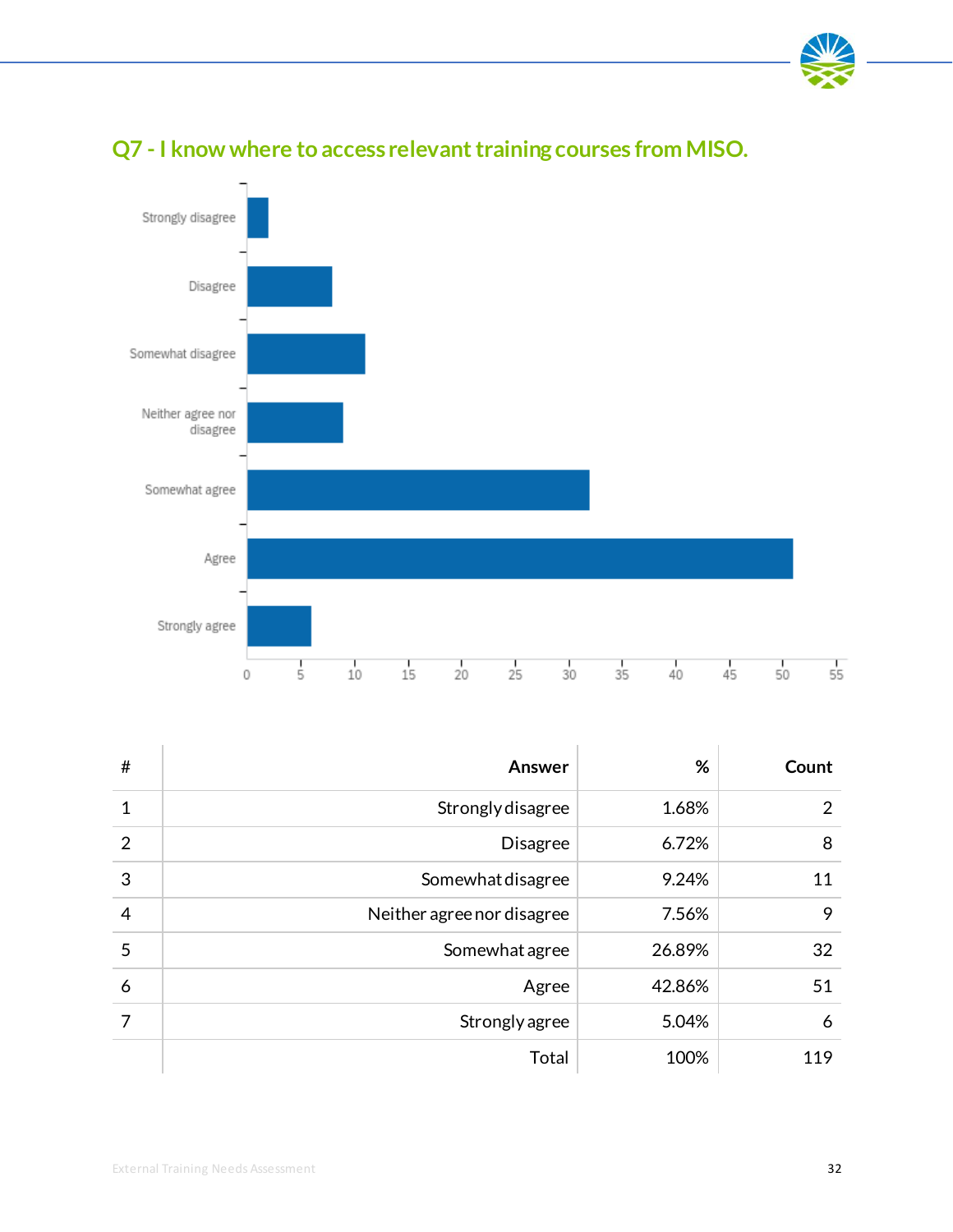

## **Q8 - I have accessed customer training from the MISO Learning Management System (LMS) within the last year.**



| $\#$           | Answer                     | %      | Count          |
|----------------|----------------------------|--------|----------------|
| 1              | Strongly disagree          | 2.52%  | 3              |
| $\overline{2}$ | <b>Disagree</b>            | 8.40%  | 10             |
| 3              | Somewhat disagree          | 2.52%  | 3              |
| $\overline{4}$ | Neither agree nor disagree | 3.36%  | $\overline{4}$ |
| 5              | Somewhat agree             | 6.72%  | 8              |
| 6              | Agree                      | 50.42% | 60             |
| 7              | Strongly agree             | 26.05% | 31             |
|                | Total                      | 100%   | 119            |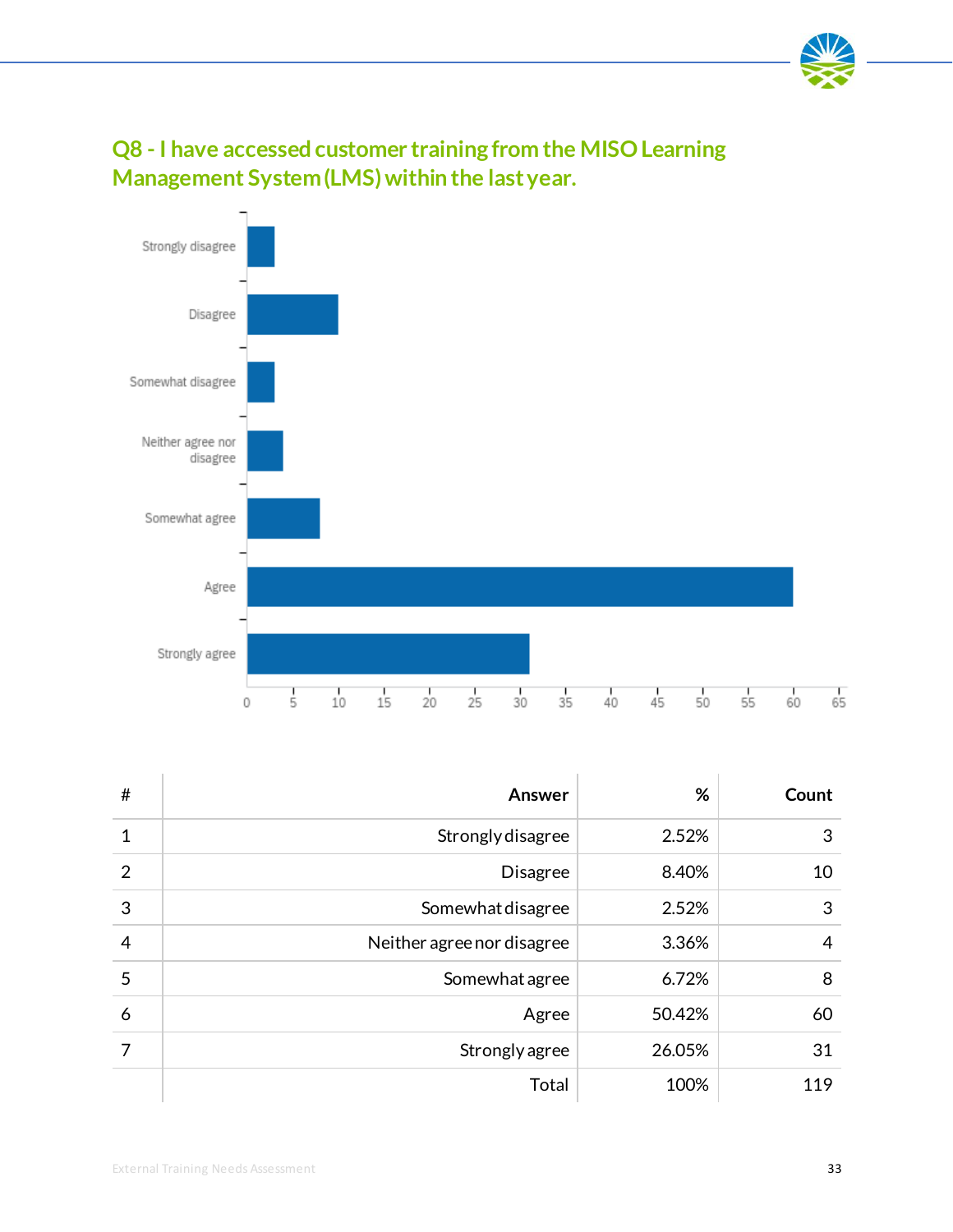

## **Q9 - In the last three years I have noticed an improvement in the effectiveness and availability of training from MISO.**



| #              | Answer                     | %      | Count          |
|----------------|----------------------------|--------|----------------|
| 1              | Strongly disagree          | 1.68%  | $\overline{2}$ |
| $\overline{2}$ | <b>Disagree</b>            | 4.20%  | 5              |
| 3              | Somewhat disagree          | 3.36%  | $\overline{4}$ |
| $\overline{4}$ | Neither agree nor disagree | 36.13% | 43             |
| 5              | Somewhat agree             | 20.17% | 24             |
| 6              | Agree                      | 27.73% | 33             |
| 7              | Strongly agree             | 6.72%  | 8              |
|                | <b>Total</b>               | 100%   | 119            |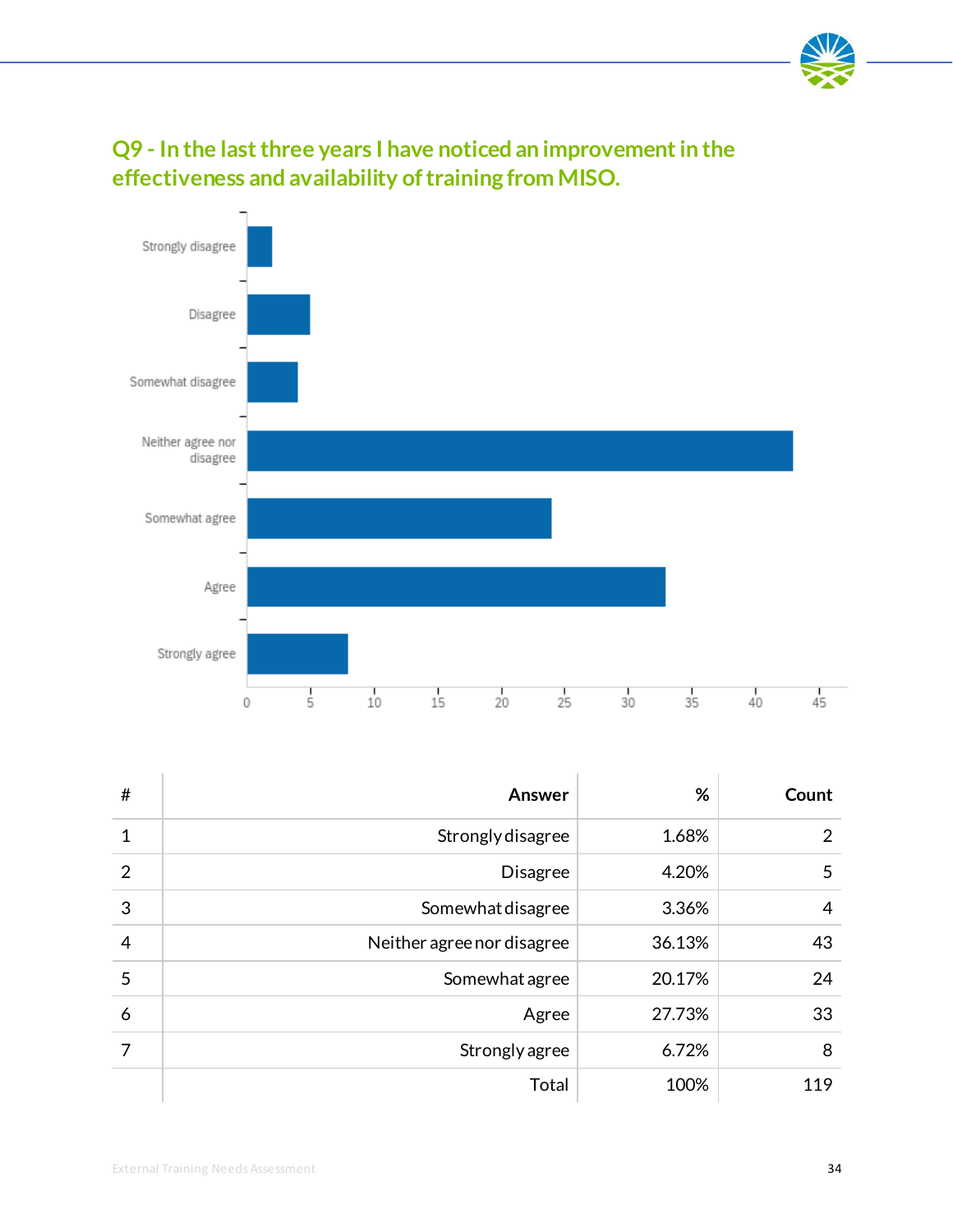

### **Q10 - What can MISO do to create more awareness and increase accessibility to training for you?**

Subscribe to email reminders on upcoming trainings (may already be there)

Simple procedure for finding and logging in

MISO should establish a training schedule for most desired topics by members and release dates for the online trainings. The course list does not need to be extravagant, perhaps 1-10 per year and even alternate the topics every other year if MISO has limited staffing or resource concerns.

You limit the number of attendees and send MISO folks that limit the amount open to your customers. Your training offerings are usually from a  $3<sup>rd</sup>$  party. I guess it is nice to have options, but still don't know why the seats are only 20+/- on the in person stuff.

Offer training to applicable MPs via appropriate meetings, emails, etc.

Send out emails for lists

Provide more focused training, in my case transmission line design, PSSE courses etc.

Sending more communication on what training is available

More topics and interactive presentations instead of PDFs

Great question and hard to answer. Might help to have the Training link directly on the MISO home page rather than within Stakeholder engagement. For someone just assigned to a MISO related role within their organization, they might not associate training with 'engagement' as that has a governance connotation.

Suggesting that MISO offer CBTs for CEHs, and provide additional in-person instructor-led training courses

Outline training options available to me

I would "archive" old trainings to ensure access only to latest versions (employee Learning Center)

Interactive coursework

Training modules are not easily accessible. The one you find is just the PDF file. Video training seems non-existent; if they exist they aren't easy to find

Notification of training available, new training added

Provide an interactive person or bot who can answer simple questions about market operations, not just point Market Participants to documents

I honestly need a very basic primer on RTO markets, process, etc. If that exists, it has not been clear enough to know.

Remote sessions

Know interests and provide link to them.

Emails like this one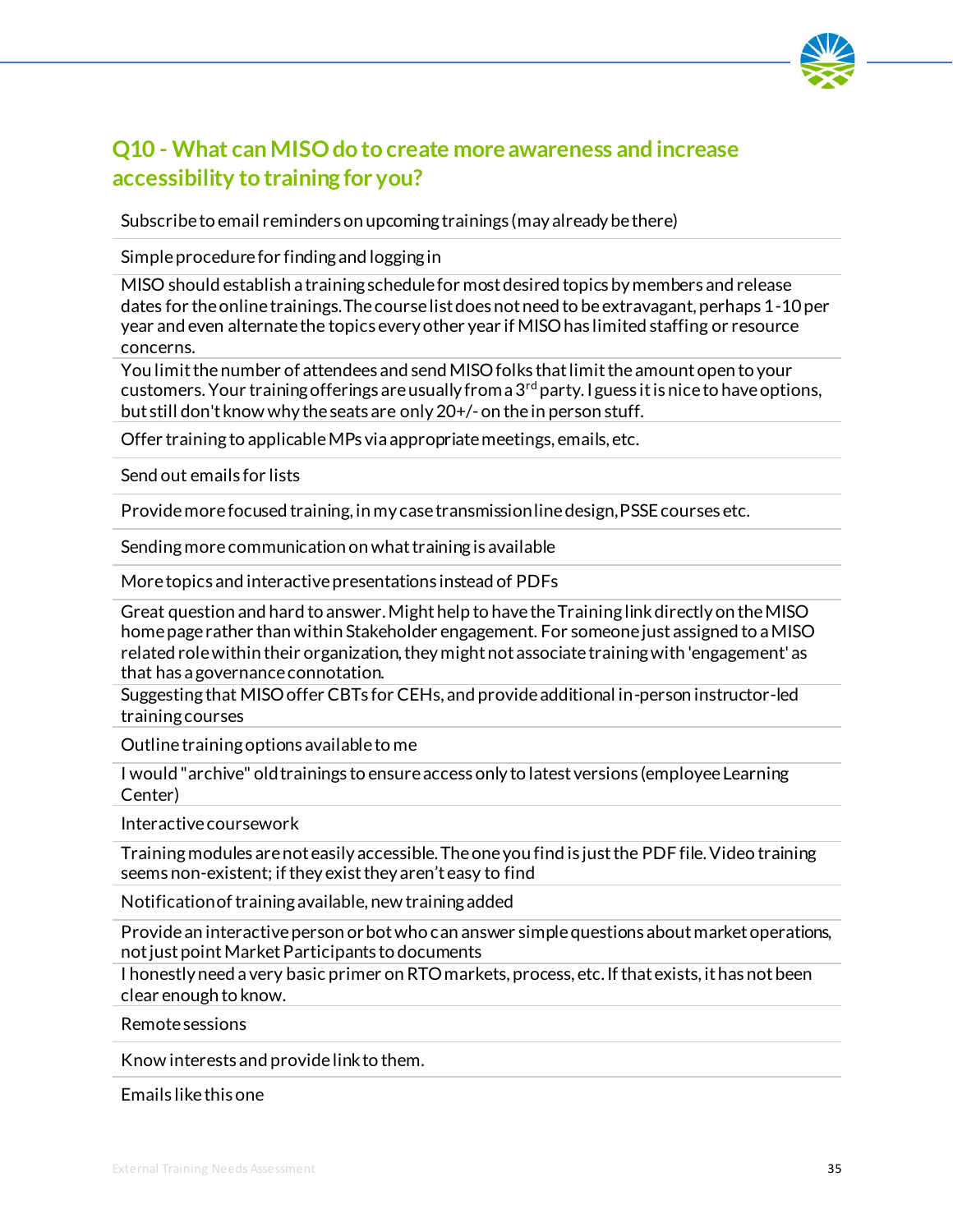

I'm not sure if this already exists, but if it doesn't, create a training course list of all available courses including brief description of course content.

I think MISO does a decent job of alerting members of training opportunities.

TBD -I'm only a little over 4 months in.I am sure I will learn more over time and as need requires/time allows.

Send weekly or bi-weekly training spotlight emails to MISO members featuring a specific training module

More emails/notifications

The online training has been improved, but I think instructor led courses are imperative to allow for question-and-answer sessions and receive immediate feedback.

Email sent to make aware of new training available

Email, MISOwebpage front page link, better organization

Email course catalogue occasionally and notify when new courses are posted

Email customers/members about availability

Perhaps emails can be sent for new upcoming training events.

Maybe once a month distribute an email of the training schedule and any new training modules posted.

Put the available course list on the main MISO webpage

Periodic updateswhen new content is available in the MISO LMS to the right people at member companies. Right now, that distribution does not reach everybody.

I think there needs to be announcements/short presentations at high level Stakeholder meetings for new topics/levels of training as they come available. (steering/AC/MSC/RSC, etc.)

Provide access to recorded live training sessions

I think the training portal is quickly becoming a great place, but I think better visibility from misoenergy.org might be better for other team members at my utility. I know where to go quickly now, but I've heard from many people that they were unable to find it.

Provide more coursework that awards CEH hours online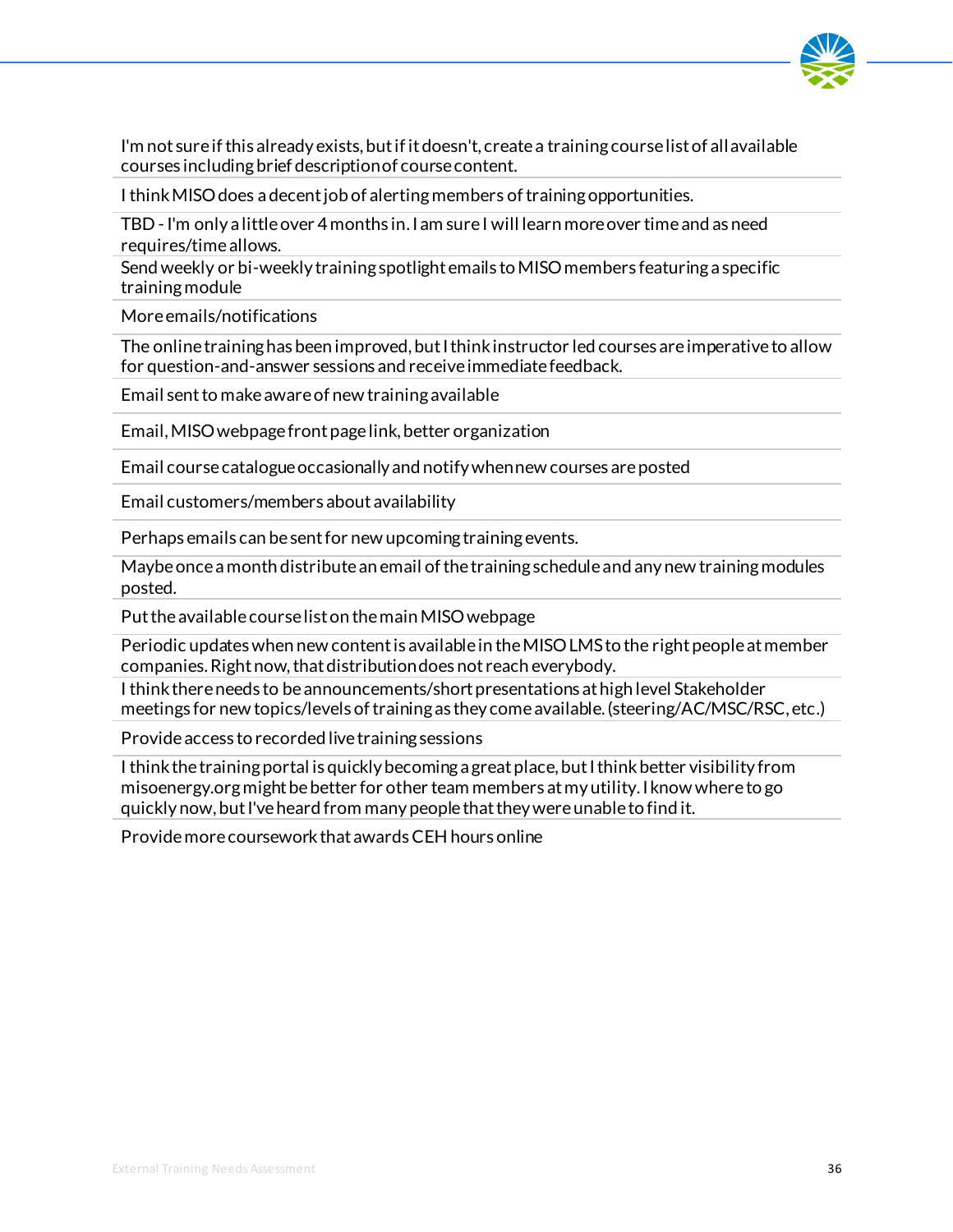



### **Q11 - For training on basic/introductory concepts, I prefer training to be:**

| # | Answer                                                                         | %      | Count |
|---|--------------------------------------------------------------------------------|--------|-------|
|   | In person & instructor-led                                                     | 9.32%  | 11    |
| 2 | Self-service & online (e-learning modules, videos & other online<br>materials) | 53.39% | 63    |
| 4 | Virtual instructor-led training offered via WebEx or similar                   | 12.71% | 15    |
| 5 | Other (Please explain):                                                        | 1.69%  | 2     |
| 6 | Blended/Hybrid: e-learning and virtual/instructorled                           | 22.88% | 27    |
|   | Total                                                                          | 100%   | 118   |

Q10 (Please explain):

#### one on one interactive Q/A

I'm training flexible. Each option has plusses and minuses. Self-service and online can be around my schedule and need vs. as MISO schedules. Having perhaps weekly/monthly open office hours could be an easy balance to self-service pre-recorded standard information.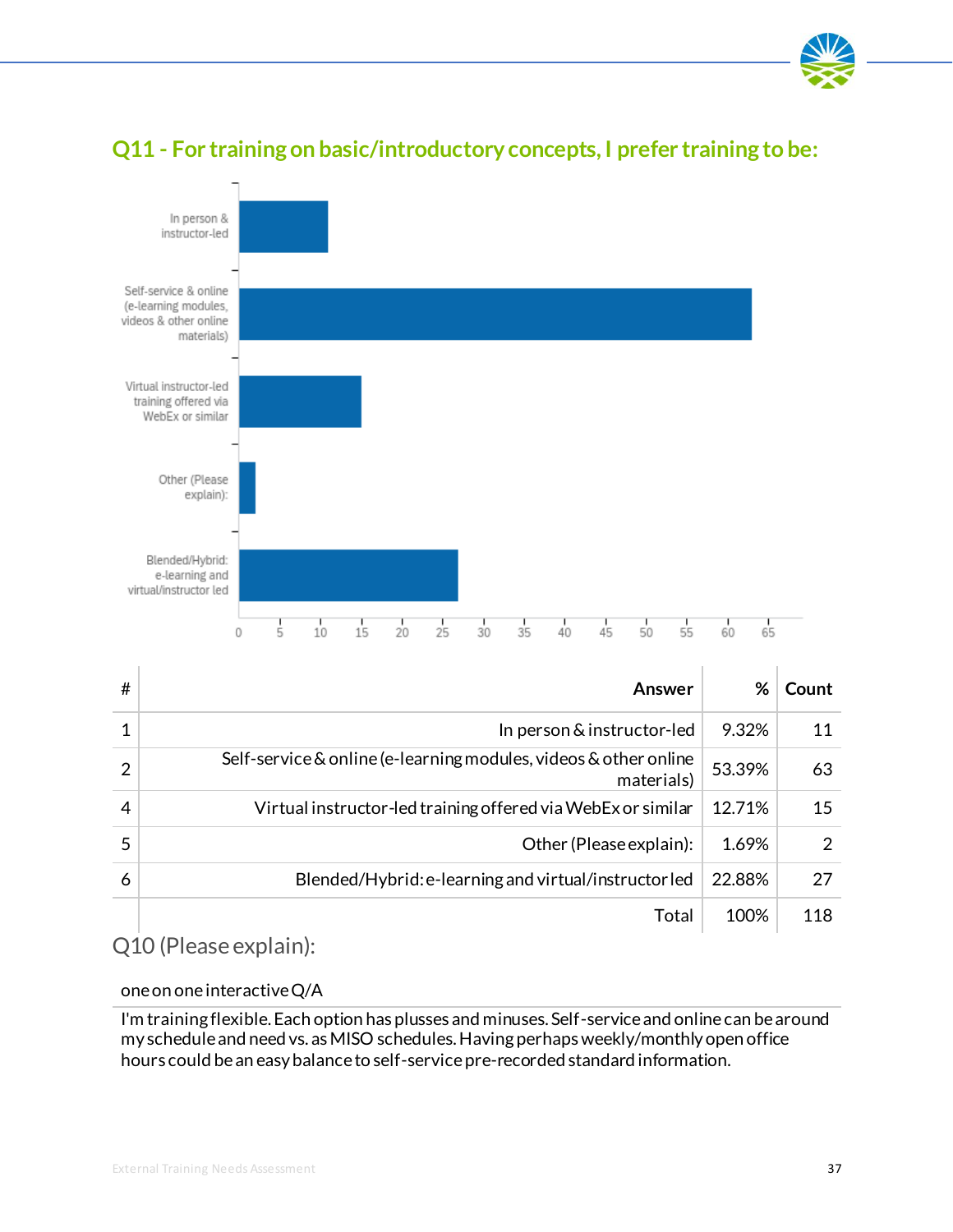



### **Q12 - For training on advanced or complex topics, I prefer training to be:**

| #             | Answer                                                                         | %      | Count |
|---------------|--------------------------------------------------------------------------------|--------|-------|
|               | In person & instructor-led                                                     | 32.77% | 39    |
| $\mathcal{P}$ | Self-service & online (e-learning modules, videos & other online<br>materials) | 8.40%  | 10    |
|               | Virtual instructor-led training offered via WebEx or similar                   | 25.21% | 30    |
| 5             | Other (Please explain):                                                        | 2.52%  | 3     |
| 6             | Blended/Hybrid: e-learning and virtual/instructorled                           | 31.09% | 37    |
|               | Total                                                                          | 100%   | 119   |

Other (Please explain):

One on one instructor Q/A

Same as for basic concepts, each option has merit. If non-standard information, instructor-led with option for questions is helpful. If standard/mostly can be covered with prerecorded/repeated information not likely to change for months/years, again, pre-recorded with periodic office hours might be a suitable combination.

Depends on the quality of delivery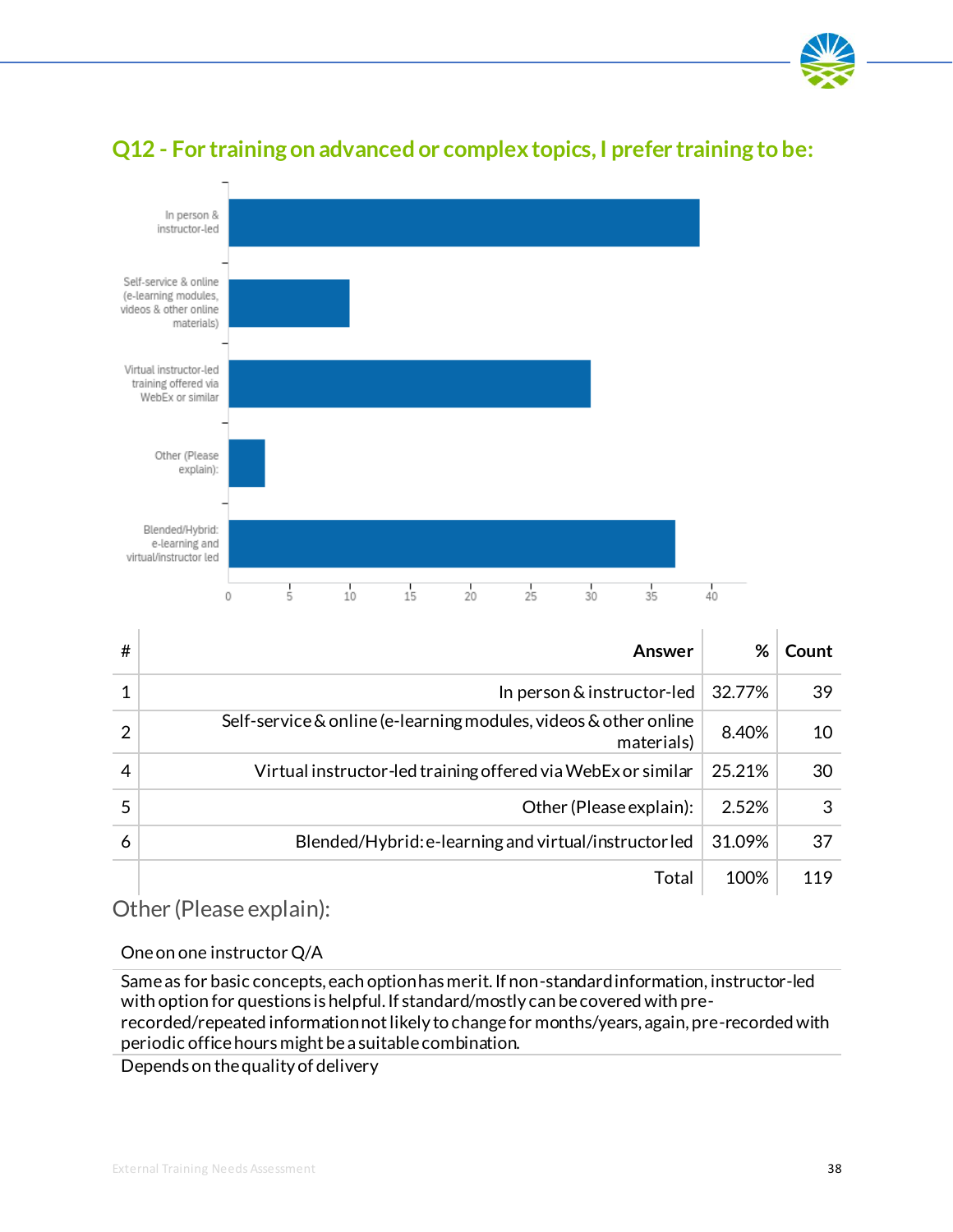



Total 100% 117

### **Q13 - Have your training needs or preferences changed due to COVID-19?**

### **Q13 - How have your training needs or preferences changed?**

Use of virtual ILT

No in-person training, so all has been virtual for a year plus.

I prefer regardless with self-service but due to covid I think self - service has become more accepted.

Prior to COVID 19 my company rarely utilized WebEx so my experience with online web meetings has greatly improved along with my exposure to them.

Additional training opportunities, especially for CEHs, are needed due to COVID-19 restrictions with our company training room capacities. It is now taking additional time to deliver training to our System Operators. The ability to participate in drills remotely is of great value to our company.

Found out that virtual instructor-led online training works. However, do miss the nightly gatherings at in person sessions

Prefer on-line and self-directed

I am more willing to rely on online trainings and less willing to travel for training unless it is very experience-driven

Distance learning on my individual computer

Now need more online training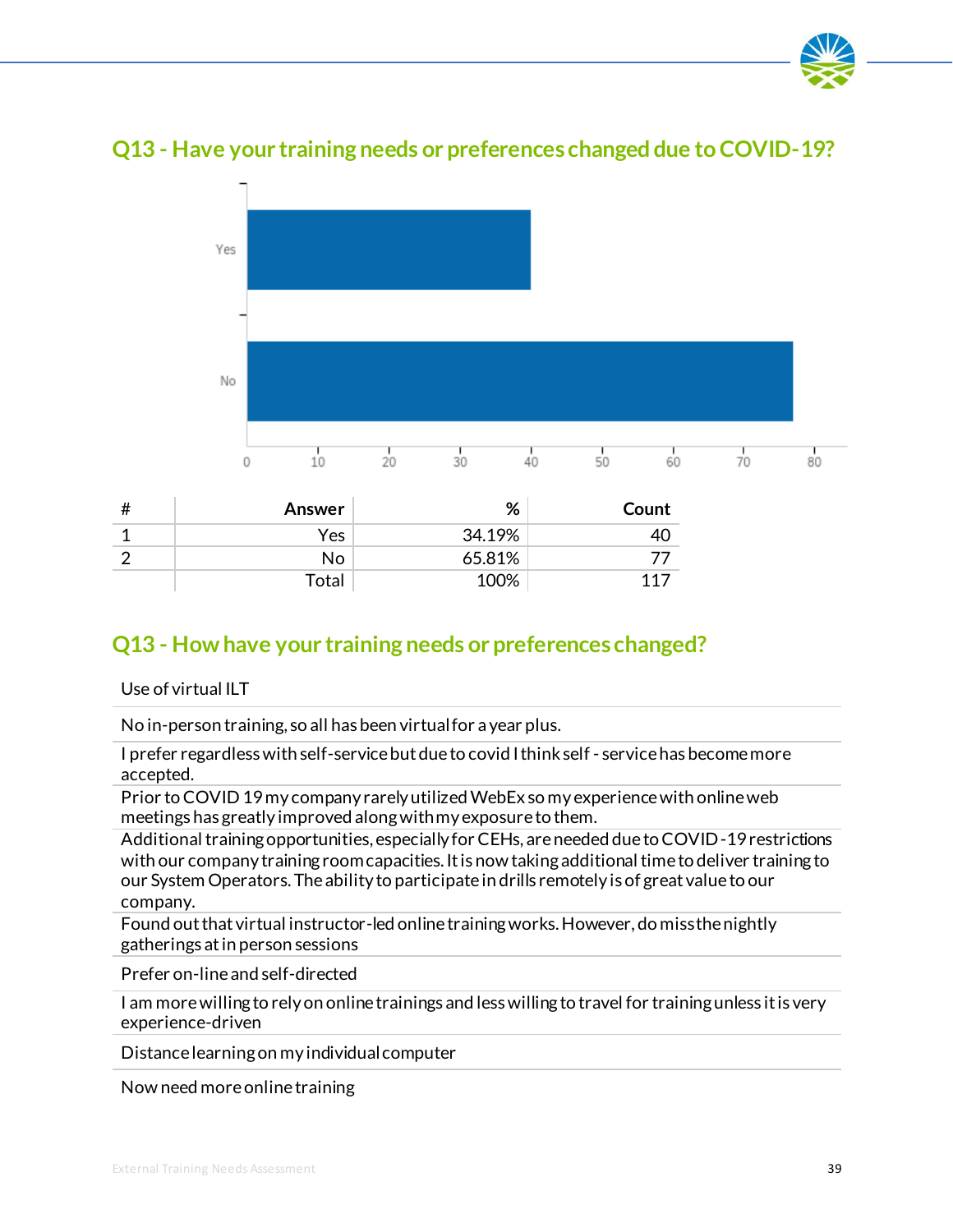

Receiving travel funding may now change since virtual training that was not previously available is now available and acceptable for CEHs

Do more remote training since it is easier and cheaper

Virtual is more acceptable

Virtual has allowed for more flexibility

No in person training allowed.

I prefer in person but have come to terms that virtual sessions can be impactful as well.

Need for more online training

No travel allowed.Travel for vaccinated employees now allowed. Been through several online trainings and would prefer those for lots of topics with in-person training only for the most advanced

Prefer more online/hybrid options

Much higher demand for virtual training

I am more susceptible to WebEx training

Much more of the training is done online or research

More online training needed due to less travel

More online and virtual training

Remote access training due to covid restrictions

Online training has become a larger part of training needs

Online vs. in person

Due to the COVID-19 restrictions, I now prefer virtual training and live Q&A discussions with MISO experts.

Due to intra-company travel bans, I will more likely need to do training online instead of traveling on site.

### **Q14 - Please list any specific topics below that you would like training on.**

Load Forecasting, DIR Forecasting, RSP, Settlement Charges - Examples of what triggers a specific charge type

At least annual 'New (to MISO footprint) Operator Training. Other MISO Tools. Virtual ILT. As the process continues, training on topics like DERs (with CEHs) would be helpful.

Day ahead and Real- Time operations

(1) details on the power flow (Planning) analytical process for (a) feasibility and (b) Impact studies; (2) Interconnection application process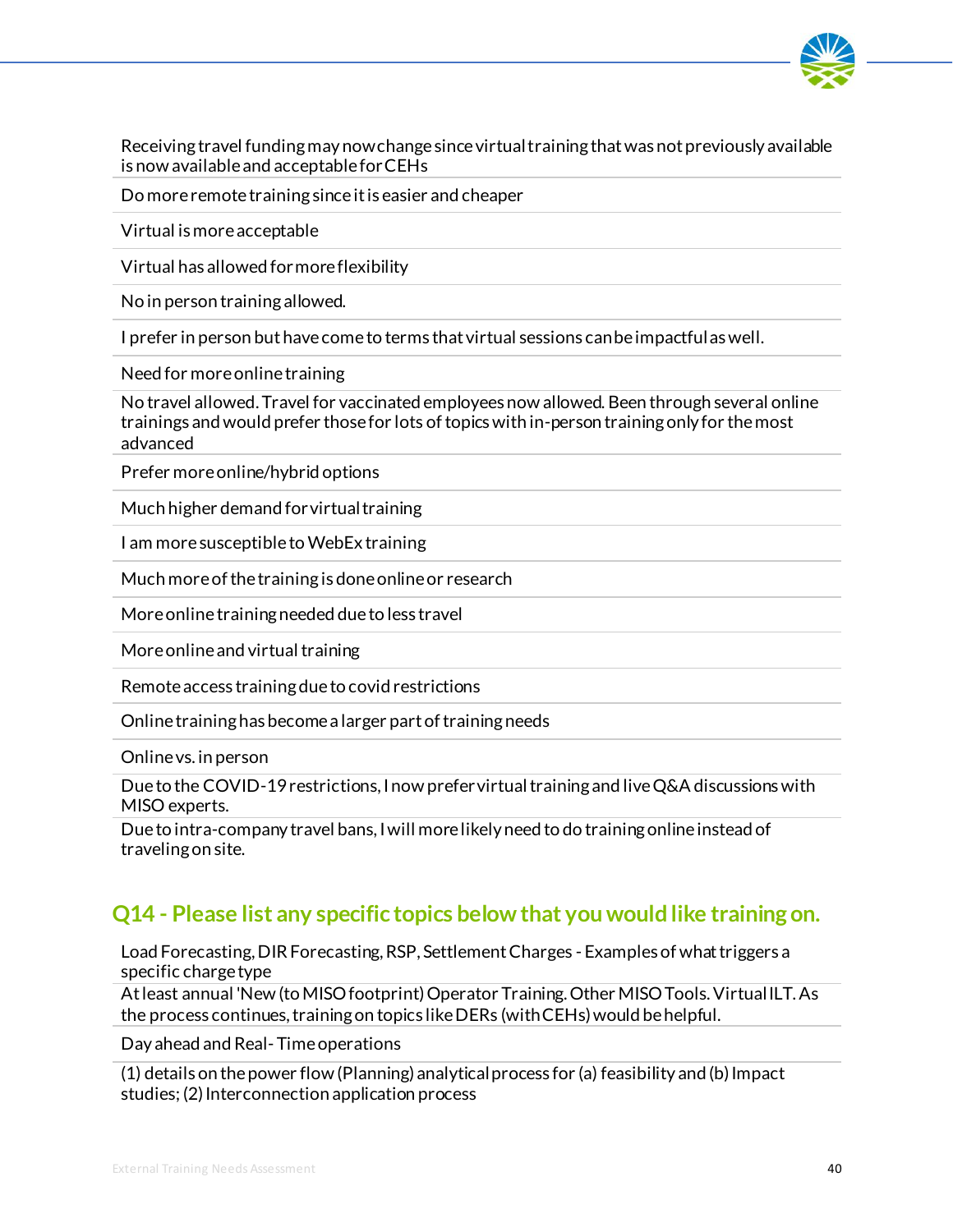

Resource Adequacy, Understanding MISO-Billing, Regulatory Requirements for LSEs

Voltage control and specifics on what is really in the GOP vs the TOP buckets and what is really expected for guidance on the VAR standards

MISO Model Manager, MISO Commercial Model, Generator Interconnection Processes

Transmission line design, PSSE courses etc.

Considering all the DSM changes coming, it would be useful to have an 'end -to-end' demand response curriculum building upon what is now in the markets section. At present there is no way to learn how to useDR tools in the MCS without attending summer readiness training for ECC operations (the new DSRI rollout being an exception). The DR settlements tool doesn't have training that I can find. If someone is totally new to DR, there is no path to learn what is required other than plowing through BPMs and Tariff language with the hope you have interpreted the information correctly (other than the initial level 100 DR as a resource course if you know where to find it).

Our company favors the Market Capacity Emergency Drill and Fall Power System Restoration Drill

Renewables reporting and rt dispatch info

Market Operations LMR's what are they, how are they activated, how long does it take for response? System Operating Limit Mitigation

Interconnection queues and cost allocations

Aggregators, Microgrids, Distribution Companies

Transmission Tariff and Protocols administration for the TO's and MISO

More training outside of just training on the business practice manuals. Training on proper modeling methods would be helpful for new transmission planning staff.

DA and RT markets

Basic introduction to RTO markets, wholesale pricing and trading, how to participate, etc.

FinScheds, Generation Interconnection Queue, MECT,

More information on the grid changing from coal and natural gas to more solar and wind. How will this impact grid stability?

PROMOD related modeling done by MISO and PowerFlow modeling as done by MISO. Evaluation of transmission congestion and constraints. Howto find information needed on MISO web site needed to do transmission congestion analysis. More detailed training on Quarterly Operating Limits process and modeling.

Basic processes for the non-engineer such as how the generation queue works and how the market works. There are in-depth materials but the basics are missing.

Cybersecurity

NERC and MISO Event reporting Disaster drill (other than Hurricane)

IC network upgrade reimbursement; what qualifies, differences between zones/TOs, timing for reimbursement payout. TO network upgrade reimbursement; reimbursement payout/options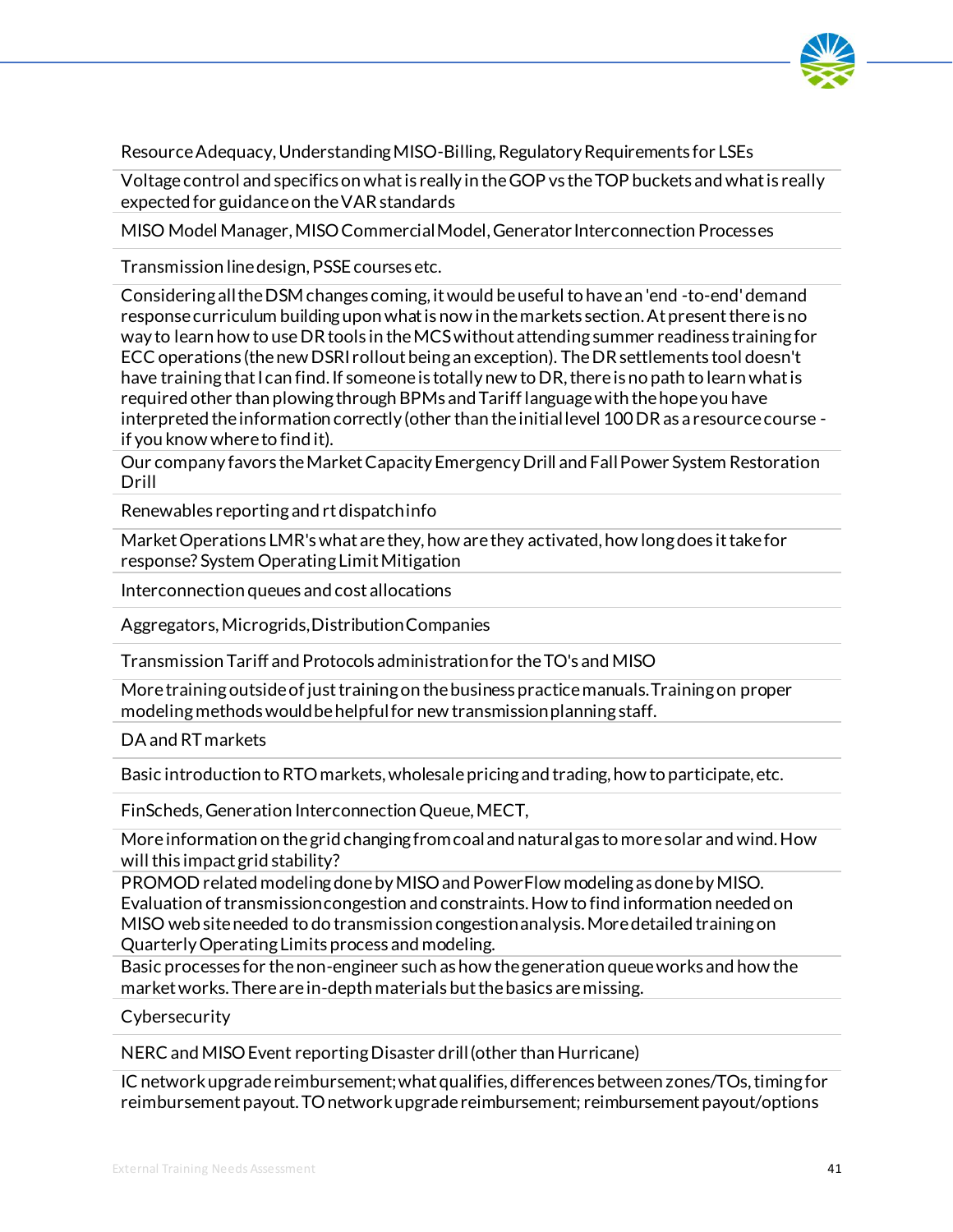

I think there's information out there on many things I'm interested in; just have to make time to go through and listen/watch or absorb enough through attending stakeholder meetings and reviewing BPM/Tariff language and gathering historical information through my company and other stakeholders over time.

Transmission Settlements process

Beginner topics, New to Industry topics

Transmission planning, generator interconnection, EMS, other similar topics

BPM modules that address Generator and Transmission Operations. LBA Operations

MECT and Resource Adequacy

Power System Dynamics, Impact on operation because increase renewables.

Information pertaining to recent events with gas supply and cold weather events.

Credit Exposure Calculations/Reports -Collateral management

LMPs, capacity markets, energy markets, grid operations

Training on the MISO study schedule so that I can properly plan for the submittals. I'm a new engineer so I'm coming up to speed on these things but, and this is nothing on MISO - i think I have found the data when I go looking for it - but something utility specific with the MISO requests, the study requests, and the timing of the processes like CSA, MTEP, DPP, things like that, would be great! We have a small team here and the email request method seems to be working well but that's just my input.

Transmission Operator training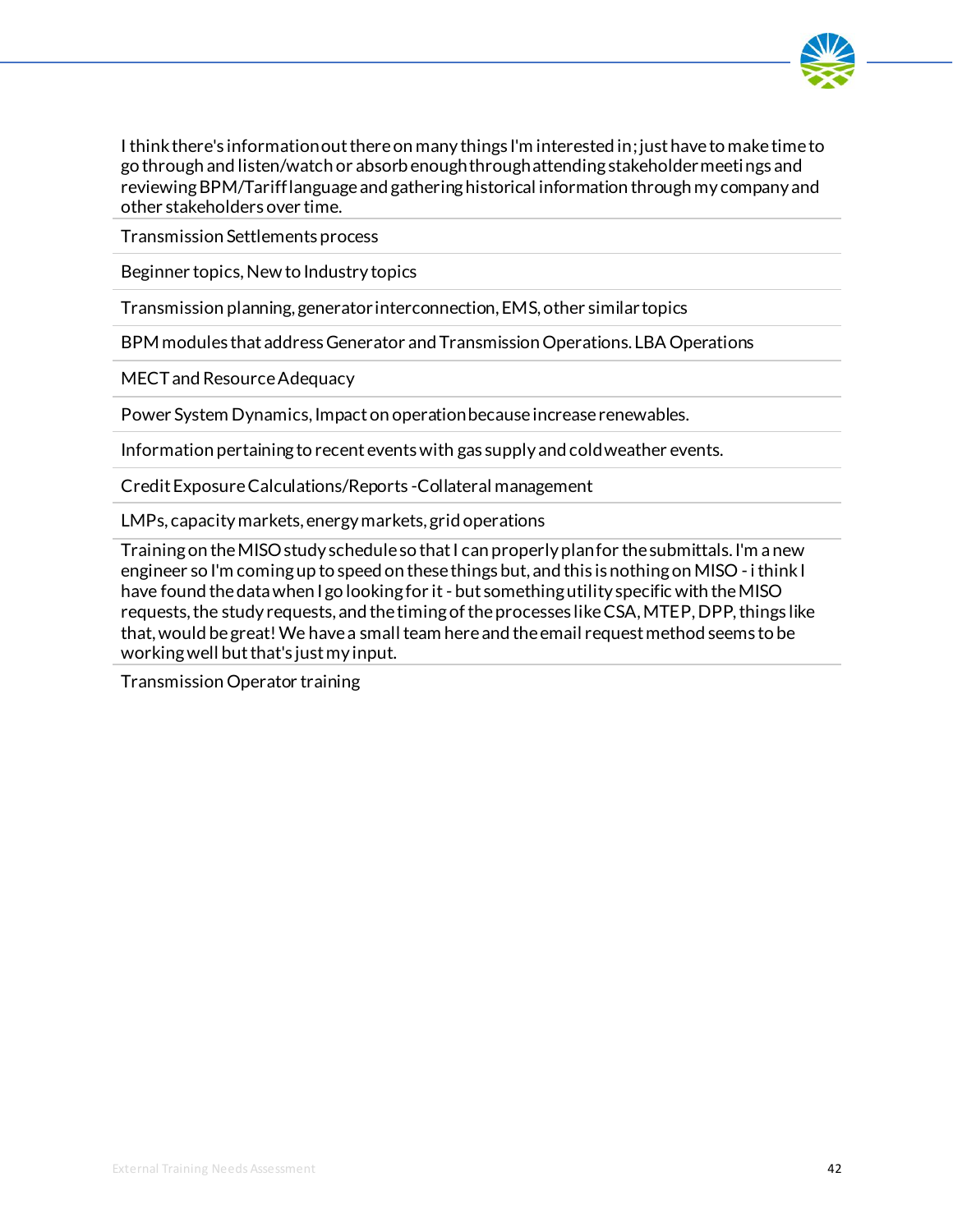

### **Q15 - What are your biggest barriers to accessing training? Check all that apply:**



| #              | Answer                                                     | %      | Count          |
|----------------|------------------------------------------------------------|--------|----------------|
| 1              | I can't travel for training                                | 23.39% | 40             |
| $\overline{2}$ | I can't find what I need                                   | 22.22% | 38             |
| 3              | I don't know what I need                                   | 19.30% | 33             |
| $\overline{4}$ | I don't have enough time to complete training              | 12.87% | 22             |
| 5              | I don't have the right tools/technology to access training | 2.34%  | $\overline{4}$ |
| 6              | I don't have any barriers                                  | 15.20% | 26             |
| 7              | Other (Please explain):                                    | 4.68%  | 8              |
|                | Total                                                      | 100%   | 171            |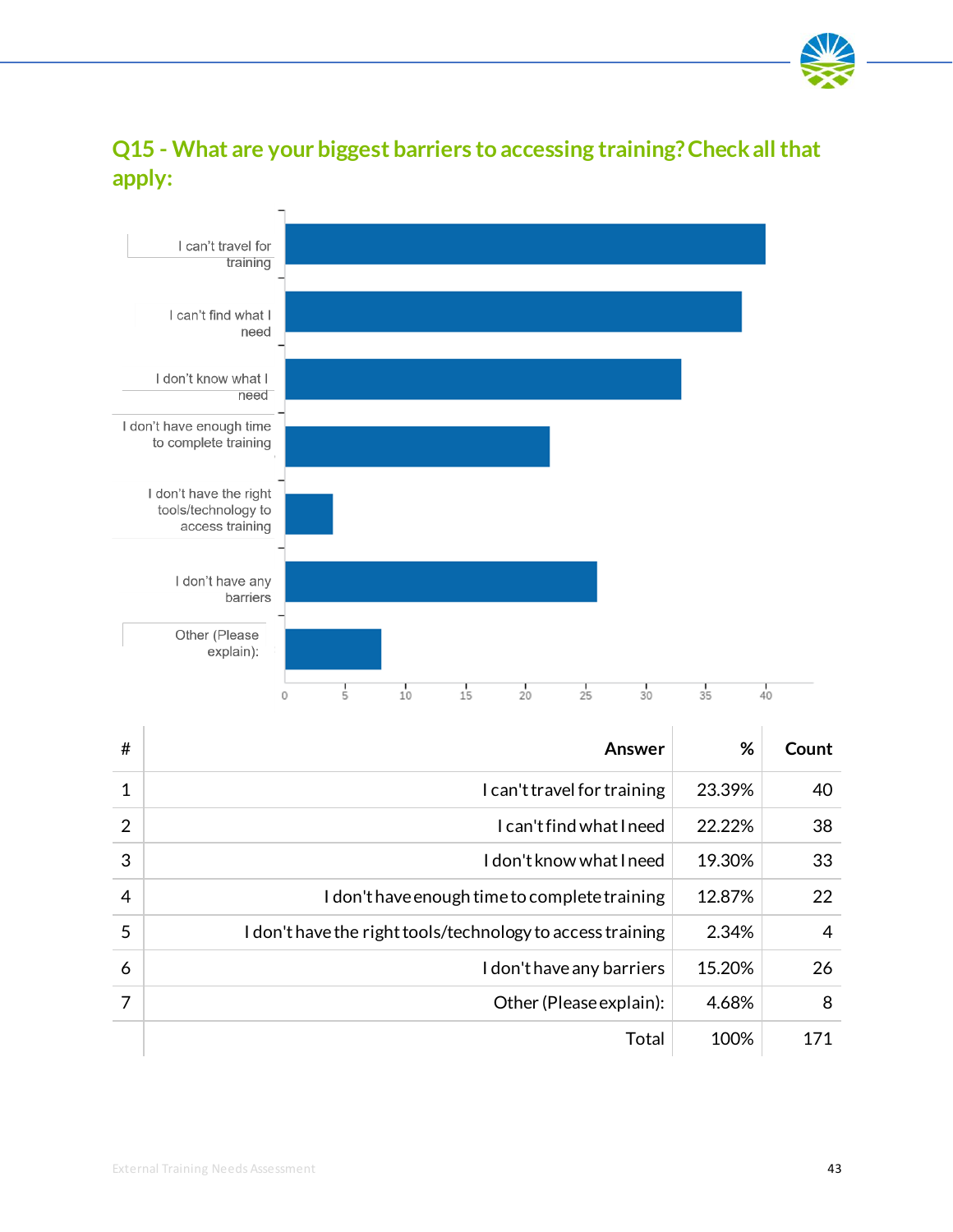

### **Q15 Other (Please explain):**

I'm not always sure what processes have changed enough to warrant additional training. Perhaps some kind of update statement would be appropriate??

Prior experience, don't need to access training as frequently

Cost (in-person training)

I have tried to access several trainings that are out of date / no longer available. What is the curriculum that is recommended and up to date?

New operator trainee

So far so good overall, but again, I'm getting a lot of training at the moment as I'm getting up to speed and researching/learning along the way.

Reminders and awareness; MISO training isn't really publicized

Time to complete the training

### **Q16 - Is there anything else you'd like us to know about your training needs? Please provide recommendations on how we can make improvements.**

Travel for training has been cut to almost \$0. Online and Virtual ILT has become the new norm for continuing education and CEHs.

Would be very helpful to have access as a Consultant to power flow .rawcases without needing to get via a Member; same for electronic transmission (system) map

MISO training seems very much optional, when it should rather be very much required with certifications issued with even testing if it makes sense on complicated topics. A more informed network of utility professionals only strengthens the MISO-network.

Although this is totally beyond MISO's control, many 'invoices' are assigned to roles without mentoring or guidance within their organizations and are thus left on their own to discover what is needed and how to learn it (even though they don't know what theydon't know). If your staff could keep that in mind when approaching topics, it might help you to build on what is such a great start. I greatly appreciated onsite in-person training that MISO sponsored back in the 2016-17 time frame and still go back to the materials (even though they may be obsolete). I think I am the only staffer left who participated in those sessions - so turnover is a real issue. And, that type of investment for MISO may no longer be feasible. So, a self-paced curriculum on specific areas may be the path forward. Thanks for all your effort!

I like the 100 / 200 / 300 levels ... this provides reinforcement of basic concepts while advancing in more "bite-sized" pieces. I think more awareness should be given to employees about all the work done on customer training so everyone can benefit.

Less PowerPoint slides that are missing the commentary from an instructor and more instructor-basedtraining. Virtual training and recordings of any webinar-based training are good as many organizations may not have the depth to send personnel at specific dates and times.